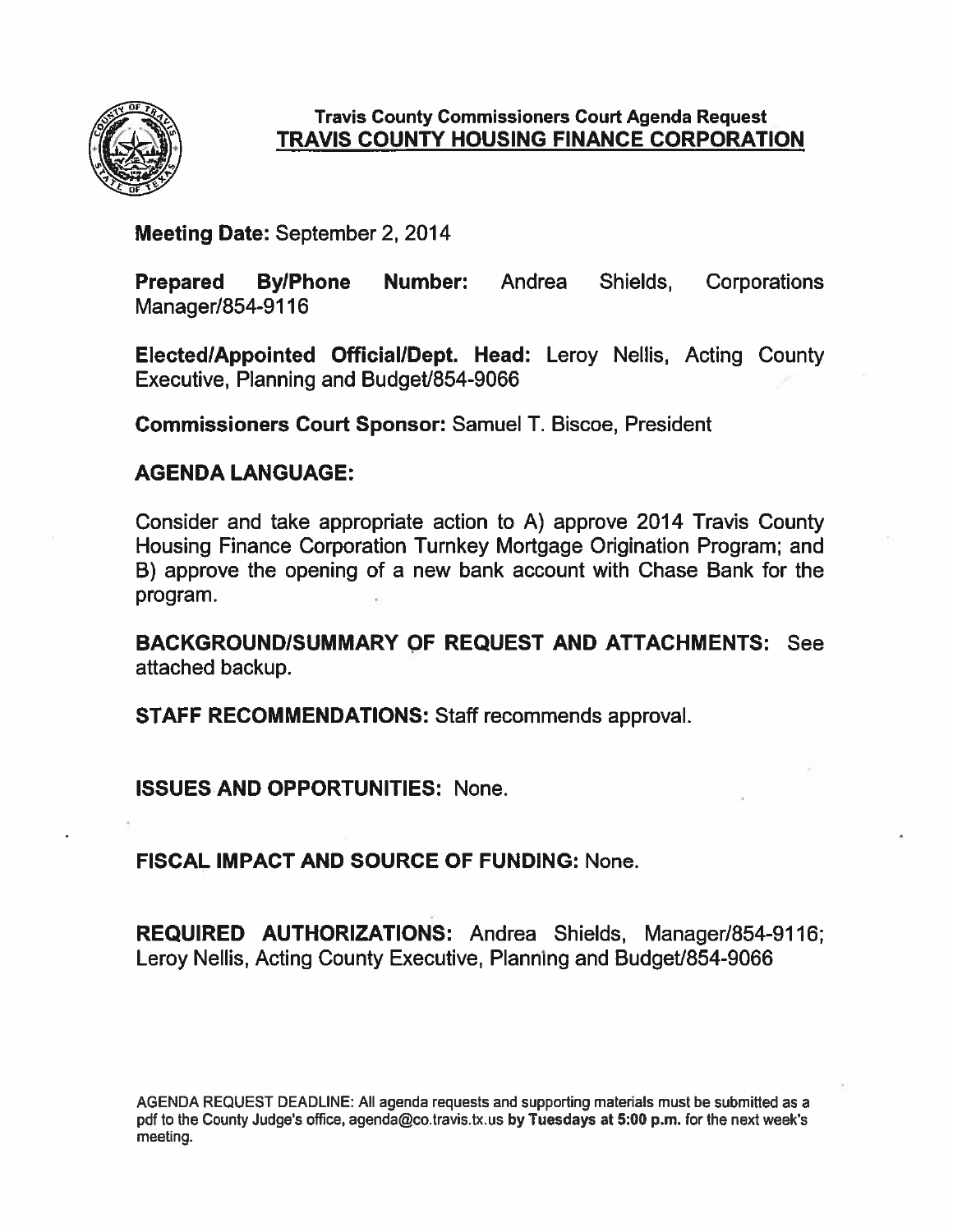

### **MEMO**

August 27, 2014

To: Board of Directors

From: Andrea Shields, Manager

Re: TBA Turnkey Mortgage Origination Program

#### **Introduction**

In the past, the Travis County Housing Finance Corporation has assisted home buyers with down payment assistance (DPA) in three ways: 1) through single-family bond issues; 2) through the HOME Investment Partnerships Program (HOME); and 3) through the Neighborhood Stabilization Program (NSP.) Bond issues and HOME grant programs have assisted hundreds of families in purchasing a home, while NSP funds have provided assistance for eight households. Currently, the Corporation does not have a DPA program in place due to prohibitive market conditions and very high competition for grant dollars.

*Corporations' staff would like to introduce the Travis County Housing Finance Corporation's "Turnkey" Mortgage Origination Program. This program would be self-sustaining and would not involve bonds or grant funding*. The program would provide down payment assistance and greater housing choice to qualified participants while *offering the same negligible risk to the Corporation as a single-family bond program*.

#### **Program Summary**

The suggested program parameters, outlined below, were designed based on other similar state and regional programs, Raymond James' experience with these programs, conversations with lenders, and identified market needs.

 The Travis County Housing Finance Corporation's Turnkey Mortgage Origination Program would provide a 30-year fixed-rate mortgage with a down payment assistance (DPA) **grant** equal to 5% of the mortgage amount to qualifying low- and moderate-income home buyer families in Travis County, including within the City of Austin. Of the 5% grant, 3.5% would go directly to the home buyer to assist with down payment and/or closing costs. The remaining 1.5% would constitute an origination fee for the lender.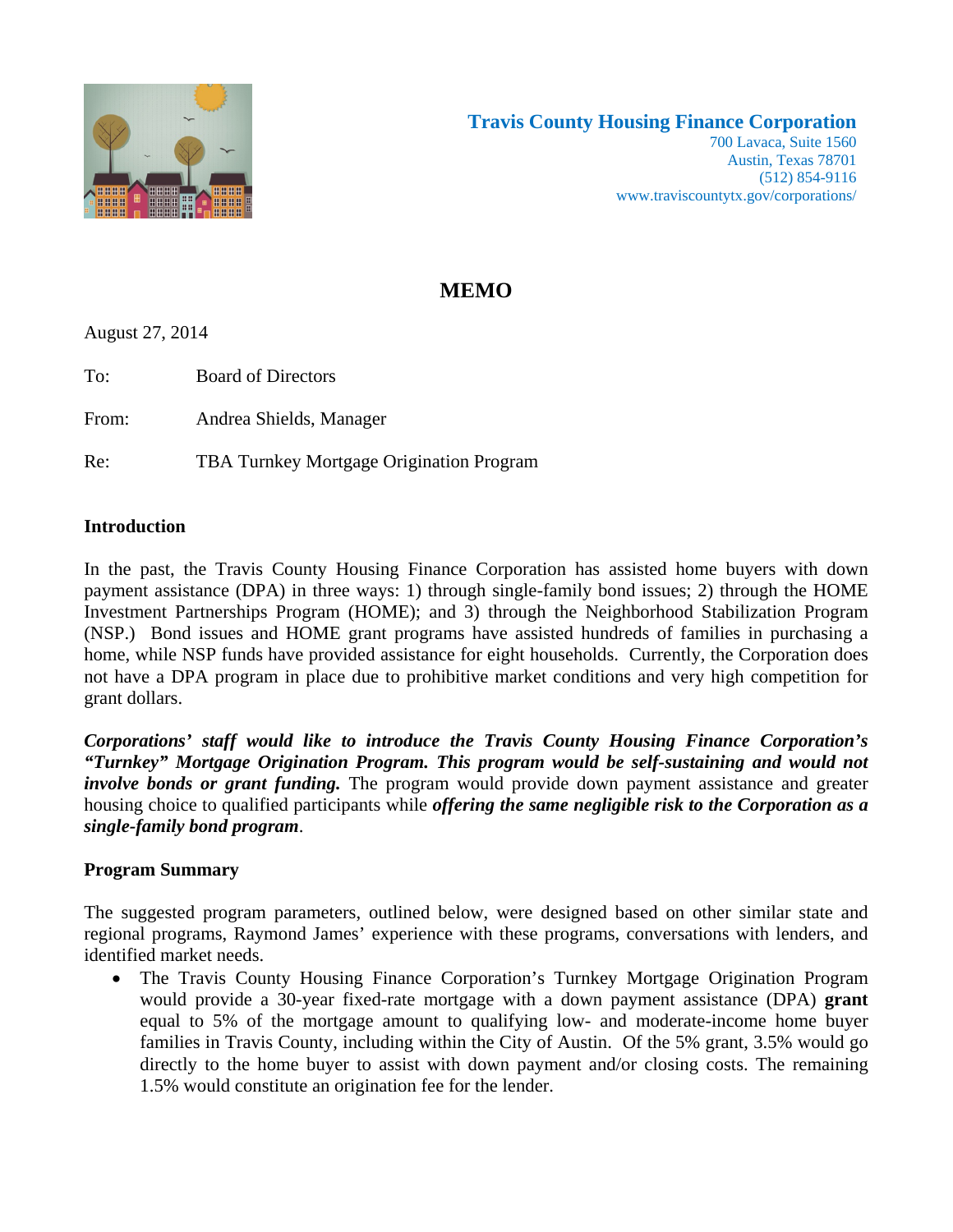- All loans would be FHA or VA and made to qualifying home buyers with: 1) minimum FICO scores of 640; 2) a maximum 45 debt-to-income ratio; and 3) HUD-approved home buyer education. All loans would be for home purchases: refinances are not eligible.
- As loans are originated, they will be pooled by US Bank as servicer into GNMA certificates, which will be purchased by Raymond James. Once sold, the Corporation's DPA will be repaid with an additional fee of approximately 0.50%, which will sustain the program and support continued growth.
- Staff recommends participant household income be limited to 140% of the Area Median Income (AMI). This threshold is recommended for several reasons: 1) it is the HUD threshold for affordability; 2) the Corporation has previously issued single-family bonds with this AMI threshold; 3) lenders suggest that the 140% income limit would fill a need in the market; and 4) this is a reasonable threshold considering housing costs in Travis County.
- According to the Real Estate Center at Texas A & M University, Texas currently has the highest closing costs of any of the 50 states with an average of \$3,046 per transaction. (August 5, 2014) The Corporation's proposed program will remove a barrier to entry for well qualified low- to moderate-income home buyers, creating greater housing choice and fostering mixed income housing in our community.

*\* More detailed information on the proposed terms of the program is available in backup.* 

#### **Costs & Sources of Funds**

On May 21, 2013, the Board authorized the Corporations to redeem the 1999A series Single-Family Revenue Bonds, which netted the Corporation \$251,515.74. Staff committed to the Board that the proceeds would be reinvested into a Corporation housing program. Staff proposes funding the TBA Turnkey Mortgage Origination Program with those proceeds. To establish and fund the program, approximately \$50,000 will be allocated for startup costs (attorney's fees, FA fees, program marketing, etc.) and the fund account would be seeded with \$200,000 to begin originations. To clarify, *no County funds are required for the TBA Turnkey Mortgage Origination Program.* As the loans are originated and sold to servicers, the 5% Corporations DPA will be returned with a 0.50% additional fee. These funds will eventually reimburse the Corporation's out-of-pocket expenses and then provide funds to the Corporation to allow the program to continue for as long as there is qualified demand or as long as the Board opts to leave the program in place.

#### **Next Steps**

The next steps would include:

- Approving today's resolution, authorizing the establishment of the program and the opening of a bank account.
- Corporations' staff and counsel will work with Raymond James and lenders to set up the program, aiming to launch in late October or early November.
- Return to Court to announce the launch of the program and outline marketing efforts.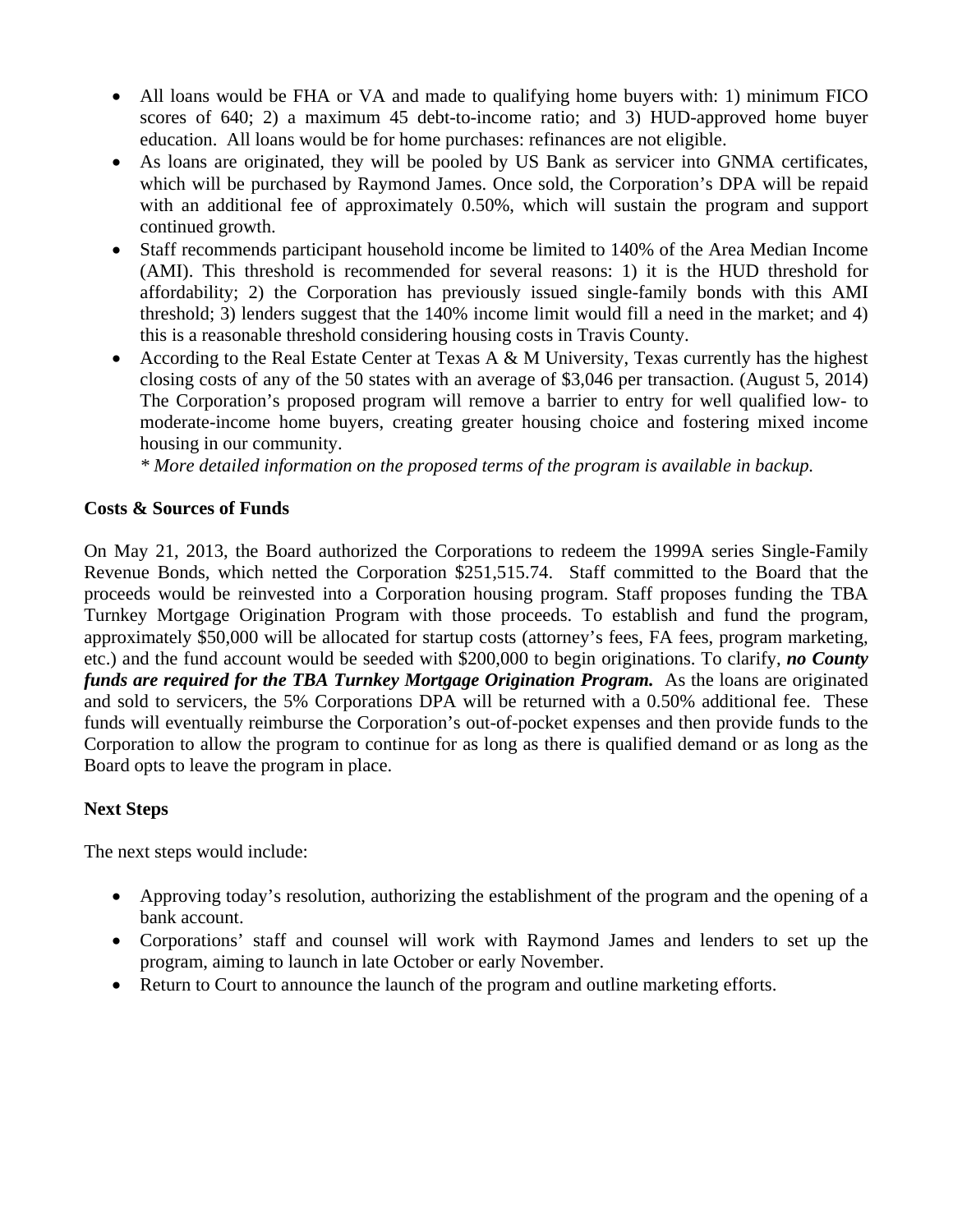# **RAYMOND JAMES®**

 Managing Director mark.obrien@raymondjames.com **Mark O'C. O'Brien**

**J. Robert Coleman** Managing Director robert.coleman@raymondjames.com **Stacy W. Houston** Vice President stacy.houston@raymondjames.com

- **TO:** Andrea Shields/Karen Thigpen Travis County Housing Finance Corporation
- **FROM:** Mark O'Brien

*RE: Proposed 2014 Travis County HFC "Turnkey" Mortgage Origination Program* 

**DATE:** June 24, 2014

It's been a pleasure for Raymond James to visit over the past several months with Travis County HFC staff, FA Ladd Pattillo, and counsel Cliff Bount on a proposed 2014 "Turnkey" mortgage origination program for Travis County and Austin. Our firm, as you know, was the pioneer in developing and implementing in early 2012 this sort of "non-bond" single family mortgage program for state and local housing finance agencies (HFAs) around the country. We're now the national leader – retained by 10 state HFAs (including TSAHC here in Texas) and 16 local HFAs.

As we've discussed with staff since fall 2012, a Turnkey program would not be funded with the proceeds of tax-exempt single family bonds - which Raymond James has worked on successfully with Travis County since 1997. Rather, Raymond James funds the purchase of the program mortgage loans and GNMA certificates. And we price the mortgage loans/mortgage rates each business morning, and hedge the resulting mortgage loan portfolio, using the taxable forward "to be announced" (TBA) market for GNMAs. Attached again is a recent one-page summary of the Raymond James Turnkey/TBA platform.

Also attached at staff's request and further to our recent discussions is a one-page lender handout/summary for the proposed fall 2014 Travis County HFC Turnkey program. The distinctions between the Travis County program and the three similar programs currently offered statewide (TDHCA, TSAHC, and SETH) are outlined in the lender handout. Because this would be a "non-bond" program, the HFC is able to increase or decrease the income and purchase price limits, and eliminate the first-time home buyer (FTHB) requirement. The potential market for the program widens by eliminating the FTHB requirement. However, based on our experience with these programs elsewhere, generally more than 97% of borrowers remain FTHBs, and all borrowers would be required to complete HUD-approved homebuyer education. Feedback on the proposed program solicited from three major lenders in the County (Cornerstone, DHI, and PrimeLending) has been quite positive. City of Austin staff also has indicated their willingness to make program funds/mortgages available in Austin.

In terms of cost, as you know the start-up expenses and work for staff and the professional team are considerably less than for a single family bond program. Raymond James does not charge a fee to implement the program, and we estimate that total program expenses payable by the HFC at program launch in early September (financial advisor, counsel, and trustee/DPA grant escrow agent) would be less than \$50,000. Ongoing staff time to put in place, then administer the program ongoing, also should be relatively low.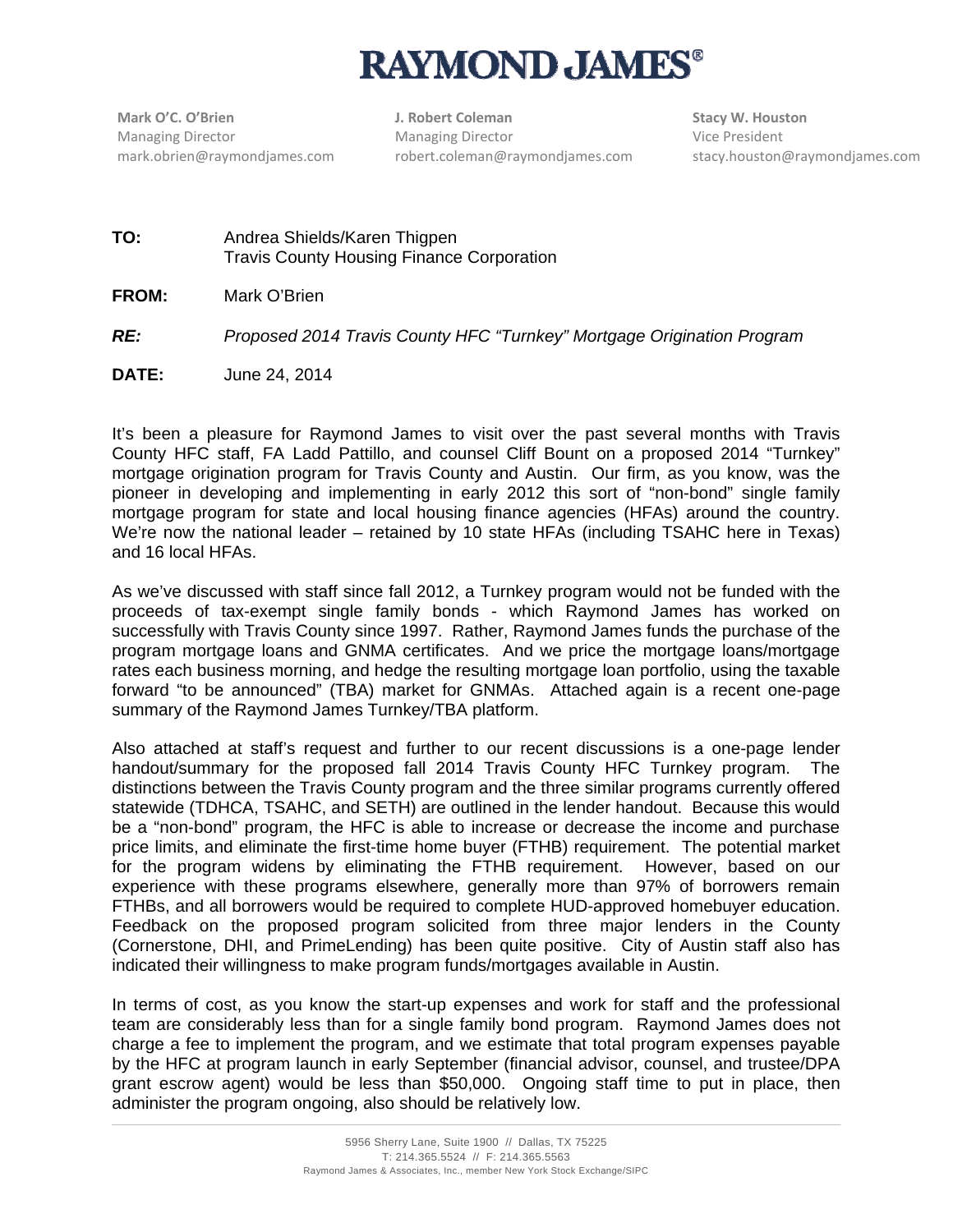And as we've gone over in detail with staff and the professional team, the HFC in addition would place in escrow with the trustee at program launch an initial \$200,000 to fund an escrow for the 5% down payment assistance (DPA) grants to eligible home buyers in Travis County and Austin. These funds only would be expended, however, as mortgage loans are closed under the program. Moreover, such DPA grant funds would be returned to the HFC's escrow (along with a fee to the HFC initially targeted at 0.50%) upon sale of the resulting GNMA certificates to Raymond James about 60 days later.

As always, please don't hesitate to contact us with any comments or questions, or should you need anything further for now. Raymond James also would be happy to assist in meetings with HFC Board members currently contemplated for July.

#### Attachments

cc: Ladd Pattillo, D. Ladd Pattillo & Associates (*Financial Advisor*) Cliff Blount, Naman Howell (*Issuer's Counsel*) Bob Coleman/Stacy Houston, Raymond James (*Structuring Agent/GNMA Purchaser*)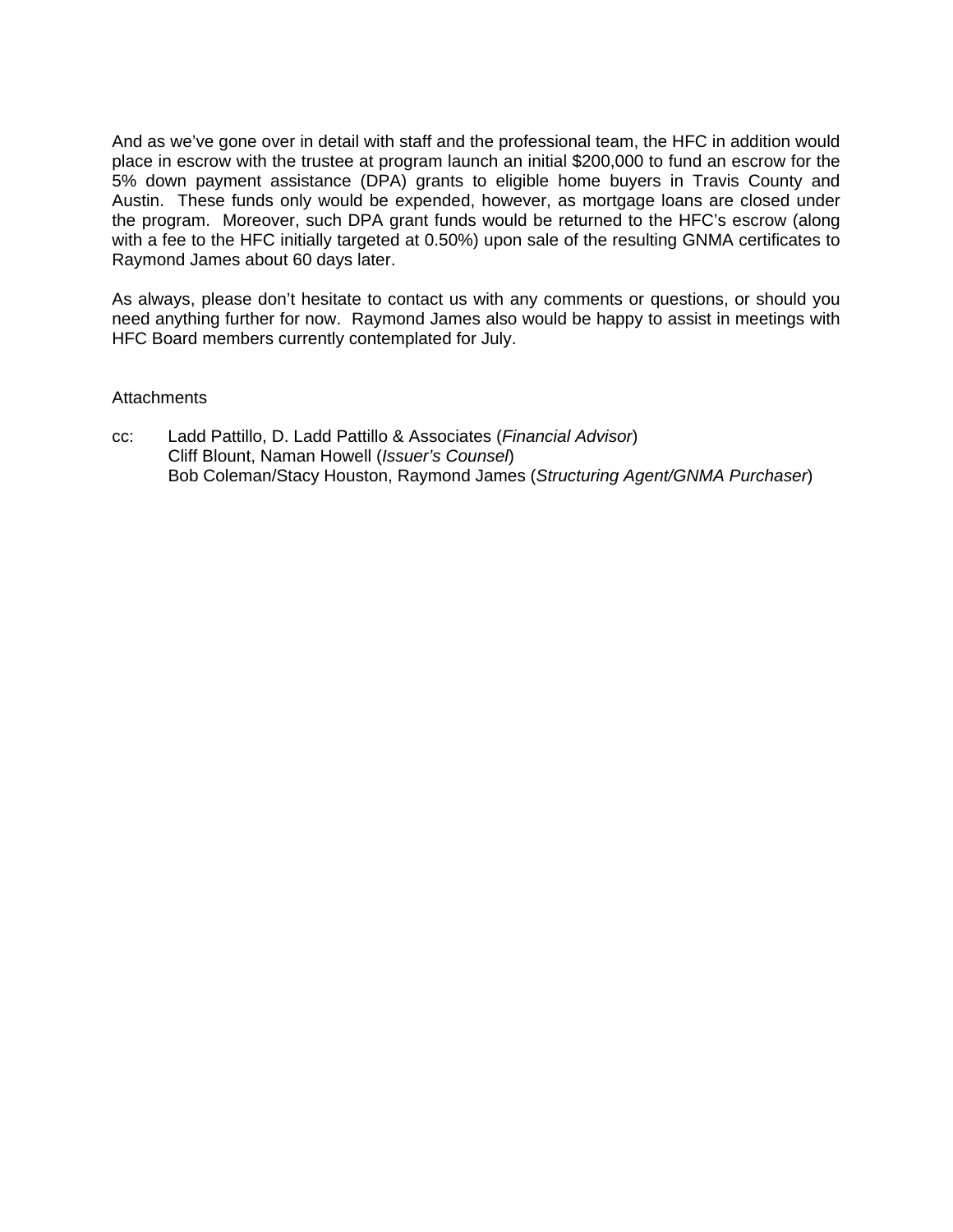## **Travis County Housing Finance Corporation "Turnkey" Mortgage Origination Program**



**Program Benefit:** The Travis County Housing Finance Corporation's "Turnkey" Mortgage Origination Program will provide a competitive 30-year fixed-rate mortgage, with a **down payment assistance (DPA) grant equal to 5% of the mortgage amount,** to qualifying low and moderate income home buyer families throughout Travis County, including in the City of Austin.

**Program Mortgage Rate:** Will be slightly above market rate (e.g., as of 8/25/14 anticipated to be **4.625%**). The program mortgage rate will change periodically to stay competitive with the market.

**Program DPA/Lender Compensation:** Each home buyer family will receive a non-repayable DPA grant for down payment & closing costs equal to 5% of the initial principal amount of the mortgage loan. This is funded directly by the Travis County HFC at loan closing. The net DPA is 3.5%, taking into account a 1.5% origination fee. Lender income is 2.5%, coming from the maximum 1.5% origination fee at loan closing plus a 1% SRP (0.50% for VA loans) upon sale of the loan to the Servicer, US Bank Home Mortgage.

**Program Period:** Travis County HFC, as Program Sponsor, anticipates finalizing the program in September, and then rolling out the Turnkey Mortgage Origination Program in late October. The Travis County HFC anticipates an initial two-year program term, though extendable thereafter to allow for continuous availability of funds to lenders & home buyers and "continuous origination."

**Eligible Mortgagors:** The normal tax-exempt bond or mortgage credit certificate (MCC) program requirements (income & purchase price limit, and first-time home buyer) will not apply. In addition, the home buyers will not be subject to "Recapture Tax." Travis County HFC currently anticipates the following requirements for eligible home buyers:

#### 1) **No First-Time Home Buyer (FTHB) Requirement**

#### 2) **Maximum Credit Qualifying Income: \$105,560 (140% of AMFI)**

**Eligible Loans:** FHA , VA, or USDA-RD, all 30-year, fixed rate & poolable into GNMA Certificates, minimum 640 FICO score (660 for manufactured housing), maximum 45 debt-to-income (DTI) ratio. All homebuyers must receive HUD-approved homebuyer education. Loans must be "underwriter certified" within 15 days of loan reservation, closed within 45 days, and purchased by the Servicer within 70 days. No refinances.

**Participating Lenders:** Must be approved by the Travis County HFC & the Servicer, sign a Participating Lender Agreement with the Servicer, sign a Lender Agreement with Travis County HFC, and receive webinar training from the online loan reservations Administrator, eHousingPlus. No fee to lender to participate.

**Other Statewide Programs:** The Travis County HFC 2014 Turnkey program will differ from the other three "market rate" programs currently available statewide: (1) TDHCA—has only 3% (not 3.5%) net DPA , DPA is a 2nd mortgage (not grant), only up to 115% AMFI (not 140%), has a FTHB requirement, (2) TSAHC—has only 3% net DPA, only up to 80% AMFI, (3) SETH—will no longer be available in Travis County & Austin on & after 10/1/14.

**For More Information:** Please contact Stacy Houston with Raymond James & Associates, Inc. (stacy.houston@raymondjames.com.)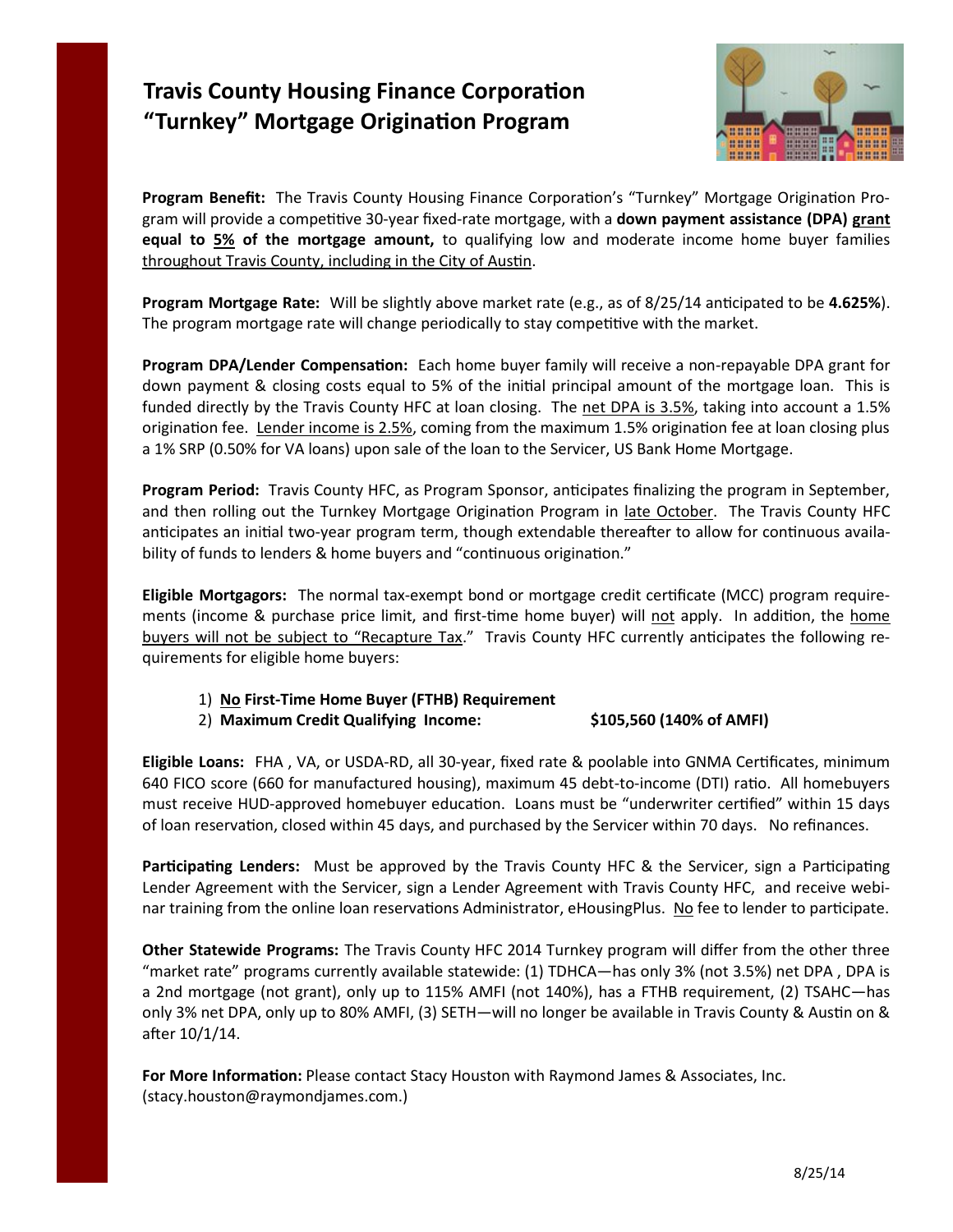**RECON** REAL ESTATE CENTER ONLINE NEWS AM REAL ESTATE CENTER

**August 5, 2014** 

#### Lone Star State Highest in **Closing Costs**

**SAN ANTONIO (San Antonio Business)** 

Journal) - Speaking of regulations, housing costs and Texas (see previous article), Bankrate reports that Texas leads the nation in mortgage closing costs.

According to the financial rate information aggregator, closing costs here average \$3,046.

Nationally, closing costs went up 6 percent during the past year. They now average \$2,539 on a \$200,000 loan.

"New mortgage regulations are the biggest reasons why closing costs went up over the past year," said Bankrate Senior Mortgage Analyst Holden Lewis.

The next highest states are Alaska (\$2,897), New York (\$2,892), Hawaii (\$2,808) and Wisconsin (\$2,706).

At the opposite end of the spectrum are Nevada (\$2,265), Tennessee (\$2,366), Missouri (\$2,387), Ohio (\$2,392) and Washington, D.C. (\$2,402).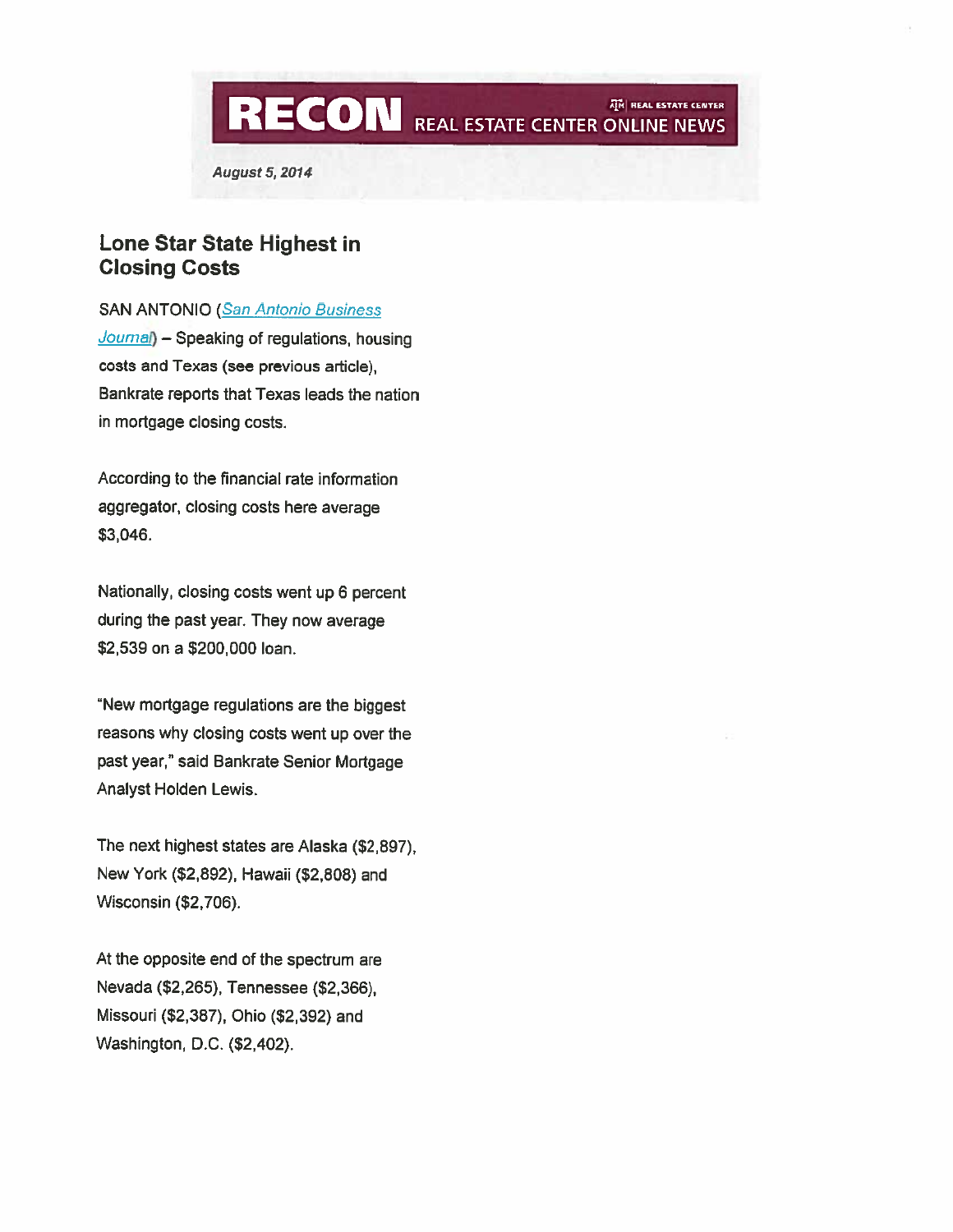#### MINUTES AND CERTIFICATION

#### THE STATE OF TEXAS  $\S$

#### **COUNTY OF TRAVIS**  $\S$

The Board of Directors of the Travis County Housing Finance Corporation convened in a special meeting on September 2, 2014, at its regular meeting place, and roll was called of the duly constituted officers and members of said Board of Directors, to-wit:

> Samuel T. Biscoe, President Bruce Todd, Vice President Gerald Daugherty, Treasurer Margaret Gomez, Secretary Ron Davis, Assistant Secretary

thus constituting and all of said persons were present except a quorum. Whereupon, among other business, the following was transacted, to-wit: a written resolution (the "Resolution") bearing the following caption was introduced:

> Resolution Authorizing the Creation of a 2014 Turnkey Mortgage Origination Program; Approving the Form and Substance of a GNMA Purchase Agreement, a GNMA Custody Agreement, a Lender Agreement and a DPA Grant Escrow Agreement; Making Certain Findings and Determinations; Authorizing the Execution of Documents and Instruments Necessary or Convenient to Carry out a Mortgage Origination Program; and Containing Other Provisions Relating to the Subject

The Resolution, a full, true and correct copy of which is attached hereto, was read and reviewed by the Board of Directors.

Upon motion duly made and seconded, the Resolution was finally passed and adopted by the following vote:

AYES NOES ABSTENTIONS

The President then declared the Resolution passed and signed and approved the same in the presence of the Board of Directors.

MINUTES APPROVED AND CERTIFIED TO BE TRUE AND CORRECT and to reflect accurately the duly constituted officers and members of the Board of Directors of the Corporation, and the attached and following copy of such Resolution is hereby certified to be a true and correct copy of an official copy thereof on file among the official records of the Corporation.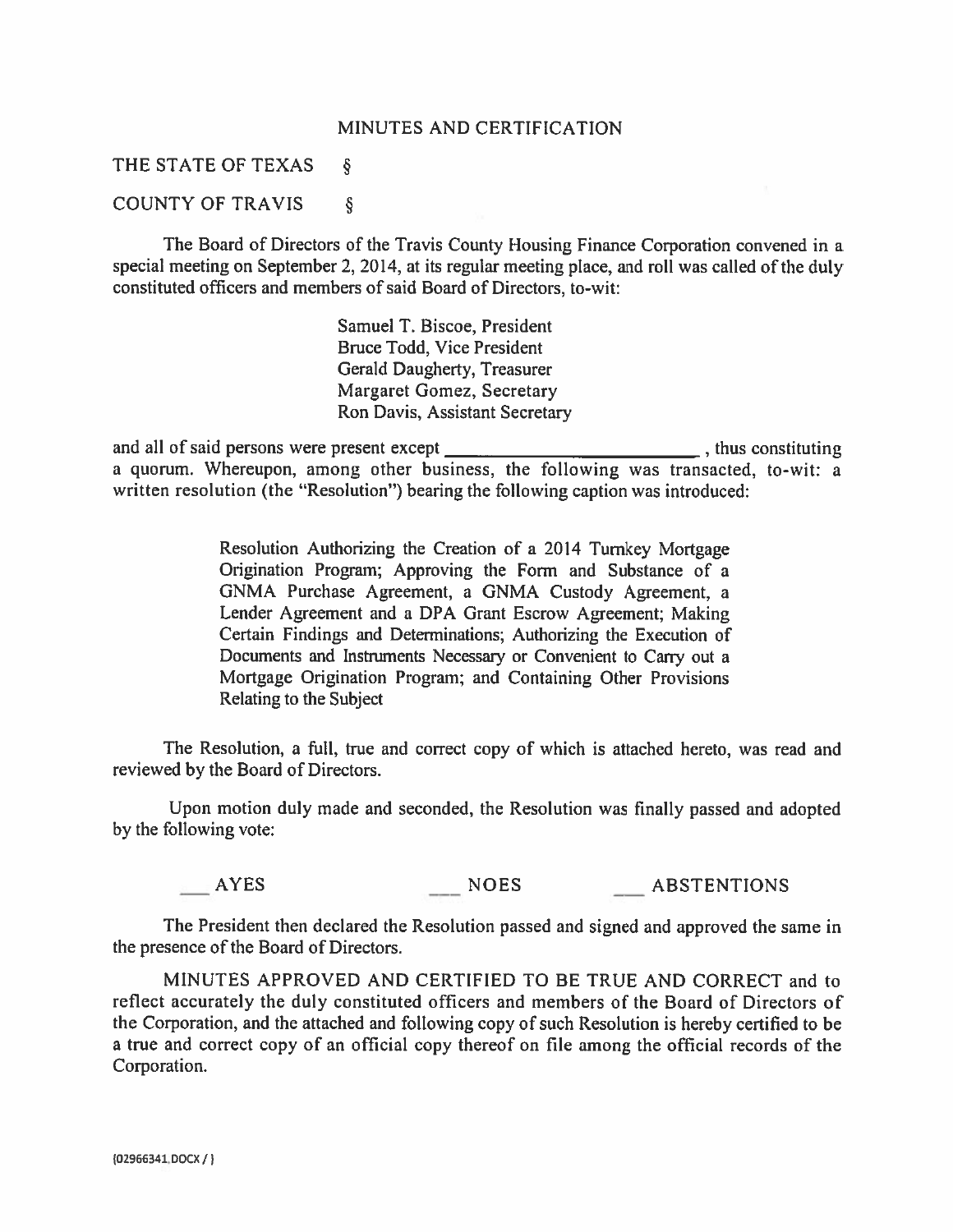WITNESS MY HAND AND THE OFFICIAL SEAL OF THE CORPORATION, this September 2, 2014.

Secretary, Travis County Housing Finance<br>Corporation

(CORPORATION SEAL)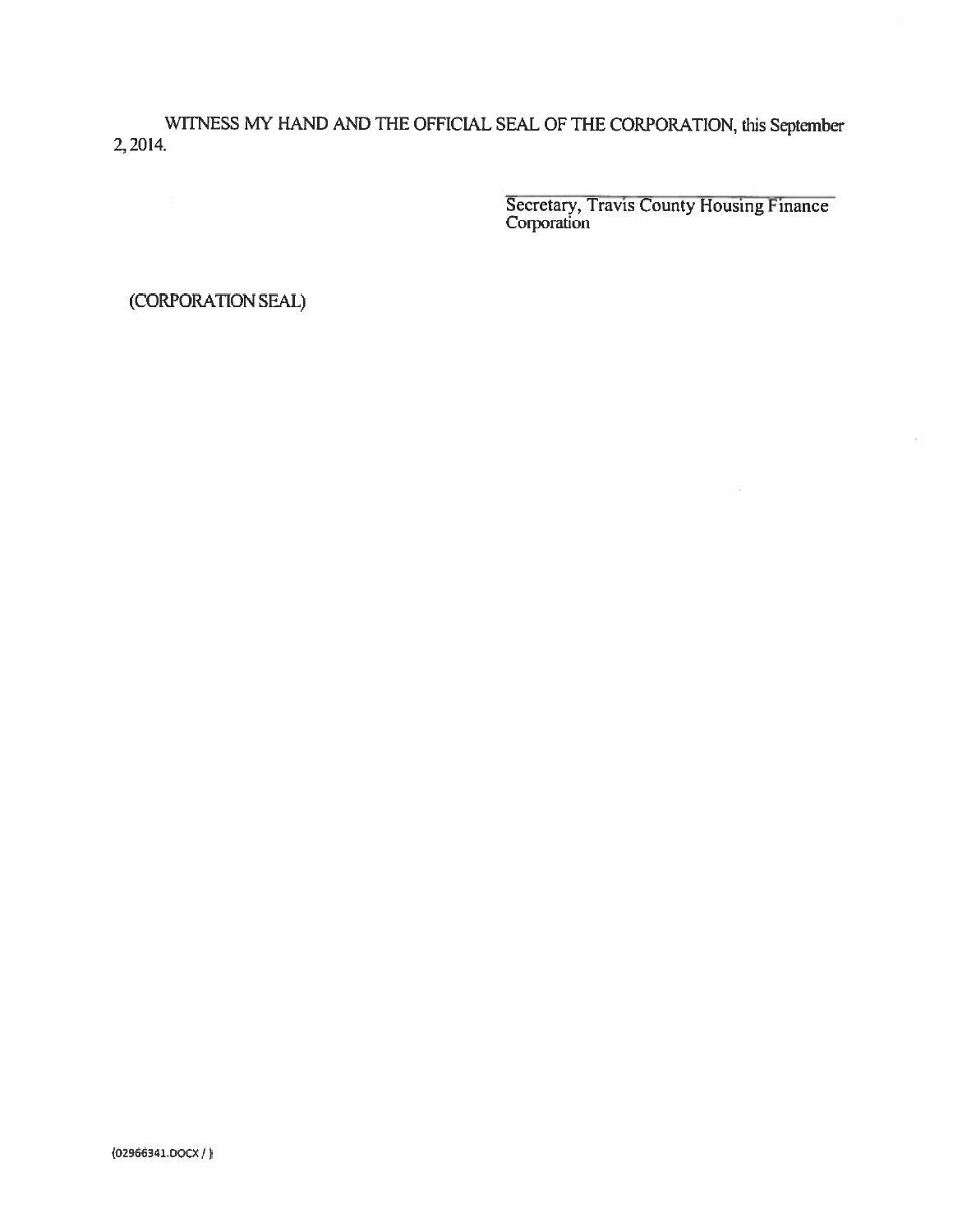#### TRAVIS COUNTY HOUSING FINANCE CORPORATION

Resolution Authorizing the Creation of a 2014 Turnkey Mortgage Origination Program; Approving the Form and Substance of a GNMA Purchase Agreement, a GNMA Custody Agreement, a Lender Agreement and a DPA Grant Escrow Agreement: Making Certain Findings and Determinations; Authorizing the Execution of Documents and Instruments Necessary or Convenient to Carry out a Mortgage Origination Program; and Containing Other Provisions Relating to the Subject

WHEREAS, the Travis County Housing Finance Corporation (the "Issuer") has been duly created and organized pursuant to and in accordance with the provisions of the Texas Housing Finance Corporations Act, Chapter 394, Texas Local Government Code, as amended (the "Act"), for the purpose of providing a means of financing the costs of residential ownership and development that will provide decent, safe and sanitary housing for persons of low and moderate income at prices they can afford; and

WHEREAS, the Act authorizes the Issuer to make and acquire, and to enter into advance commitments to make and acquire, home mortgage loans (or participations therein) to persons of low and moderate income for homes within Travis County, Texas (the "Governmental Unit"); and

WHEREAS, the Issuer has determined that there exists within the Governmental Unit a shortage of decent, safe and sanitary housing for persons and families of low and moderate income at prices or rentals they can afford; that there further exists within the Governmental Unit a shortage of home mortgage loan funds at affordable interest rates; and that such shortages are neither transitory nor self-curing; and

WHEREAS, the Board of Directors of the Issuer has determined to adopt and implement a 2014 Turnkey Mortgage Origination Program (the "Program") to assist persons of low, and moderate income within the Governmental Unit to afford the costs of acquiring and owning decent, safe and sanitary housing; and

WHEREAS, in order to carry out the Program, (a) the Issuer and Raymond James & Associates (the "Purchaser") propose to enter into a GNMA Purchase Agreement dated as of October 1, 2014 (the "Purchase Agreement") pursuant to which the Purchaser will acquire Government National Mortgage Association mortgage-backed certificates (the "GNMA Certificates"), backed by certain qualified home mortgage loans made to eligible borrowers (the "Mortgage Loans"); (b) Housing and Development Services, Inc. dba eHousingPlus ("EHousing") has agreed to administer the Program and perform certain other duties in connection with the Program pursuant to the terms of a Program Administration Agreement between the Issuer and eHousing dated as of October 1, 2014 (the "Program Administration Agreement"); (c) U.S. Bank National Association (the "Servicer") has agreement to act as Servicer for the Program pursuant to a Servicing Agreement between the Issuer and the Serviceer dated as of October 1, 2014 (the "Servicing Agreement") (d) certain lenders operating in Travis County, Texas have agreed to originate and sell the Mortgage Loans pursuant to the terms of a Lender Agreement among the Issuer and such lenders dated as of October 1, 2014 (the "Lender Agreement"); (e) BOKF, NA dba Bank of Texas ("BOKF") has agreed to act in the capacity of

(02966341.DOCX / )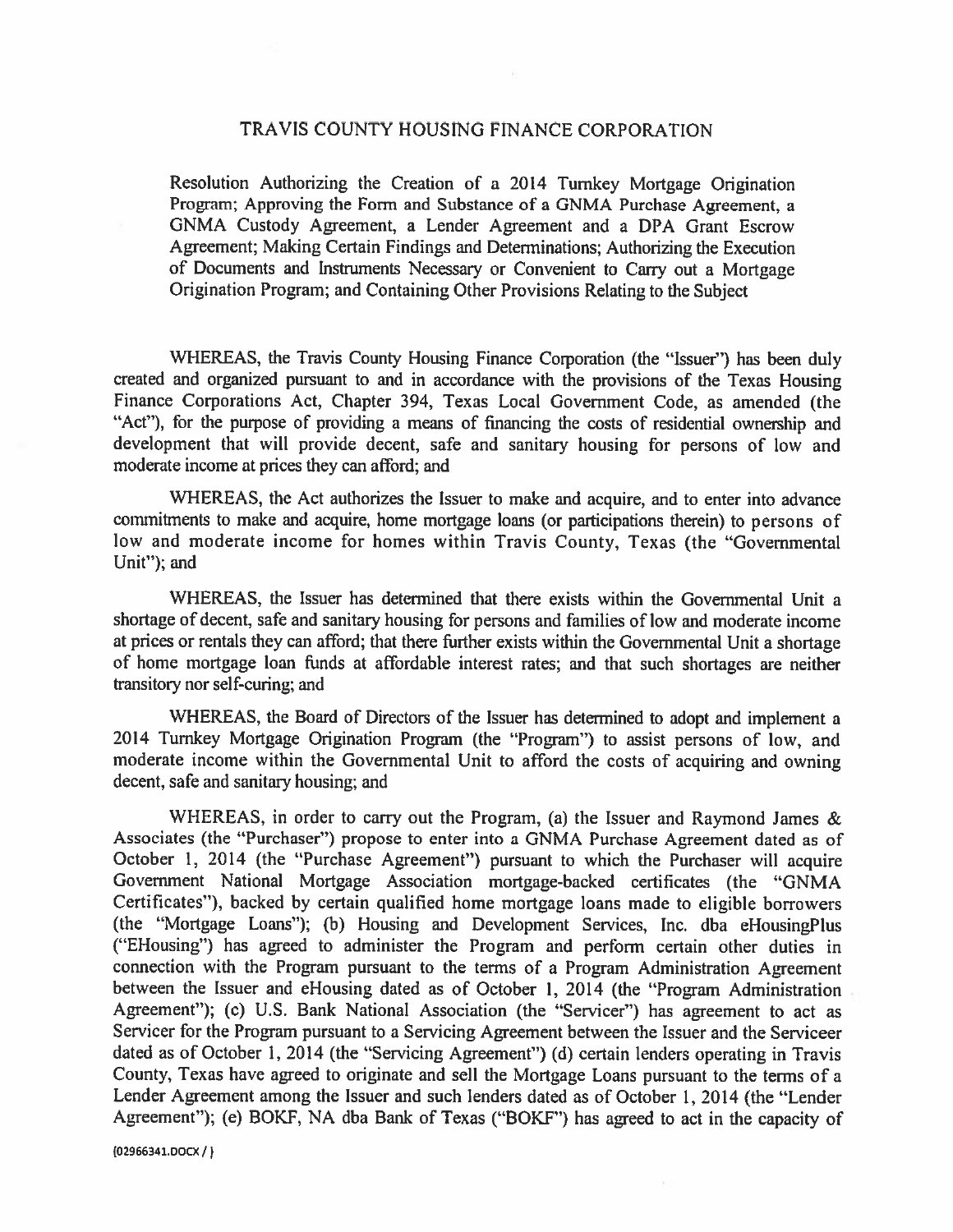Custodian pursuant to that certain GNMA Custody Agreement between the Issuer and BOKF dated as of October 1, 2014 (the "Custody Agreement") and (f) BOKF has agreed to act in the capacity of escrow agent to hold and disburse certain down payment assistance funds on behalf of the Issuer pursuant to the terms of that certain DPA Grant Escrow Agreement between Issuer and BOKF dated as of October 1, 2014 (the "Escrow Agreement"); and

WHEREAS, the Program will provide down payment assistance to the mortgagors; and

WHEREAS, the Issuer believes that the down payment assistance feature will make the Program attractive to potential mortgagors; and

WHEREAS, there have been presented to the Issuer and its advisors proposed forms of each of the following and all of which comprise a part of this Resolution:

- 1. the Purchase Agreement;
- $2.$ the Program Administration Agreement;
- the Servicing Agreement:  $3<sub>1</sub>$
- the Lender Agreement;  $\overline{4}$
- the Custody Agreement; and  $5<sub>1</sub>$
- the Escrow Agreement. 6.

WHEREAS, the Issuer finds the form and substance of the above-listed documents (hereinafter, collectively the "Program Documents") to be satisfactory and proper and finds the recitals with regard to the Issuer contained therein to be true, correct and complete and hereby determines to proceed with the establishment of the Program the execution of such documents and the taking of such other actions as may be necessary and appropriate in connection therewith;

NOW, THEREFORE, BE IT RESOLVED BY THE BOARD OF DIRECTORS OF TRAVIS **COUNTY HOUSING FINANCE CORPORATION:** 

Section 1: Approval of Program. That the Issuer hereby expresses its intent to implement the Program, as described more fully in the Program Documents.

Section 2: Approval, Execution and Delivery of the Program Documents. That the Program Documents in substantially the form and substance of the Program Documents presented to the Board of Directors at the meeting at which this Resolution was considered, with such changes or additions thereto as may be approved by the President or Vice President of the Issuer (upon the advice of counsel to the Issuer), as evidenced by the execution of such Program Documents by said President or Vice President, is hereby approved and that the proper officers of the Issuer are each hereby authorized and directed to execute, attest and deliver the Program Documents to the appropriate parties.

Section 3: **Execution and Delivery of Other Documents.** That the officers of the Issuer are each hereby authorized to consent to, accept, execute, attest and affix the Issuer's seal to such other agreements, contracts, documents, instruments, releases, financing statements, letters of instruction, written requests and other papers, whether or not mentioned herein, as may be necessary or convenient to carry out or assist in carrying out the purposes of this Resolution and the Program.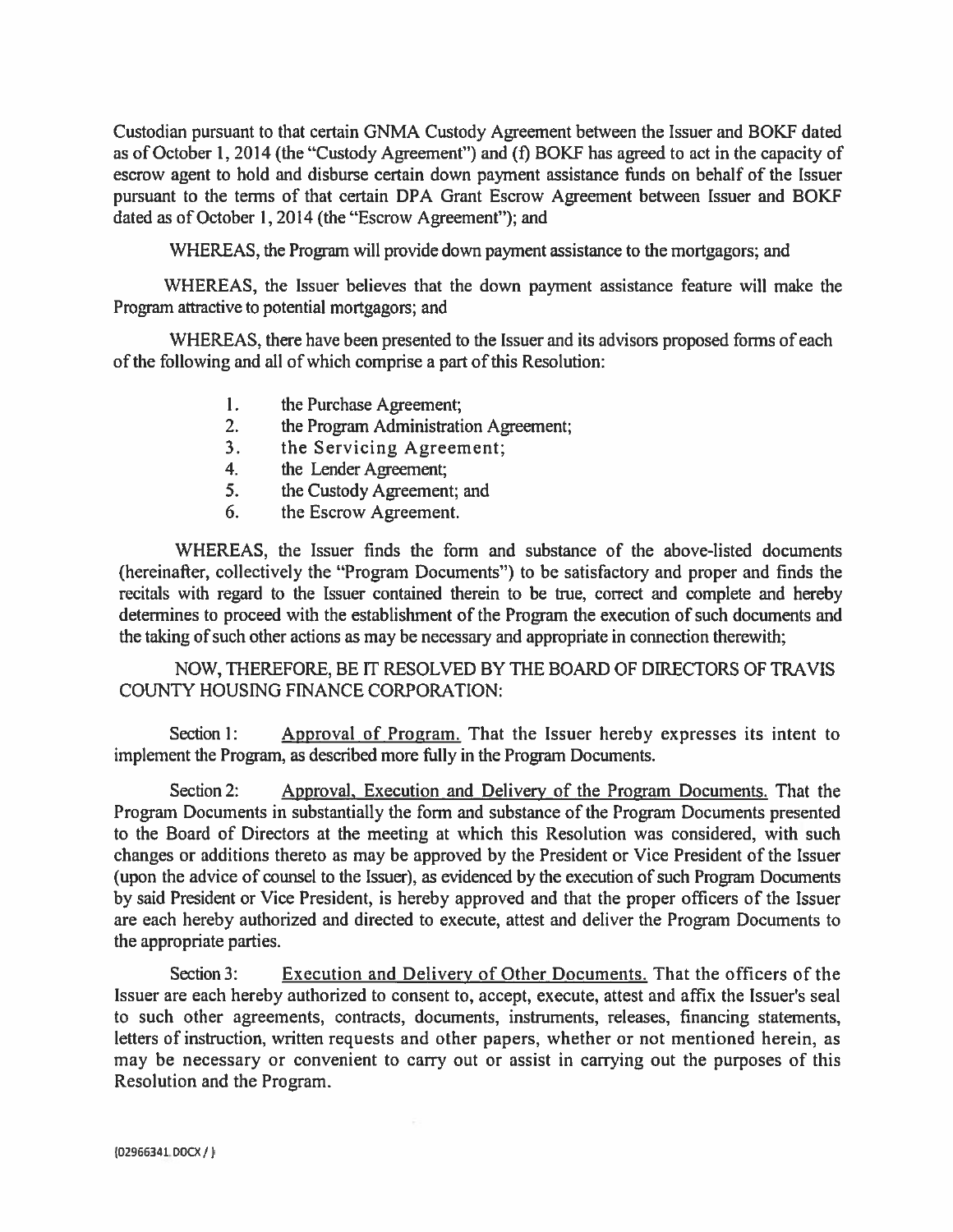Section 4: Power to Revise Form of Documents. That, notwithstanding any other provision of this Resolution, the President, Vice President, Secretary and any Assistant Secretary of the Issuer are each hereby authorized to make or approve such revisions in the form of the Program Documents as, in the opinion of counsel to the Issuer, may be necessary or convenient to carry out or assist in carrying out the purposes of this Resolution and the Program.

Section 5: Determination of Moderate Income. The Board has heretofore determined and hereby confirms, in accordance with the Act, for purposes of the Program, until revised by the Board of Directors of the Issuer, that the maximum amount constituting moderate income shall be \$

Delegation to President and Corporation Manager. The President of Section 6: the Issuer is hereby designated to approve the final terms of the Program. The President, Corporation Manager and Assistant Manager are each individually authorized to make decisions and take actions on behalf of the Corporation in order to set mortgage rates for loans made under the Program and take other actions in order to operate the Program.

Section 7: Ratification of Certain Prior Actions. That all prior actions taken by or on behalf of the Issuer in connection with the Program, are hereby authorized, ratified, confirmed and approved.

Section 8: Purposes of Resolution, That the Board of Directors of the Issuer has expressly determined and hereby confirms that the implementation of the Program accomplishes a valid public purpose of the Issuer by assisting persons of low and moderate income in the Governmental Unit to obtain decent, safe and sanitary housing, thereby helping to eliminate slums and blighted areas, to relieve unemployment and depressed economic conditions in the home construction industry, to expand the tax base of the State of Texas, the Governmental Unit and other political subdivisions, and to reduce public expenditure for crime preventions and control, public health, welfare and safety and for other valid public purposes.

Section 9: **Effective Date.** That this Resolution shall be in full force and effect from and upon its adoption.

[Remainder of page intentionally left blank]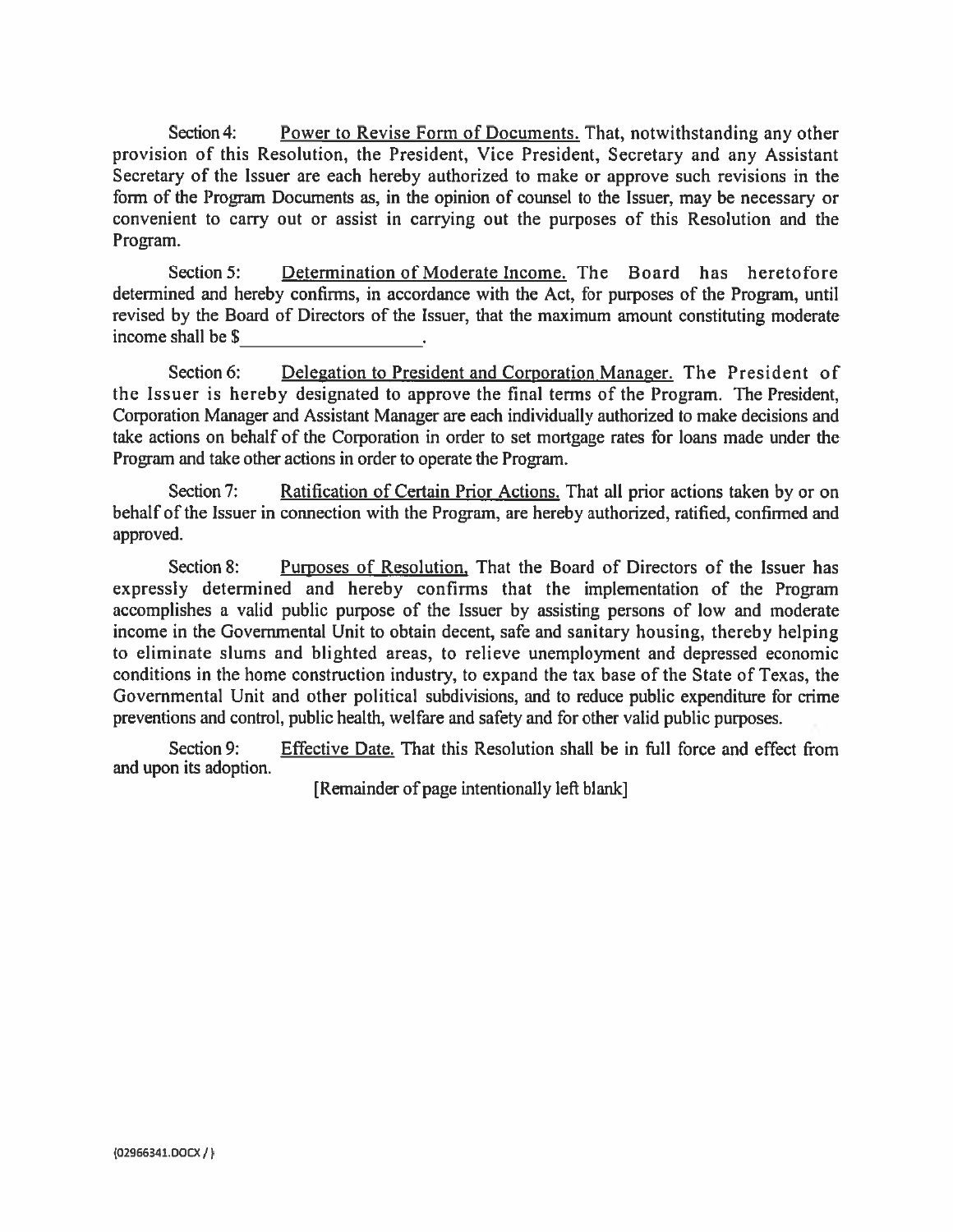### PASSED, APPROVED AND EFFECTIVE this September 2, 2014.

TRAVIS COUNTY HOUSING FINANCE **CORPORATION** 

President

ATTEST:

Secretary

(Seal)

 $\langle \hat{a} \rangle$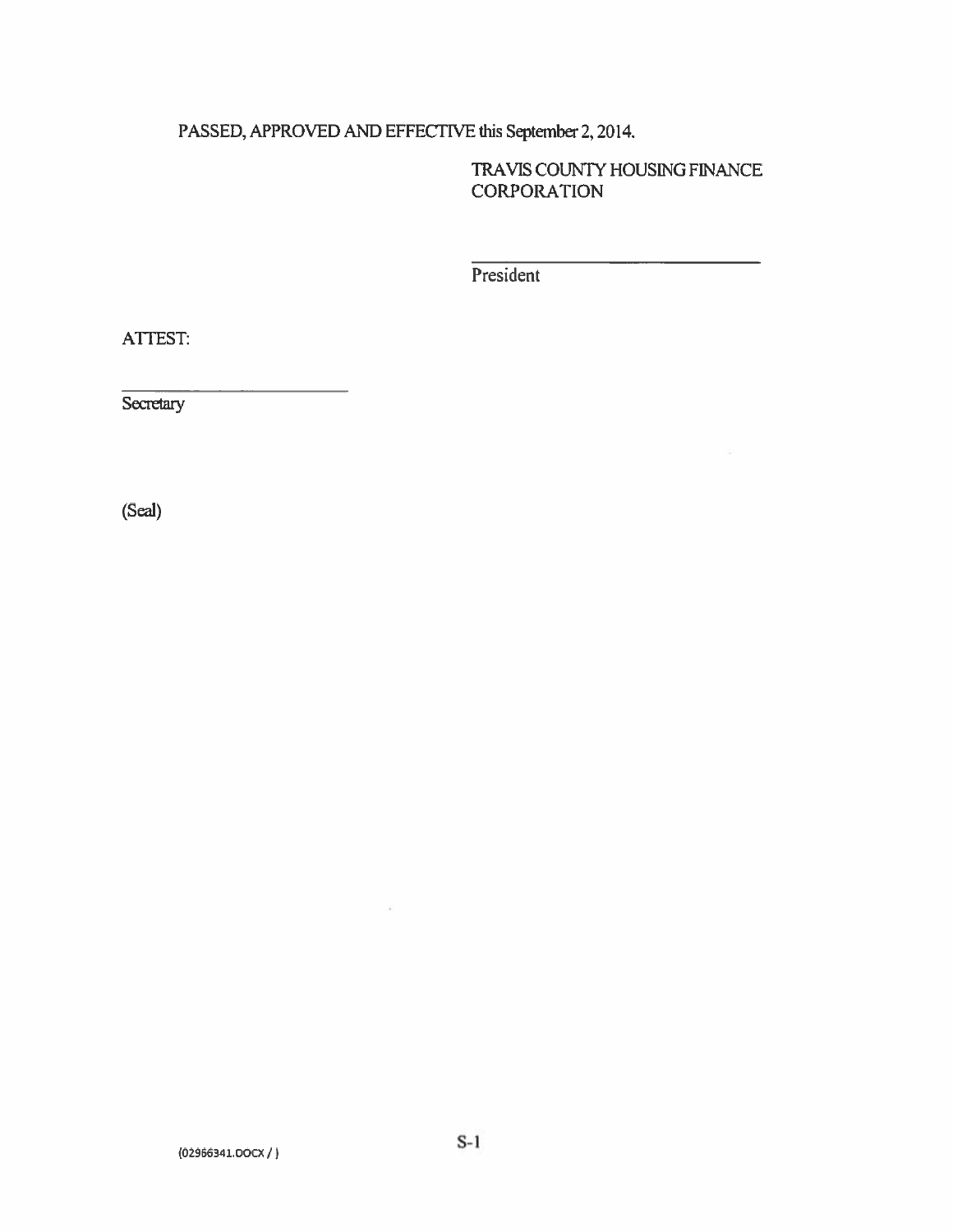#### **TRAVIS COUNTY HOUSING FINANCE CORPORATION 2014 TURNKEY MORTGAGE ORIGINATION PROGRAM LENDER AGREEMENT**

**THIS LENDER AGREEMENT** (this "Agreement") is entered into as of October 1, 2014, by and between the **TRAVIS COUNTY HOUSING FINANCE CORPORATION** (the "Corporation") and the lending institution executing this Agreement (the "Lender") in connection with the Corporation's 2014 Turnkey Mortgage Origination Program (the "Program").

#### **W I T N E S S E T H :**

WHEREAS, the Corporation expects to make funds available, but solely from funds available under the Program, to enable the Corporation to finance certain qualified mortgage loans (the "Mortgage Loans") through the acquisition of fully-modified mortgage-backed securities issued on behalf of and guaranteed as to timely payment of principal and interest by the Government National Mortgage Association (the "GNMA Certificates"); and

WHEREAS, the Lender wishes to participate in the Program and has agreed to make the Mortgage Loans to qualified borrowers pursuant to the Administrator's Guidelines and the Program Administration Agreement (as hereinafter defined);

NOW, THEREFORE, in consideration of the undertakings, terms and conditions set forth herein, the parties mutually agree as follows:

**Section 1. Covenant To Originate and Sell Mortgage Loans**. The Lender hereby acknowledges its receipt of the Administrator's Guidelines established in connection with the Program and the Program Administration Agreement (the "Program Administration Agreement") between the Corporation and Housing and Development Services, Inc. d/b/a eHousingPlus. The Lender hereby covenants and agrees to originate mortgage loans in accordance with the Administrator's Guidelines and the Program Administration Agreement, including (without limitation) as of the date hereof the following requirements therein: (a) minimum 640 borrower FICO score; (b) 15/45/70 day mortgage loan deadlines; and (c) \$\_\_\_\_\_\_\_\_\_\_\_\_ (two or fewer) / \$\_\_\_\_\_\_\_ (three or more) borrower annual income limits. The Lender further understands and acknowledges that there are [no home purchase price limits], no first-time homebuyer requirements, and no federal recapture tax associated with the Program. The Lender further agrees to sell such Mortgage Loans to U.S. Bank National Association, as master servicer (the "Master Servicer"), pursuant to the terms of the Program.

**Section 2. Program Termination/Extension**. This Agreement and the Lender's ability to participate in the Program shall terminate on December 31, 2015 unless extended by the parties hereto, which extension may conditions established by the Corporation in its sole discretion.

**Section 3. Down Payment Assistance**. The Corporation or its agent shall directly provide a down payment assistance grant to the mortgagor at Mortgage Loan closing in an amount equal to 5.00% of the original principal amount of the Mortgage Loan (the "DPA Grant") to eligible borrowers. Such DPA Grant shall be applied to the down payment on a Mortgage Loan and/or to closing costs. The DPA Grant is a grant and is not repayable by the borrower.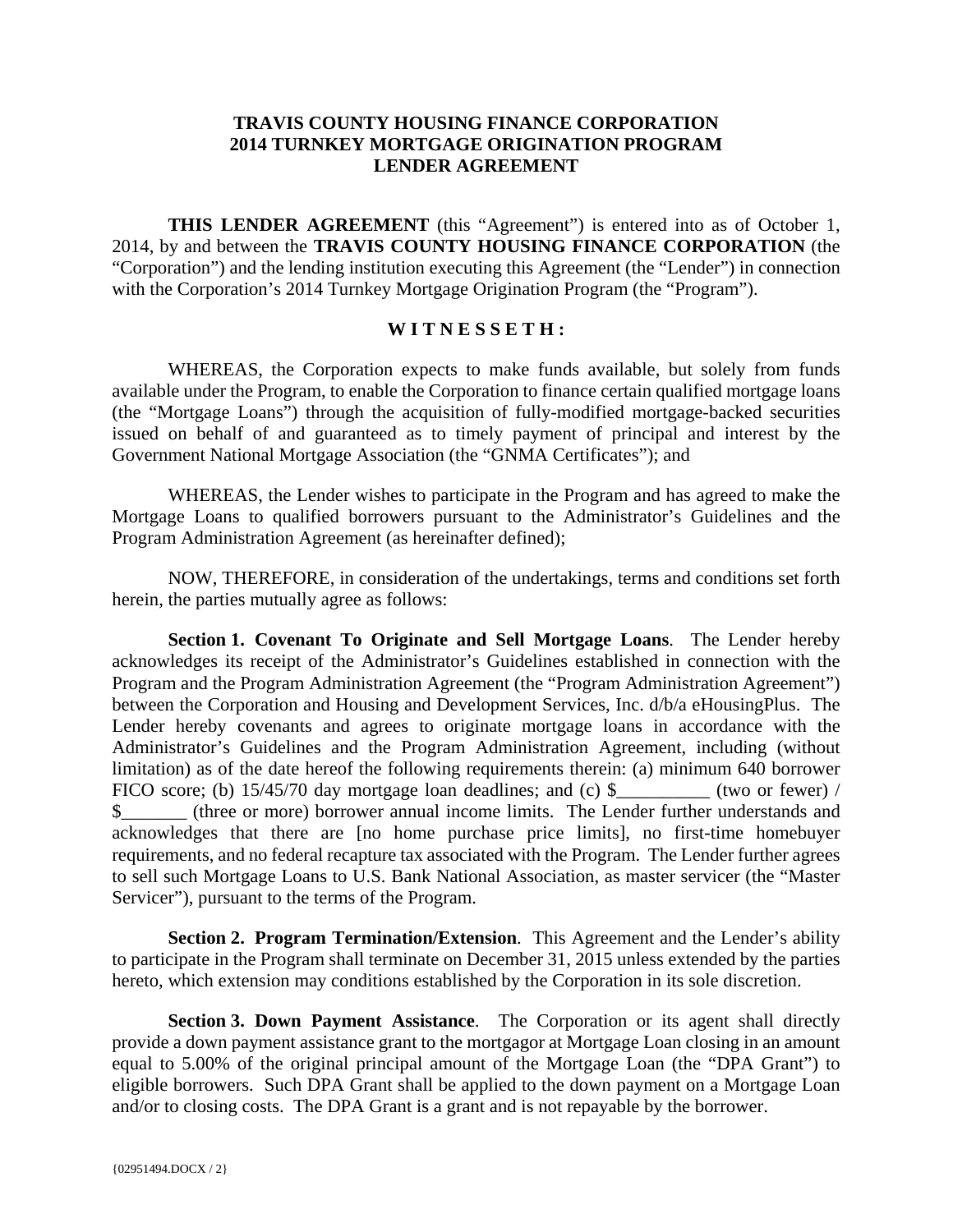To the extent the DPA Grant is advanced by the Corporation on Mortgage Loans that do not close, are not purchased by the Master Servicer or are to be repurchased by the Lender prior to being pooled into a GNMA Certificate, the Lender hereby agrees to reimburse the Corporation with respect to such DPA Grant so advanced.

**Section 4. Findings of the Corporation**. In connection with the implementation of the Program, the Corporation finds that:

(a) there exists a shortage of decent, safe and sanitary housing at prices which eligible families can afford within Travis County, Texas and the surrounding counties;

(b) the Program will improve the quality of decent, safe and sanitary housing for eligible families;

(c) the residential housing assistance provided pursuant to the Program will provide a public benefit;

(d) the estimates of revenues received by the Corporation pursuant to the Program, together with all other subsidies, grants or other financial assistance received in connection with the Program, are sufficient to pay the costs associated with the Program; and

(e) for purposes of the Program, the term "low income" initially shall mean families of one or two persons earning \$\_\_\_\_ or less annually and families of three or more persons earning \$\_\_\_\_\_\_\_\_\_ or less annually.

**Section 5. Amendment**. This Agreement shall not be amended or otherwise modified except with the written consent of the parties hereto.

**Section 6. Governing Law.** This Agreement shall be governed by and construed in accordance with the laws of the State of Texas, without regard to conflict of law principles.

**Section 7. Severability.** If one or more provisions of this Agreement, or the applicability of any such provisions for any set of circumstances shall be determined to be invalid or ineffective for any reason, such determination shall not affect the validity and enforceability of the remaining provisions of this Agreement or the applicability of the provisions found to be invalid or ineffective for a specific set of circumstances to other circumstances.

**Section 8. Counterparts**. This Agreement may be executed in counterparts by the parties hereto, and each such counterpart shall be considered an original and all such counterparts shall constitute one and the same instrument.

[Signature Page to Follow]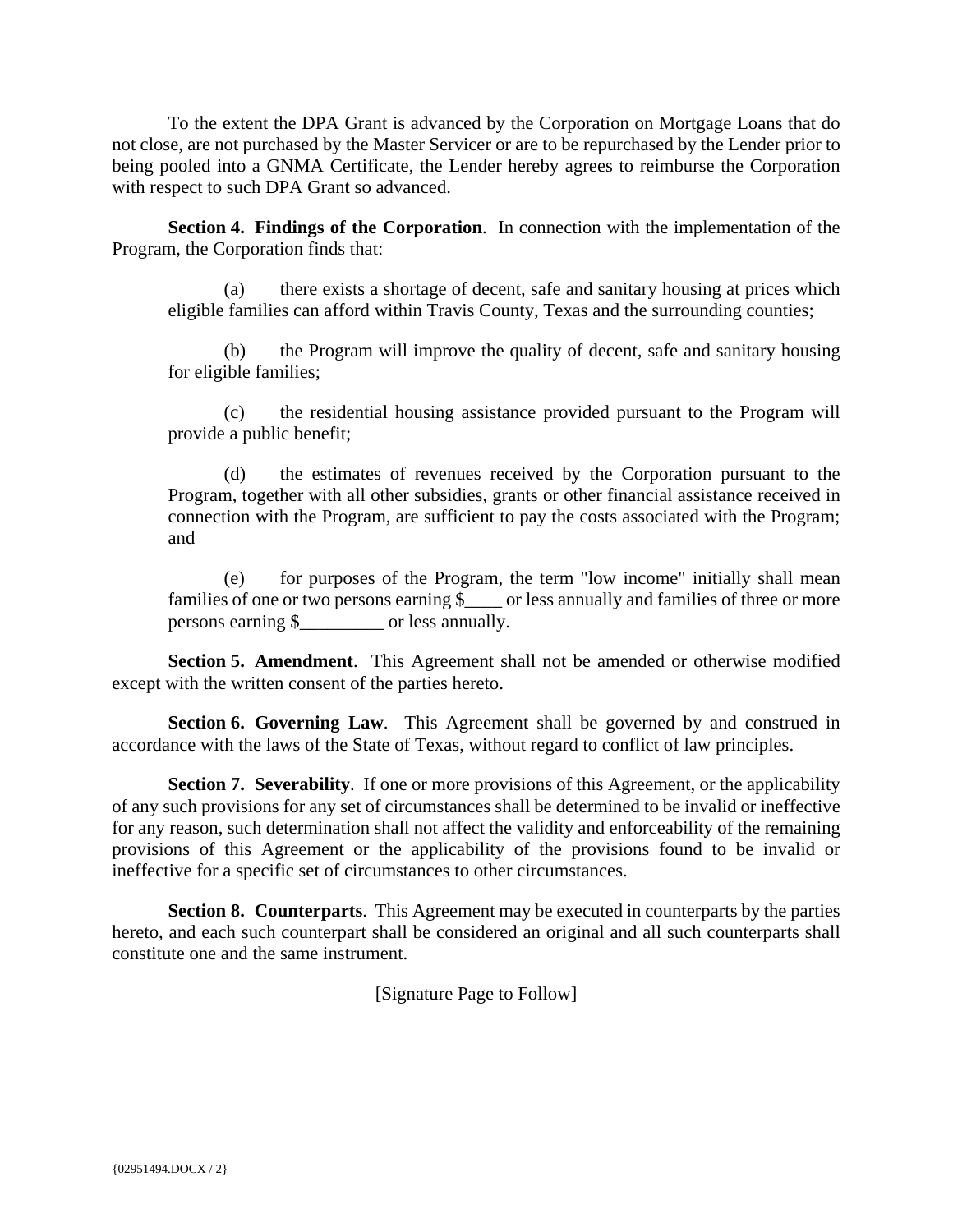IN WITNESS WHEREOF, the Corporation and the Lender have caused this Agreement to be executed by their respective duly authorized officers, all as of the date and year first above written.

#### CORPORATION:

 TRAVIS COUNTY HOUSING FINANCE **CORPORATION** 

By:\_\_\_\_\_\_\_\_\_\_\_\_\_\_\_\_\_\_\_\_\_\_\_\_\_\_\_\_\_\_

Samuel T. Biscoe, President

LENDER:

[NAME OF LENDER]

| By    |  |
|-------|--|
| Name  |  |
| Title |  |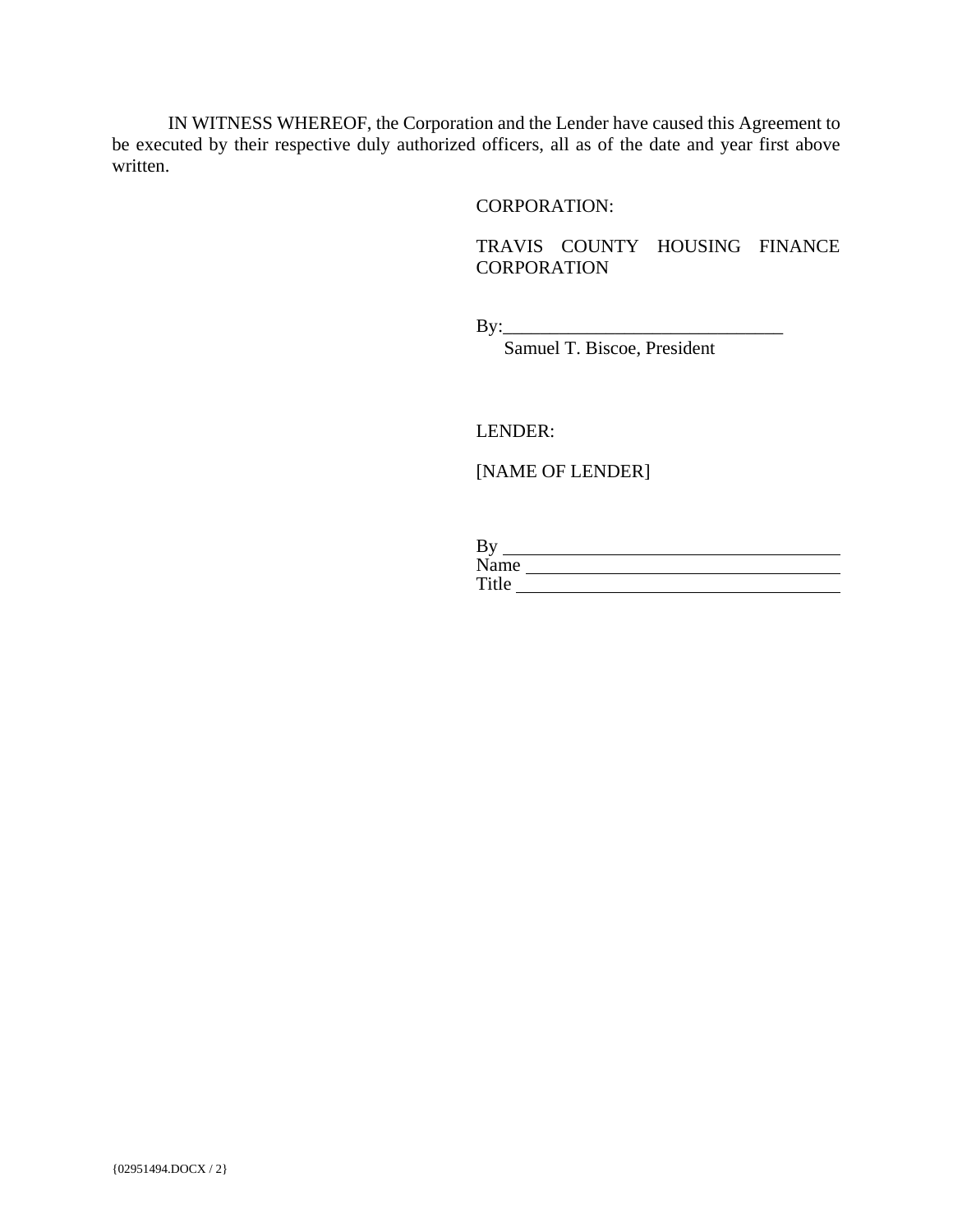#### **TRAVIS COUNTY HOUSING FINANCE CORPORATION 2014 TURNKEY MORTGAGE ORIGINATION PROGRAM DPA GRANT ESCROW AGREEMENT**

**THIS DPA GRANT ESCROW AGREEMENT** (this "Agreement"), dated as of October 1, 2014, is made by and between the **TRAVIS COUNTY HOUSING FINANCE CORPORATION** (the "Corporation") and **BOKF, NA dba Bank of Texas,** as escrow agent (the "Bank" or "Escrow Agent"), in connection with down payment and closing cost assistance for the Corporation's 2014 Turnkey Mortgage Origination Program (the "Program").

#### **W I T N E S S E T H :**

WHEREAS, the Corporation desires to engage the services of the Bank to act as Escrow Agent in connection with the down payment and closing cost assistance directly provided from the Corporation for the Program and other costs associated with the Program; and

WHEREAS, the Bank is willing to act as Escrow Agent upon the terms and conditions set forth herein; and

WHEREAS, capitalized terms used but not otherwise defined herein shall have the meanings set forth in the GNMA Custody Agreement, dated as of October 1, 2014 (the "Custody Agreement"), by and between the Corporation and BOKF, NA dba Bank of Texas, as custodian thereunder;

NOW, THEREFORE, the parties hereto agree as follows:

**Section 1. Services To Be Provided by the Escrow Agent**. The Escrow Agent shall:

(a) open, maintain and hold a fund in the name of the Corporation (the "Escrow Fund") where it will hold all cash, cash equivalents and securities deposited with, or otherwise delivered to, the Escrow Agent, and all interest, dividend, investment income, cash and other proceeds from time to time received in respect of any or all of the foregoing. Within the Escrow Fund, the Escrow Agent shall establish the "DPA Account" and the "Expense Account" and such other accounts as directed by the Corporation. The initial deposit from the Corporation shall be \$250,000 in cash and [\$\_\_\_\_\_\_\_\_\_ in GNMA securities], as set for in the Closing Instructions from the Corporation to the Escrow Agent relating to the Program dated as of October \_\_, 2014. Of such amount in cash, \$200,000 shall initially be deposited to the DPA Account and the remaining \$50,000 shall initially be deposited to the Expense Account. The \$\_\_\_\_\_\_\_ in GNMA securities shall be retained in the DPA Account. The Corporation may make additional deposits to the Escrow Fund in its sole discretion upon notice to the Escrow Agent, specifying the accounts of the Escrow Fund into which such deposit is to be made, no less than one day in advance of such deposit;

(b) invest all cash, if any, held in the Escrow Fund as directed by the Corporation in writing. The Escrow Agent shall have no responsibility or liability for any loss which may result from any investment or sale of investment made pursuant to this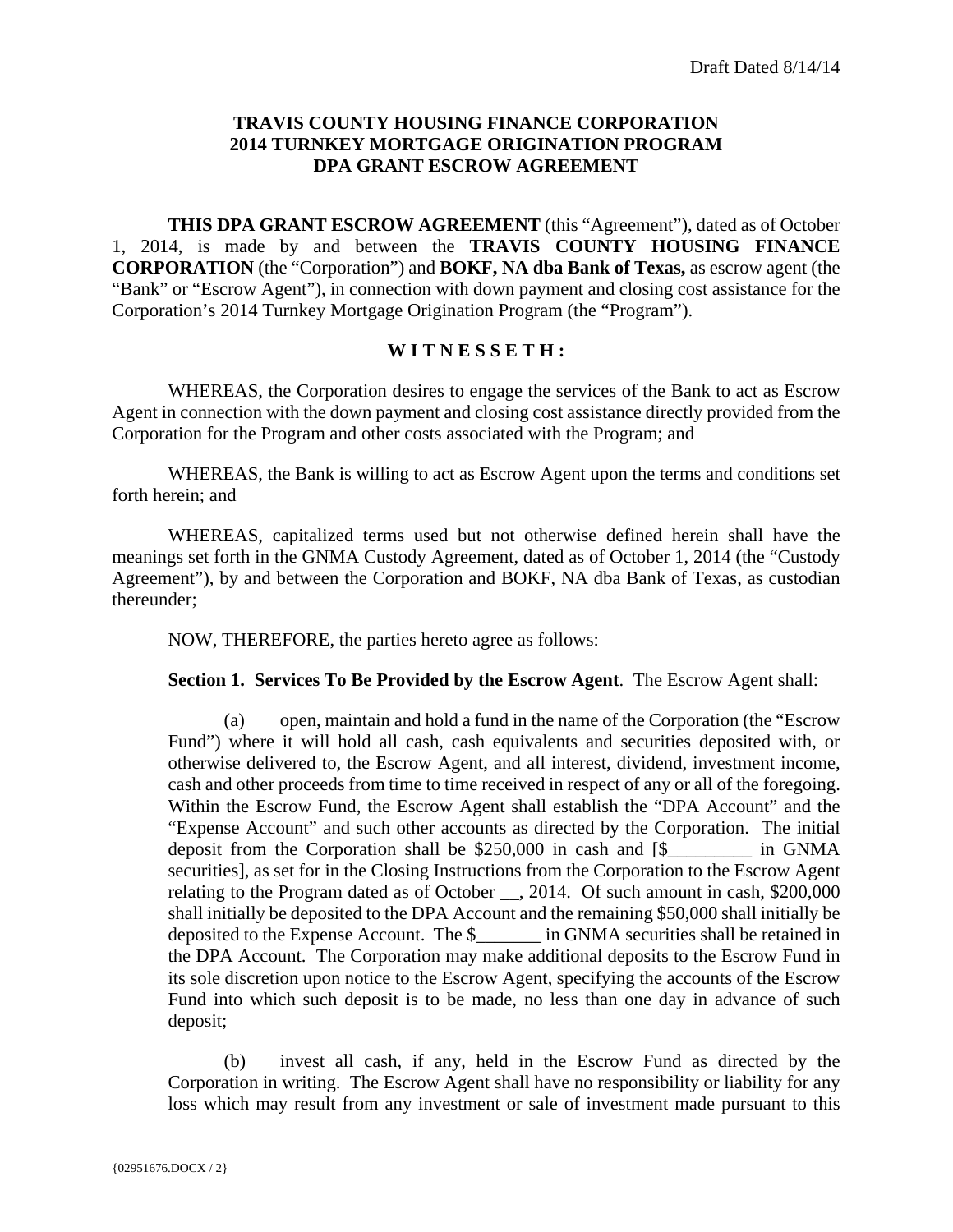Agreement. The Escrow Agent shall be authorized to make or dispose of any investment upon the written direction of the Corporation. The Corporation acknowledges that the Escrow Agent is not providing investment supervision, recommendations or advice to the Corporation;

(c) disburse from the DPA Account those monies requisitioned by each lending institution participating in the Program as specified in writing by the Corporation from time to time (each a "Lender" or collectively, the "Lenders") upon (i) receipt of the completed and executed DPA Grant Requisition attached hereto as Exhibit A (the "Requisition"); and (ii) receipt of an email confirmation by Housing and Development Services, Inc. d/b/a eHousingPlus (the "Administrator") by the Corporation that the Mortgage Loan number and amount specified in the Requisition are correct. The amount of such disbursement shall be equal to 5% of the initial principal balance of the Mortgage Loan, and disbursed as specified in the Requisition (the "DPA Grant") using the wire instructions provided in the Requisition. The Escrow Agent agrees to act on behalf of the Corporation in connection with its disbursement of the DPA Grant directly to each Mortgagor under the Program as requisitioned by the respective Lender and confirmed by the Administrator;

(d) disburse from the Expense Account those monies to be used for Program expenses, including, but not limited to those fees of counsel and financial advisor to the Corporation, Servicer, and the Escrow Agent, at the written request of the Corporation, specifying the payee, amount and payment instructions therefor. The Escrow Agent agrees to act on behalf of the Corporation in connection with its disbursement of Program expenses directly to the payee therefor as specified in this subsection; and

(e) disburse from the Escrow Fund any monies to replenish the Corporation's funds and accounts on December 31 of any year at the written direction of the Corporation received by the Escrow Agent no later than two business days prior to December 31 of such year.

**Section 2. Powers of the Escrow Agent**. The Escrow Agent is authorized and empowered to:

(a) hold assets in the Corporation's name;

(b) employ agents other than its employees and delegate to them such ministerial and other nondiscretionary duties as it sees fit and to rely upon information furnished by such agents; and

(c) make, execute, acknowledge and deliver any and all documents of transfer and conveyance and other instruments that may be necessary or appropriate to carry out its duties and powers hereunder.

**Section 3. Obligations of the Corporation**. The Corporation shall:

(a) initially deposit with the Escrow Agent the amounts set forth in Section  $1(a)$ hereof; and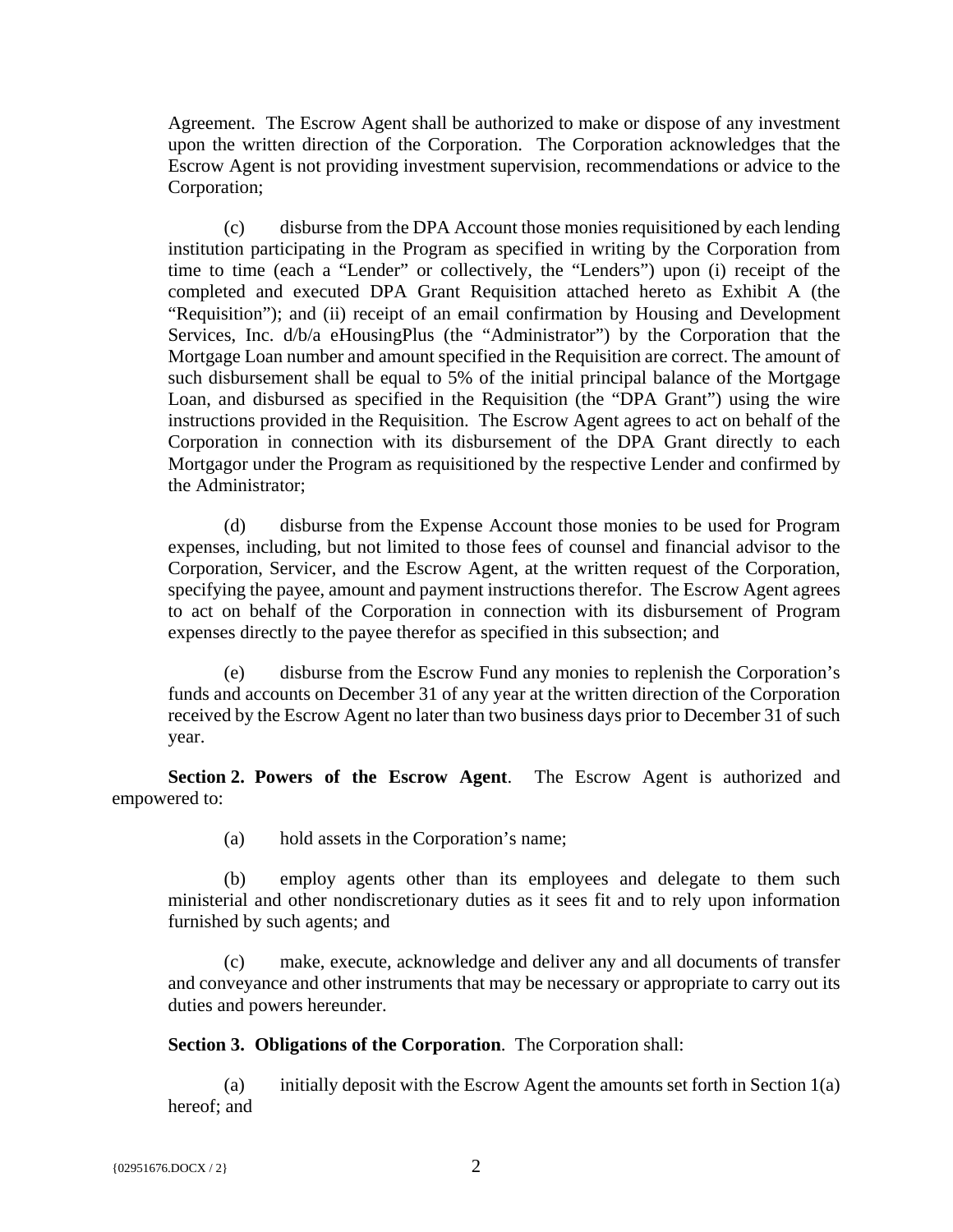(b) make additional deposits to the DPA Account as may be required from time to time under the Program depending upon the volume and timing of Requisitions. It is anticipated that regular amounts will be re-deposited into the Escrow Fund pursuant to the terms of the GNMA Custody Agreement in connection with the regular purchase of GNMA Certificates under the Program, and the Corporation may direct the Escrow Agent as to which account such deposits are to be made.

#### **Section 4. Reports**.

(a) The Escrow Agent shall furnish to the Corporation a monthly statement of the Escrow Fund reflecting all account activity during the month, and an inventory of assets including their market value as of month end. The Escrow Agent will furnish such other reports as the Corporation may reasonably request, including reports to the Corporation's accountants or examiners, but no more frequently than monthly.

(b) The Corporation acknowledges that to the extent regulations of the Comptroller of the Currency or other applicable regulatory entity grant a right to receive brokerage confirmations of security transactions relating to the funds held pursuant to this Agreement, the Corporation waives receipt of such confirmations, to the extent permitted by law. The Escrow Agent shall furnish a statement of security transactions on its regular monthly reports.

**Section 5. Fees**. The Escrow Agent shall receive compensation from the Corporation as set forth in Exhibit B attached to this Agreement, as may be amended from time to time by the parties. The Escrow Agent shall also be reimbursed by the Corporation for its reasonable out-of pocket expenses during the performance of the Escrow Agent's duties under this Agreement. The Escrow Agent is authorized and permitted to set off, recoup and/or otherwise deduct any unpaid fees, and/or non-reimbursed expenses from cash and other assets on deposit in the Escrow Fund if not paid by the Corporation within 30 days of the due date specified in the invoice submitted to the Corporation by the Escrow Agent.

**Section 6. Authorized Persons**. The Corporation's president, manager or assistant or such other person as otherwise specified in writing by the Corporation is authorized for the purpose of transmitting instructions to the Escrow Agent concerning the assets in the Escrow Fund.

**Section 7. Amendment and Termination**. This Agreement may be amended by written agreement of the Corporation and the Escrow Agent, at any time, executed by an authorized representative of the Escrow Agent and the Corporation. This Agreement shall continue in effect until terminated by either party upon 30 days' prior written notice to the other party. Upon termination, all cash and other assets held in the Escrow Fund shall be delivered by the Escrow Agent to the Corporation or to any other person in accordance with the Corporation's written instruction. Any outstanding and unpaid fees and expenses owed to the Escrow Agent may be deducted by the Escrow Agent from the cash and other assets held in the Escrow Fund prior to delivery to the Corporation or as the Corporation directs.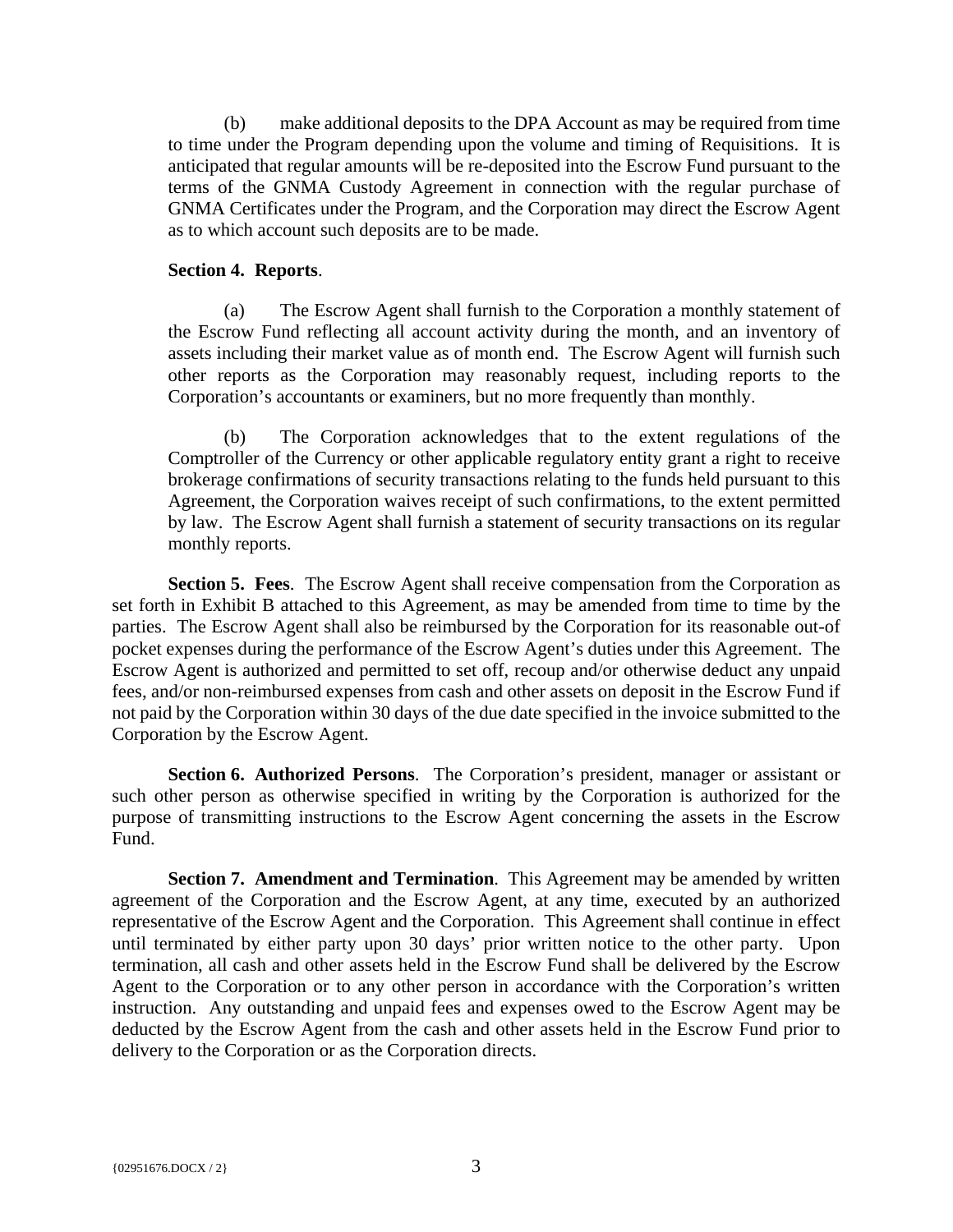**Section 8. Notices**. All notices, instructions, requests, demands, and other communications under this Agreement shall be in writing and shall be deemed to have been duly given (a) on the date of service if delivered personally to the party to whom notice is to be given; (b) on the day of transmission if sent by facsimile transmission to the facsimile number given below, and written confirmation of receipt is obtained promptly after completion of transmission; (c) on the day after delivery via Federal Express or similar overnight courier service or the Express Mail service maintained by the United States Postal Service; or (d) on the fifth day after mailing, if mailed to the party to whom notice is to be given, by first class mail, registered or certified, postage prepaid, and properly addressed, return receipt requested, to the party as follows:

Notices to the Corporation shall be directed and mailed as follows:

 Travis County Housing Finance Corporation Attn: Corporations Manager 700 Lavaca, Room 1560 Austin, Texas 78701 Telephone: (512) 854-9116 Facsimile: (512) 854-4210 Email: Andrea.Shields@co.travis.tx.us cc: karen.thigpen@co.travis.tx.us

with copies to:

William C. Blount 8310 Capital of Texas Highway North, Suite 490 Austin, Texas 78731 Telephone: (512) 807-2454 Facsimile: (512) 474-1901 Email: blount@namanhowell.com

Notices to the Escrow Agent shall be directed and mailed as follows:

BOKF, NA dba Bank of Texas 801 Cherry Street, Suite 3325 Unit 27 Fort Worth, Texas 76102 Facsimile: (817) 581-8913 Attention: Pamela M. Black Email: pblack@bankoftexas.com

Any party may change its address for purposes of the paragraph by giving the other parties written notice of the new address in the manner set forth above.

**Section 9. Inspection Privileges**. The books, records, documents, accounting procedures and practices of the Escrow Agent relevant to this Agreement are subject to examination by the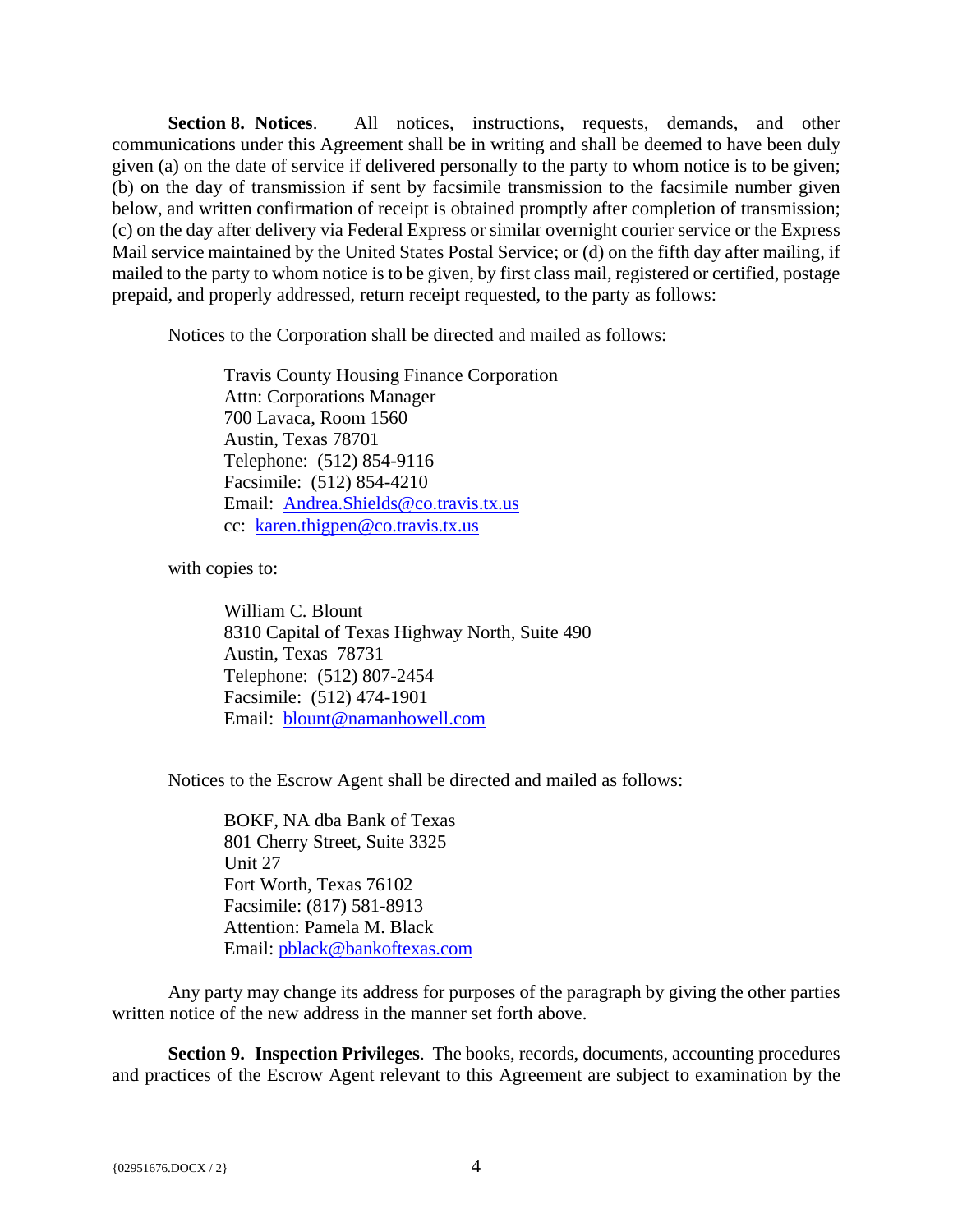Corporation, or its designated independent public accountants or consultants, during normal business hours and at the requesting party's expense.

#### **Section 10. Regarding the Escrow Agent**.

(a) The Escrow Agent shall not be liable for any action taken or not taken under this Agreement so long as it shall have acted without negligence or willful misconduct.

(b) The rights and obligations of the Corporation may not be assigned or delegated to any other person without the written consent of the Escrow Agent. Subject to the foregoing, the terms and provisions hereof shall be binding upon and inure to the benefit of the parties hereto and their respective successors and permitted assigns. No other persons shall have any rights under this Agreement.

(c) The Escrow Agent is not a party to, is not bound by, and has no duty to inquire into any agreement other than this Agreement. The Escrow Agent shall have no implied duties, fiduciary or otherwise, beyond the express duties set forth herein.

(d) The Escrow Agent shall not be required to expend or risk its own funds or otherwise incur financial liability (other than expenses or liabilities otherwise required to be incurred by the express terms of this Agreement) in the performance of its duties hereunder if it believes that repayment of such funds, or adequate indemnity, is not assured to it.

(e) The Escrow Agent shall have the right, but not the obligation, to consult with counsel or other such professionals of the Escrow Agent's choice and shall not be liable for action taken or omitted to be taken by the Escrow Agent in accordance with the advice or counsel of such professionals absent negligence or willful misconduct.

(f) Any authority or association into which the Escrow Agent is converted or merged, or with which it is consolidated, or to which it sells or transfers all or substantially all of its corporate trust business and assets as a whole or substantially as a whole, or any authority or association resulting from any such conversion, sale, merger, consolidation or transfer to which the Escrow Agent is a party, shall be and become the successor to the Escrow Agent under this Agreement and shall have and succeed to all of the rights, powers, duties, immunities and privileges as its predecessor, without the execution or filing of any instrument or paper or the performance of any other act.

(g) The Escrow Agent may resign as such following the giving of 30 calendar days' prior written notice to the Corporation. The Corporation may remove the Escrow Agent upon 30 calendar days' prior written notice to the Escrow Agent. The duties of the Escrow Agent shall terminate 30 days after recipient's receipt of such notice (or as of such earlier date as may be mutually agreed by the Escrow Agent and the Corporation). The Escrow Agent shall deliver the cash and other assets then in the Escrow Fund to a successor Escrow Agent in accordance with the Corporation's written direction. If the Corporation fails to appoint a successor prior to the expiration of a 30 calendar day notice period, the Escrow Agent may, in its sole discretion, deliver the cash and other assets in the Escrow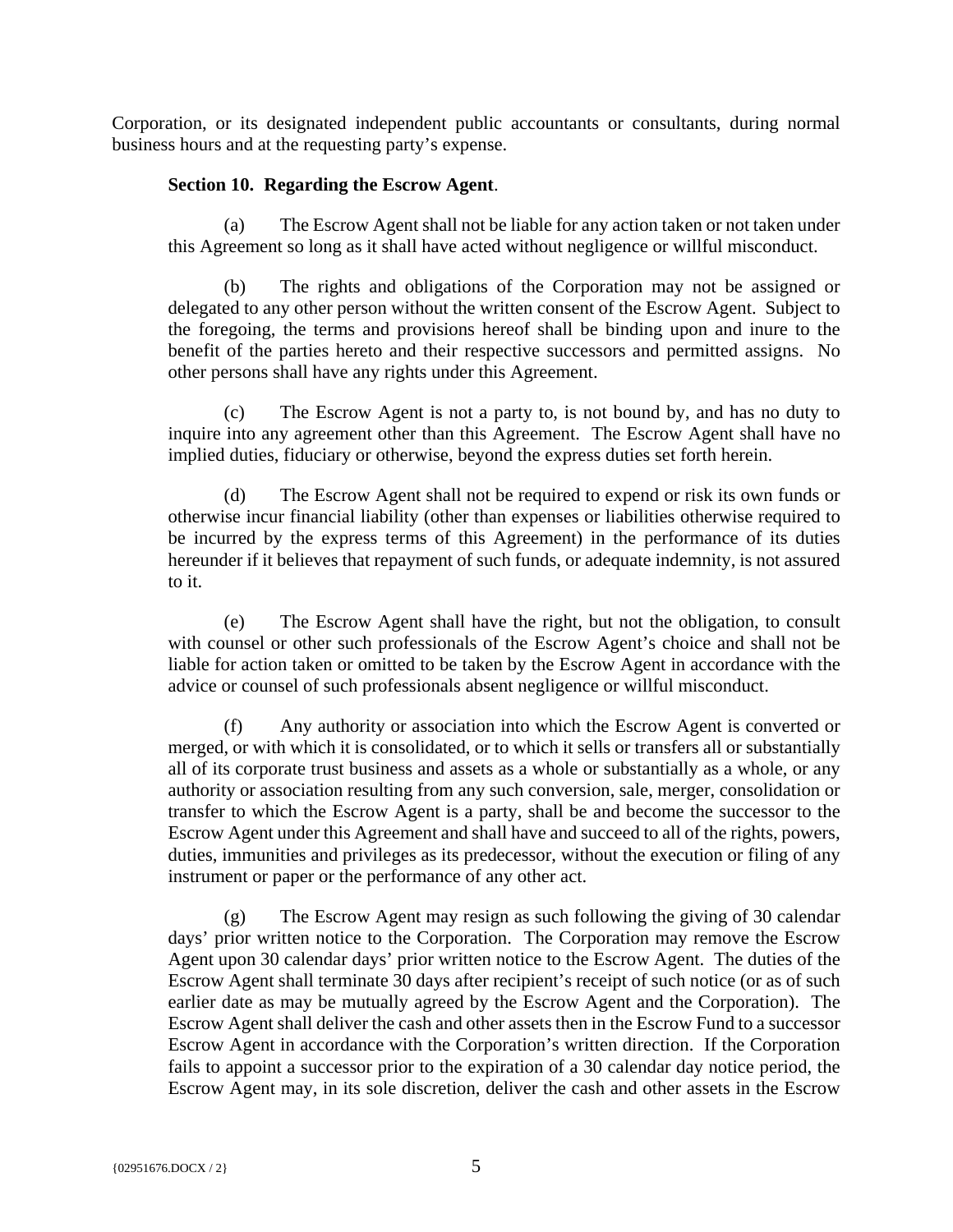Fund to the Corporation, or may petition any court of competent jurisdiction for the appointment of a successor Escrow Agent.

(h) The Escrow Agent may assume the genuineness of, and may rely on, any written notice or communication from any person, without further verification, that the Escrow Agent believes is from the proper party and shall be protected in doing so by the Corporation.

(i) The Escrow Agent shall not be responsible or liable for any failure or delay in the performance of its obligation under this Agreement arising out of or caused, directly or indirectly, by circumstances beyond its reasonable control, including, without limitation, acts of God; earthquakes; fire; flood; wars; acts of terrorism; civil or military disturbances; sabotage; epidemic; riots; interruptions, loss or malfunctions of utilities, computer (hardware or software) or communications services; accidents; labor disputes; acts of civil or military authority or governmental action; it being understood that the Escrow Agent shall use commercially reasonable efforts which are consistent with accepted practices in the banking industry to resume performance as soon as reasonably practicable under the circumstances.

(j) In the event that the Escrow Fund, or any cash or assets contained therein, shall be attached, garnished or levied upon by any court order, or the delivery thereof shall be stayed or enjoined by an order of a court, or any order, judgment or decree, shall be made or entered by any court order affecting the property deposited or held under this Agreement, the Escrow Agent is hereby authorized, in its sole discretion, to obey and comply with all writs, orders or decrees so entered or issued, and in the event that the Escrow Agent obeys or complies with any such writ, order or decree it shall not be liable to the Corporation or any other person, firm or authority, by reason of such compliance notwithstanding that such writ, order or decree be subsequently reversed, modified, annulled, set aside or vacated.

#### **Section 11. Facsimile or Email Transmissions**.

(a) The Escrow Agent is authorized to accept, assume the genuineness of, and may rely on, any notice delivered through facsimile or email transmission by authorized representatives, including duly appointed third parties.

(b) The Escrow Agent is authorized to act on written instructions conveyed by facsimile or email transmission, notwithstanding the fact that such instructions do not bear an original authorized signature, provided the instructions acted upon appear to be signed by a person(s) entitled to give binding instructions to the Escrow Agent. Specifically, with respect to the email confirmation of a Requisition by the Administrator contemplated by Section 1(c) hereof and Exhibit B hereto, the Escrow Agent is expressly entitled to rely exclusively and conclusively on an email received from fundsrequest@ehousingplus.com.

(c) The Corporation understands the risks associated with communicating time sensitive matters, such as trade directions, by facsimile or email and acknowledges that, if it elects to do so, the Escrow Agent will act within a reasonable time of receipt of the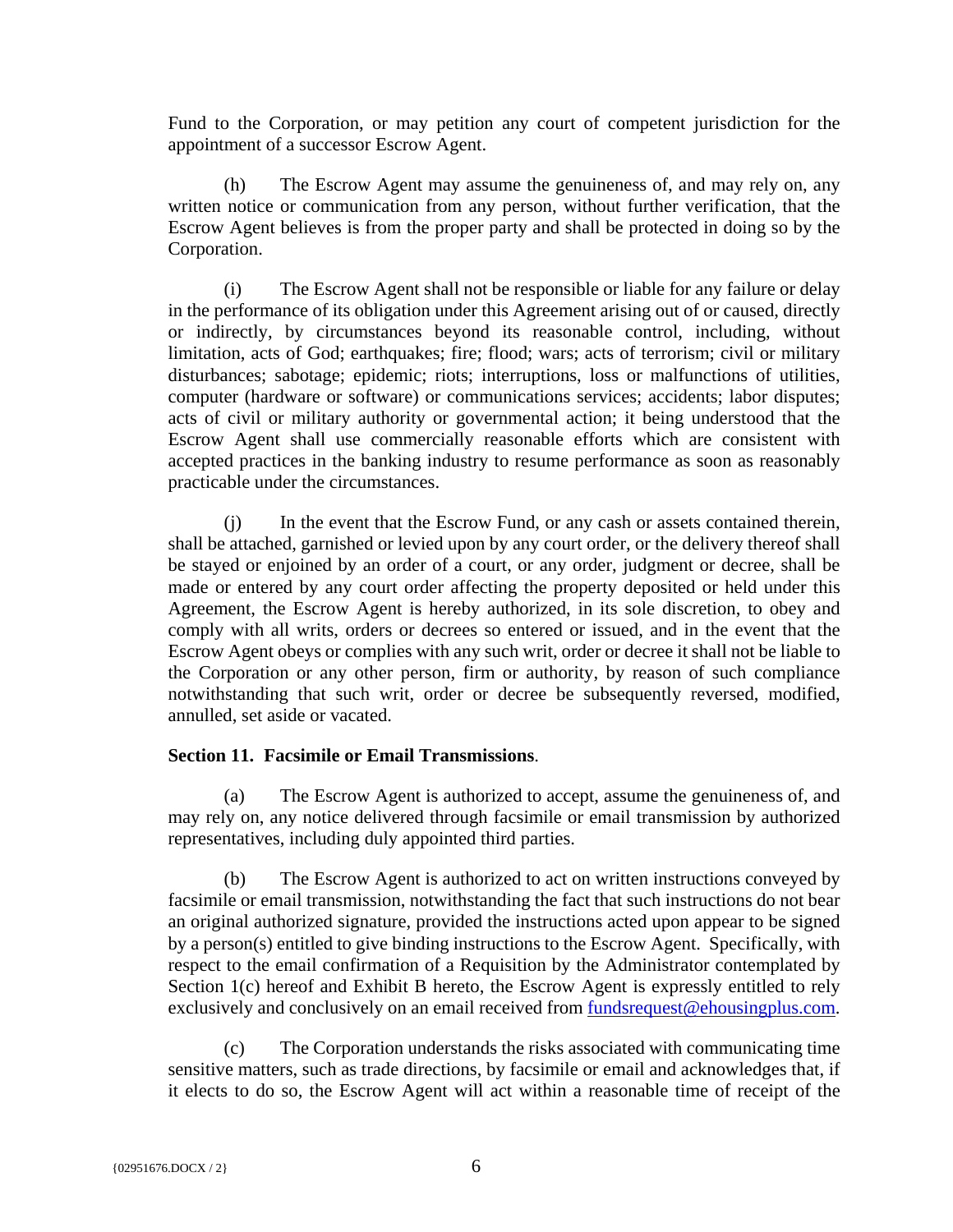facsimile or email. The Corporation further acknowledges that information or instructions provided by facsimile or email may be less confidential than information transmitted by other methods.

#### **Section 12. Tax Matters**.

(a) *Reporting of Income*. The Escrow Agent shall report to the Internal Revenue Service (the "IRS"), as of each calendar year-end, and to the Corporation, all income earned from the investment of any sum held in the Escrow Fund, as and to the extent required under the provisions of the Internal Revenue Code of 1986, as amended, and the regulations promulgated thereunder (the "Code"). The Corporation shall furnish the Escrow Agent with a completed Form W-8 or Form W-9, as applicable.

(b) *Preparations and Filing of Tax Returns*. The Corporation assumes the obligation to prepare and file, to the extent applicable, any and all income or other tax returns applicable to the Escrow Fund with the IRS and any state or local taxing authorities.

(c) *Payment of Taxes*. Any taxes payable on income earned from the investment of any sums held in the Escrow Fund shall be paid by the Corporation, whether or not the income was distributed by the Escrow Agent during any particular year, to the extent required under the provisions of the Code or otherwise.

**Section 13. Counterparts**. This Agreement may be executed in counterparts, each of which shall be deemed an original, but all of which shall constitute the same instrument.

**Section 14. Governing Law**. This Agreement and all transactions hereunder shall be governed by, interpreted, construed and enforced in accordance with the laws of the State of Colorado.

**Section 15. Entire Agreement**. This Agreement is the final integration of the agreement of the parties with respect to the matters covered by it and supersedes any prior understanding or agreement, oral or written, with respect thereto.

**Section 16. Severability.** The invalidity of any portion of this Agreement shall not affect the validity of the remainder hereof.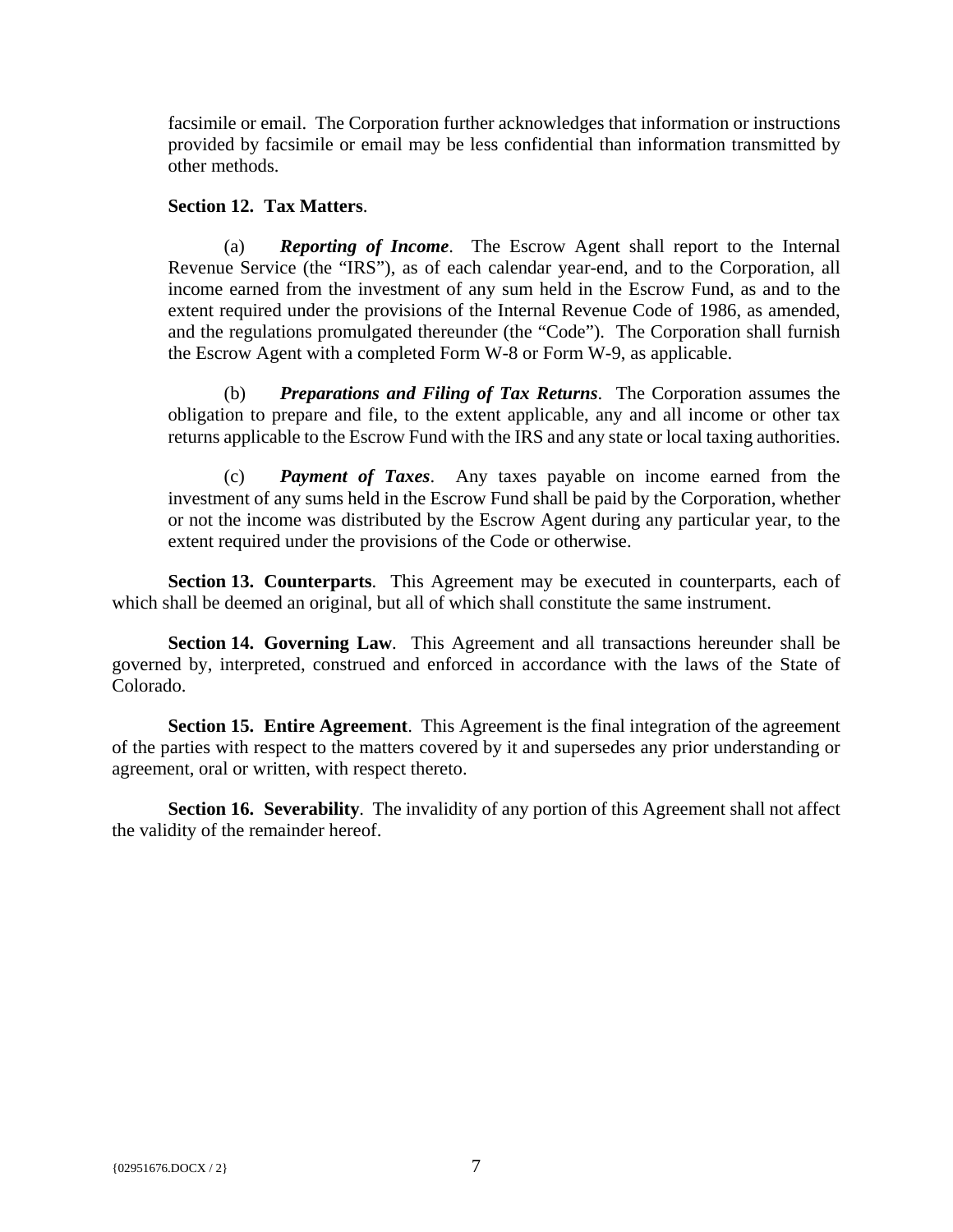IN WITNESS WHEREOF, authorized officers of the parties have duly executed this Agreement as of the day and year first written above.

#### TRAVIS COUNTY HOUSING FINANCE **CORPORATION**

By:\_\_\_\_\_\_\_\_\_\_\_\_\_\_\_\_\_\_\_\_\_\_\_\_\_\_\_\_\_\_\_\_

Samuel T. Biscoe, President

BOKF, NA dba BANK OF TEXAS, as Custodian

By

Pamela M. Black, Vice President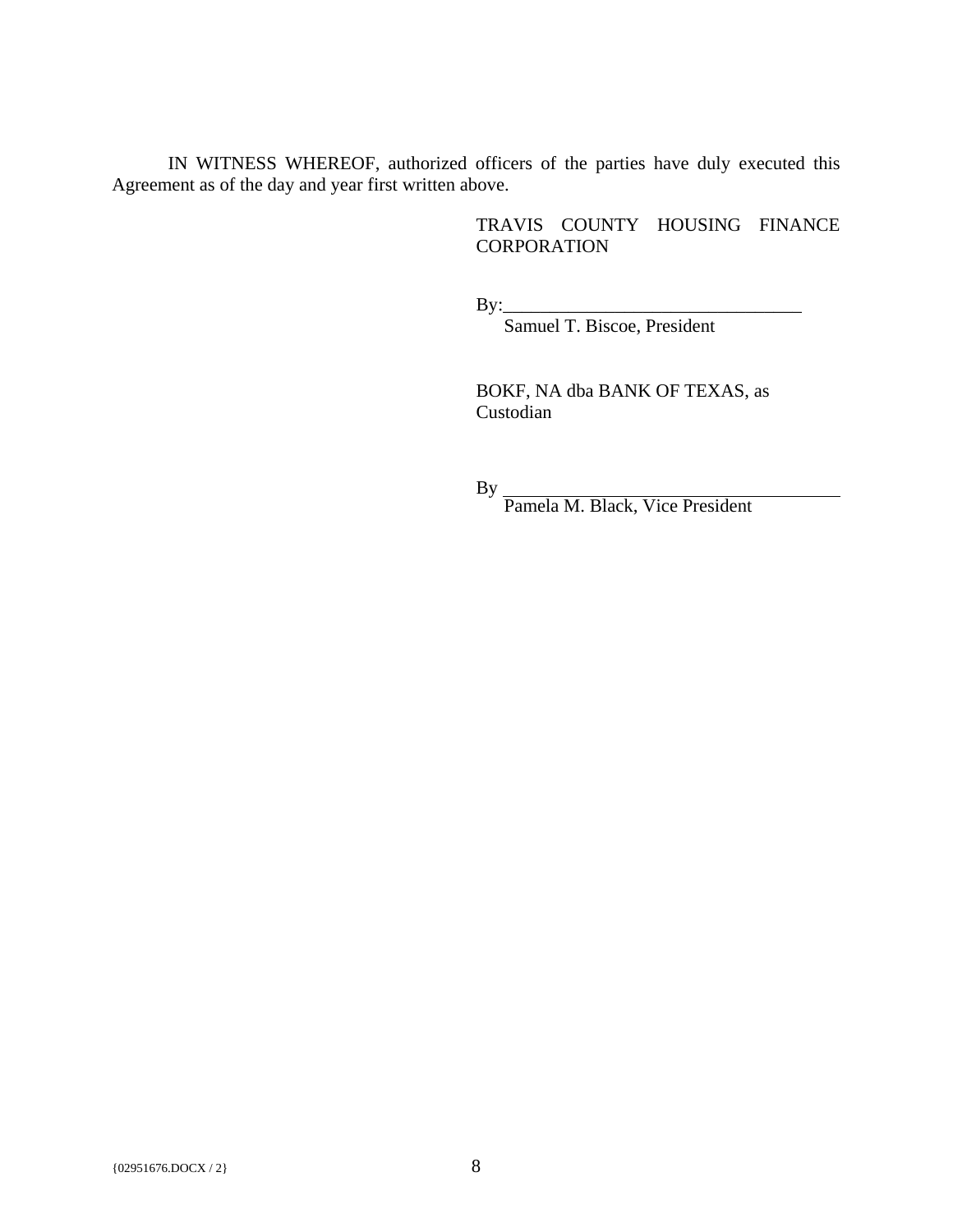#### **EXHIBIT A TRAVIS COUNTY HOUSING FINANCE CORPORATION 2014 TURNKEY MORTGAGE ORIGINATION PROGRAM REQUISITION**

#### **DPA GRANT REQUISITION**

| US Bank Mortgage Loan Number (generated by eHousingPlus system): ___________________.                                                            |  |
|--------------------------------------------------------------------------------------------------------------------------------------------------|--|
|                                                                                                                                                  |  |
| Down Payment and Closing Cost Assistance (DPA Grant) Amount: \$___________ (5% of<br>Mortgage Loan Amount, as shown in the eHousingPlus system). |  |
| Date DPA Grant is to be wired:                                                                                                                   |  |
| Wire Instructions:                                                                                                                               |  |
|                                                                                                                                                  |  |
|                                                                                                                                                  |  |
|                                                                                                                                                  |  |
|                                                                                                                                                  |  |
|                                                                                                                                                  |  |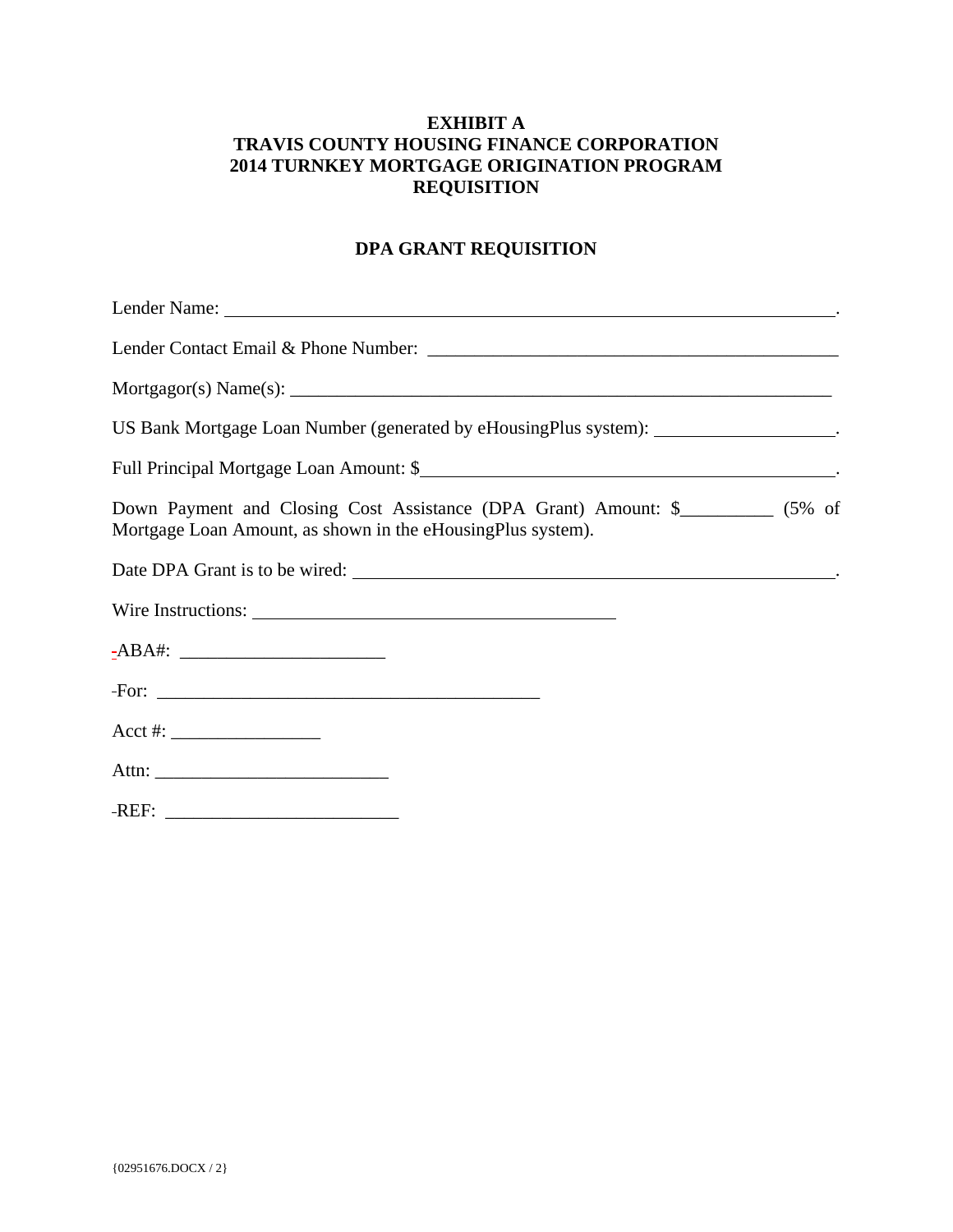The undersigned hereby represents that [he/she] is authorized to execute this DPA Grant Requisition on behalf of the Lender and that the above information is true and correct.

Date: \_\_\_\_\_\_\_\_\_\_\_\_\_\_\_

(Lender Name)

(Signature)

\_\_\_\_\_\_\_\_\_\_\_\_\_\_\_\_\_\_\_\_\_\_\_\_\_\_\_\_\_\_\_\_\_\_\_\_\_\_\_ (Printed Name & Title of Authorized Signer)

\_\_\_\_\_\_\_\_\_\_\_\_\_\_\_\_\_\_\_\_\_\_\_\_\_\_\_\_\_\_\_\_\_\_\_\_\_\_\_

\_\_\_\_\_\_\_\_\_\_\_\_\_\_\_\_\_\_\_\_\_\_\_\_\_\_\_\_\_\_\_\_\_\_\_\_\_\_\_

**Lender**: Please complete, sign, scan, and email this DPA Grant Requisition to the Escrow Agent and listed below. The Mortgage Loan must receive Underwriter Certification prior to the request of 4.00% DPA Grant Funds provided by the Corporation. Please email the DPA Grant Requisition at least two business days prior to the Mortgage Loan closing to:

pblack@bankoftexas.com

with a copy to: fundsrequest@ehousingplus.com

The Administrator then will 'Reply to All' on the email "Confirmed & Authorized," after confirming the Mortgage Loan number and amount on the Administrator's website for the Program. If the Mortgage Loan closing does not occur, or if the DPA Grant funds otherwise must be returned to the Corporation, please instruct the receiving party to "DK" the wire, or have such funds returned using the following wire instructions:

| For:            | BOKF, NA dba Bank of Texas                                                             |
|-----------------|----------------------------------------------------------------------------------------|
| ABA number:     |                                                                                        |
| BNF:            |                                                                                        |
| Account number: | #                                                                                      |
| OBI:            | Travis County Housing Finance Corporation 2014 Turnkey<br>Mortgage Origination Program |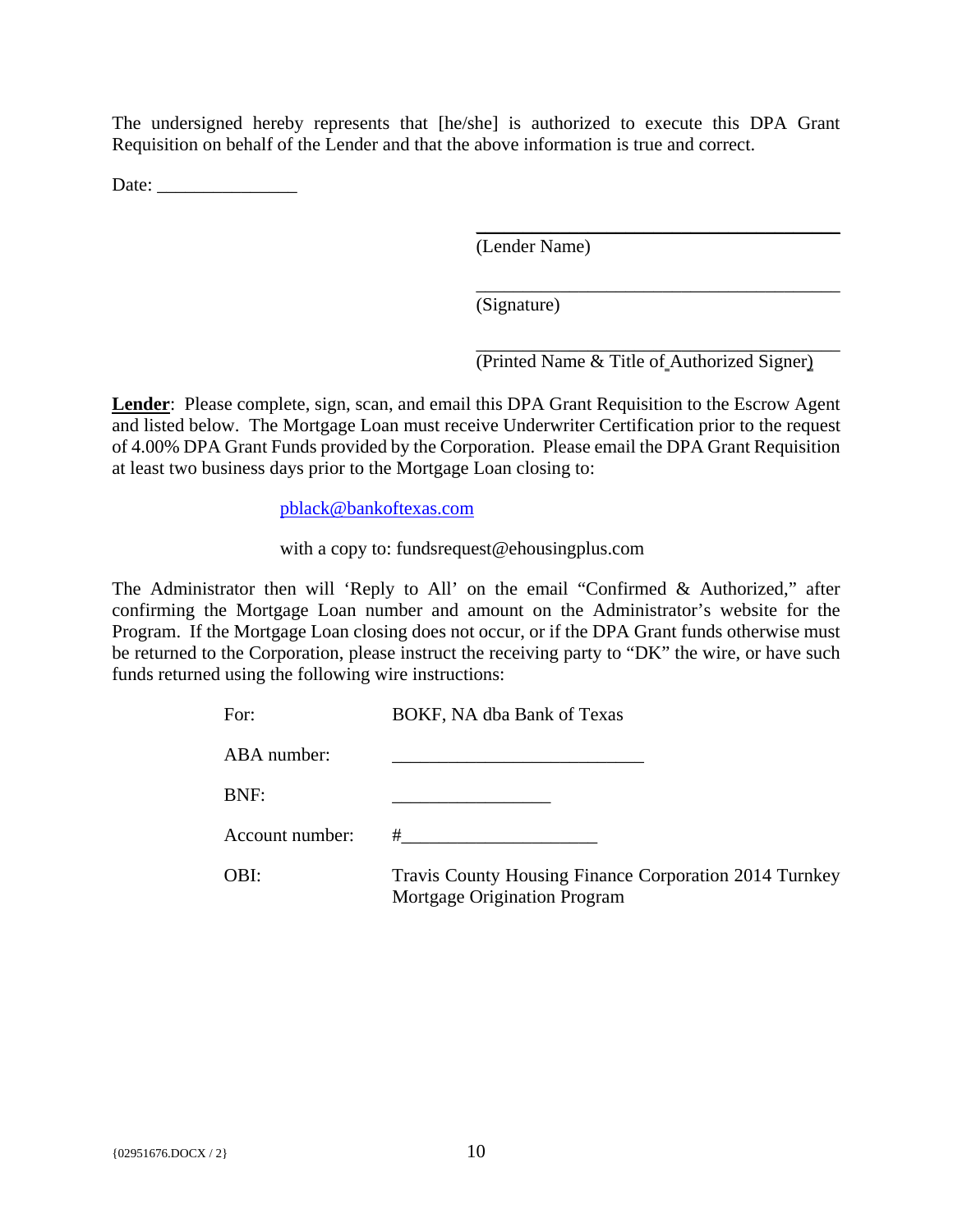#### **EXHIBIT B**

#### **ESCROW AGENT'S FEE SCHEDULE**

#### Acceptance Fee and 1st Year Annual Fee **\$500**

The acceptance fee and 1st year annual fee includes review of all related documents and accepting the appointment of Escrow Agent. The fee also includes setting up the required account(s) and accounting records, document filing, and coordinating the receipt of funds/assets for deposit to the Escrow Fund. Payable in advance, with the first installment due at the time of Agreement execution.

#### **Annual Administration Fee \$500**

Payable annually in advance beginning with the first anniversary date of this Agreement as long as it shall remain in effect.

#### **Per Requisition Fee** \$25

Payable annually in arrears beginning with the first anniversary date of this Agreement, upon invoice from the Escrow Agent to the Corporation based upon the number of DPA Grant wires sent for the immediately prior one-year.

#### **Extraordinary Expenses**

For any services other than those covered by the aforementioned, a special per hour charge will be made to commensurate with the character of the service, time required and responsibility involved. Such services include but are not limited to excessive administrative time, specialized reports or audits, etc.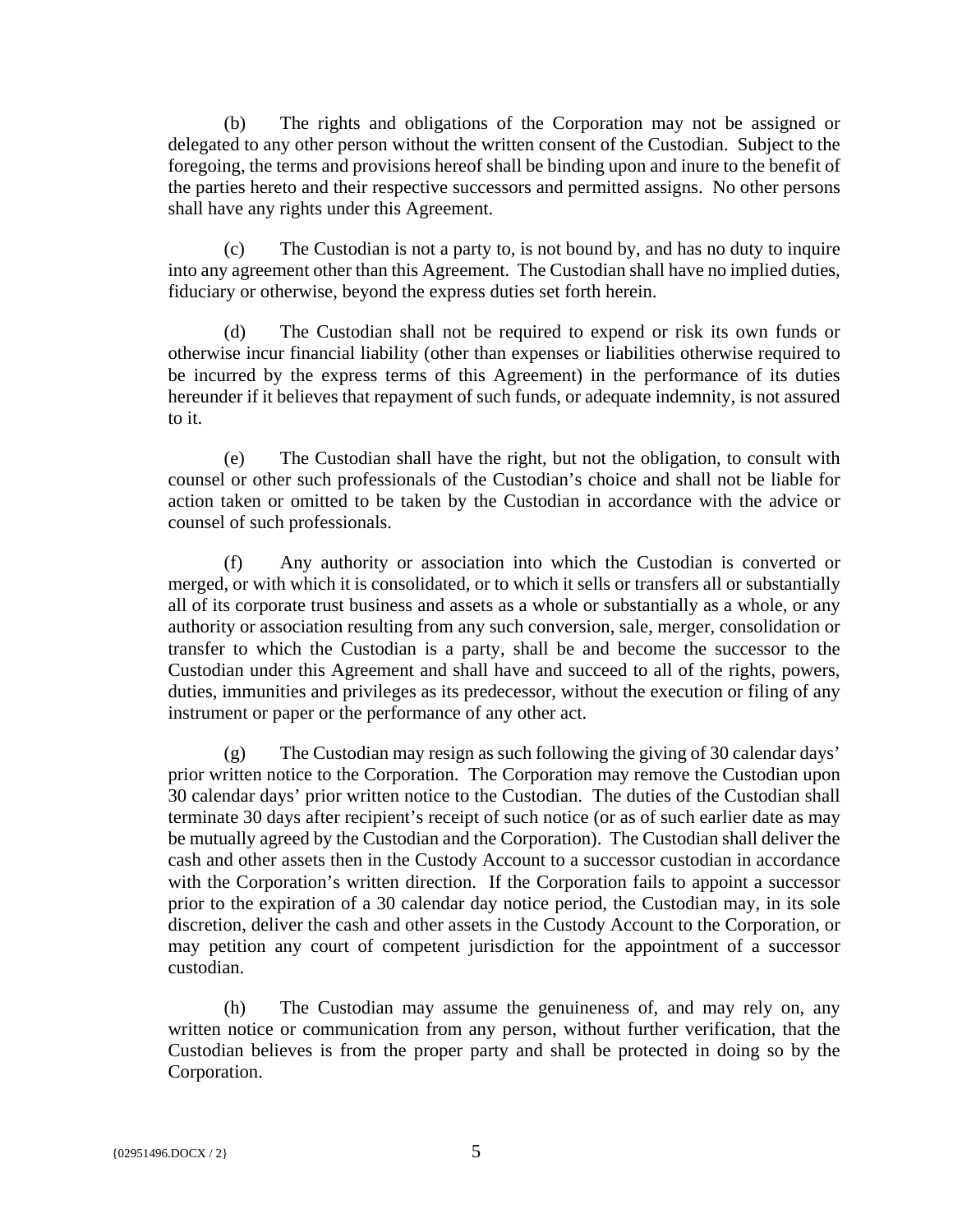(i) The Custodian shall not be responsible or liable for any failure or delay in the performance of its obligation under this Agreement arising out of or caused, directly or indirectly, by circumstances beyond its reasonable control, including, without limitation, acts of God; earthquakes; fire; flood; wars; acts of terrorism; civil or military disturbances; sabotage; epidemic; riots; interruptions, loss or malfunctions of utilities, computer (hardware or software) or communications services; accidents; labor disputes; acts of civil or military authority or governmental action; it being understood that the Custodian shall use commercially reasonable efforts which are consistent with accepted practices in the banking industry to resume performance as soon as reasonably practicable under the circumstances.

(j) In the event that the Custody Account, or any cash or assets contained therein, shall be attached, garnished or levied upon by any court order, or the delivery thereof shall be stayed or enjoined by an order of a court, or any order, judgment or decree, shall be made or entered by any court affecting the property deposited or held under this Agreement, the Custodian is hereby authorized, in its sole discretion, to obey and comply with all writs, orders or decrees so entered or issued, and in the event that the Custodian obeys or complies with any such writ, order or decree it shall not be liable to the Corporation or any other person, firm or authority, by reason of such compliance notwithstanding that such writ, order or decree be subsequently reversed, modified, annulled, set aside or vacated.

#### **Section 13. Facsimile Transmissions**.

(a) The Custodian is authorized to accept, assume the genuineness of, and may rely on, any notice delivered through facsimile transmission by authorized representatives, including duly appointed third parties.

(b) The Custodian is authorized to act on written instructions conveyed by facsimile transmission, notwithstanding the fact that such instructions do not bear an original authorized signature, provided the instructions acted upon appear to be signed by a person(s) entitled to give binding instructions to the Custodian.

(c) The Corporation understands the risks associated with communicating time sensitive matters, such as trade directions, by facsimile and acknowledges that, if it elects to do so, the Custodian will act within a reasonable time of receipt of the facsimile. The Corporation further acknowledges that information or instructions provided by facsimile may be less confidential than information transmitted by other methods.

#### **Section 14. Tax Matters**.

(a) *Reporting of Income*. The Custodian shall report to the Internal Revenue Service (the "IRS"), as of each calendar year-end, and to the Corporation, all income earned from the investment of any sum held in the Custody Account, as and to the extent required under the provisions of the Internal Revenue Code of 1986, as amended, and the regulations promulgated thereunder (the "Code"). The Corporation shall furnish the Custodian with a completed Form W-8 or Form W-9, as applicable.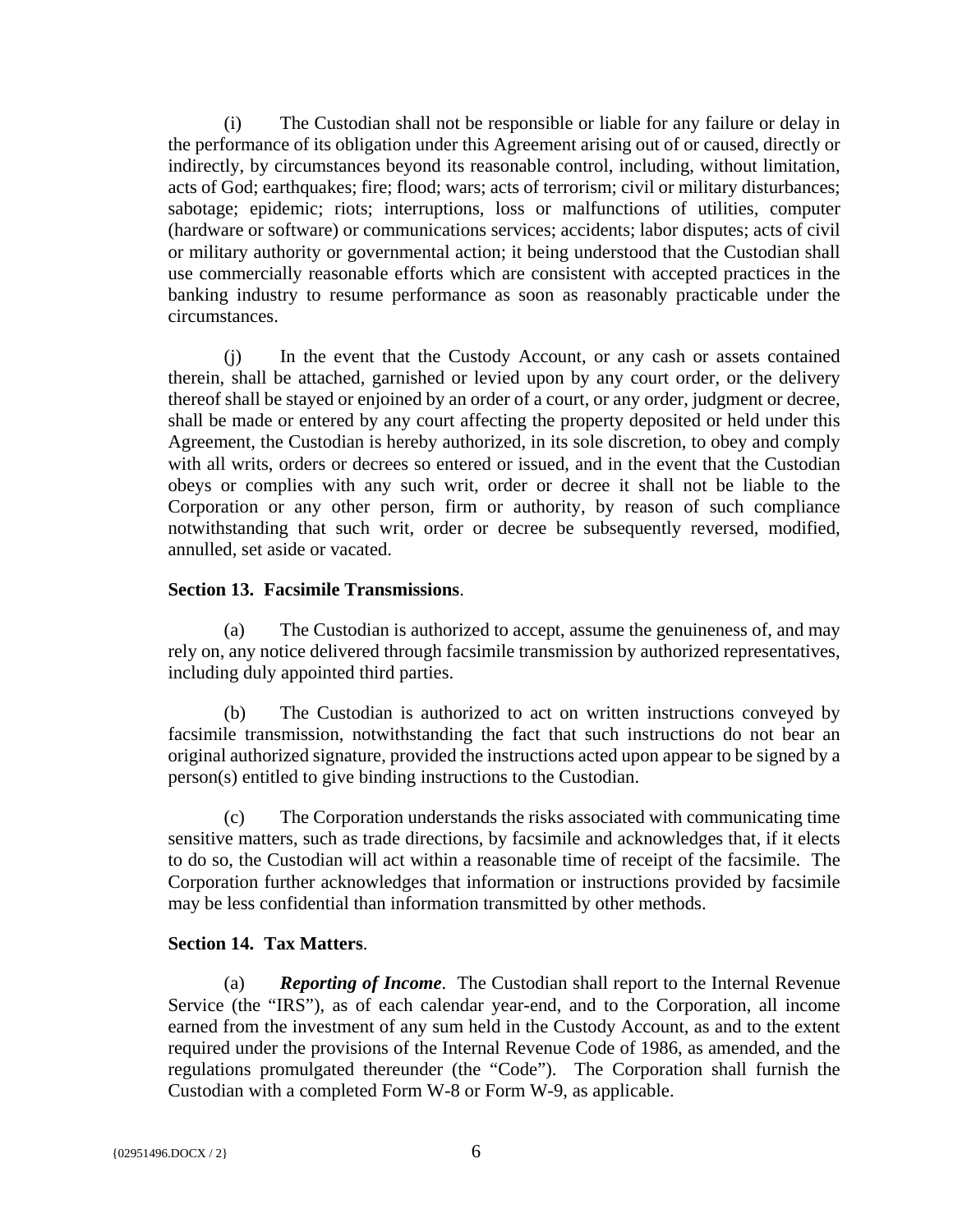(b) *Preparations and Filing of Tax Returns*. The Corporation assumes the obligation to prepare and file, to the extent applicable, any and all income or other tax returns applicable to the Custody Account with the IRS and any state or local taxing authorities.

(c) *Payment of Taxes*. Any taxes payable on income earned from the investment of any sums held in the Custody Account shall be paid by the Corporation, whether or not the income was distributed by the Custodian during any particular year, to the extent required under the provisions of the Code or otherwise.

**Section 15. Counterparts**. This Agreement may be executed in counterparts, each of which shall be deemed an original, but all of which shall constitute the same instrument.

**Section 16. Governing Law**. This Agreement and all transactions hereunder shall be governed by, interpreted, construed and enforced in accordance with the laws of the State of Colorado.

**Section 17. Entire Agreement**. This Agreement is the final integration of the agreement of the parties with respect to the matters covered by it and supersedes any prior understanding or agreement, oral or written, with respect thereto.

**Section 18. Severability.** The invalidity of any portion of this Agreement shall not affect the validity of the remainder hereof.

[Remainder of page intentionally left blank]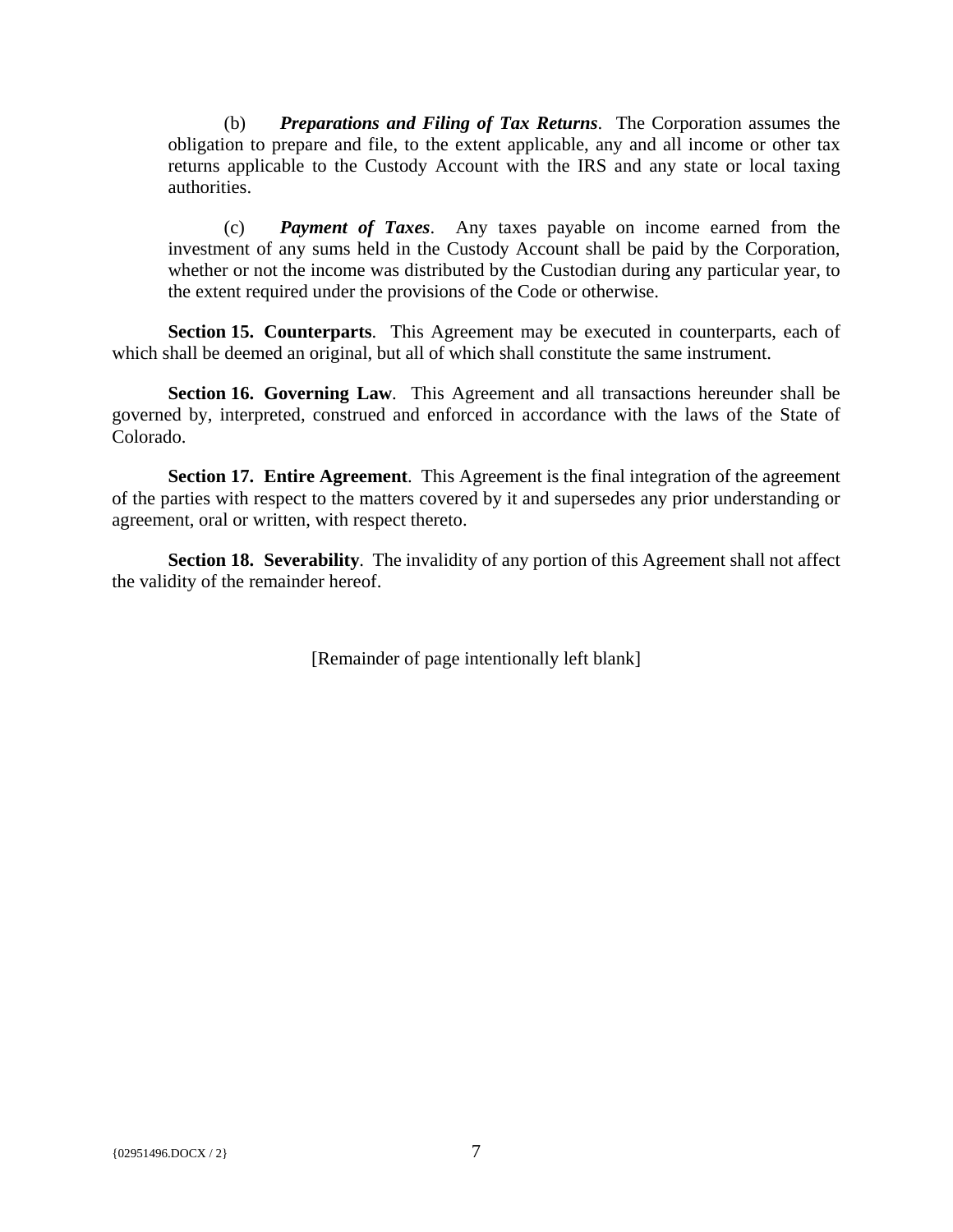IN WITNESS WHEREOF, authorized officers of the parties have duly executed this Agreement as of the day and year first written above.

> TRAVIS COUNTY HOUSING FINANCE **CORPORATION**

 $\rm\,By:\,$ 

Samuel T. Biscoe, President

BOKF, NA dba BANK OF TEXAS, as Custodian

By

Pamela M. Black, Vice President

[Signature Page to GNMA Custody Agreement]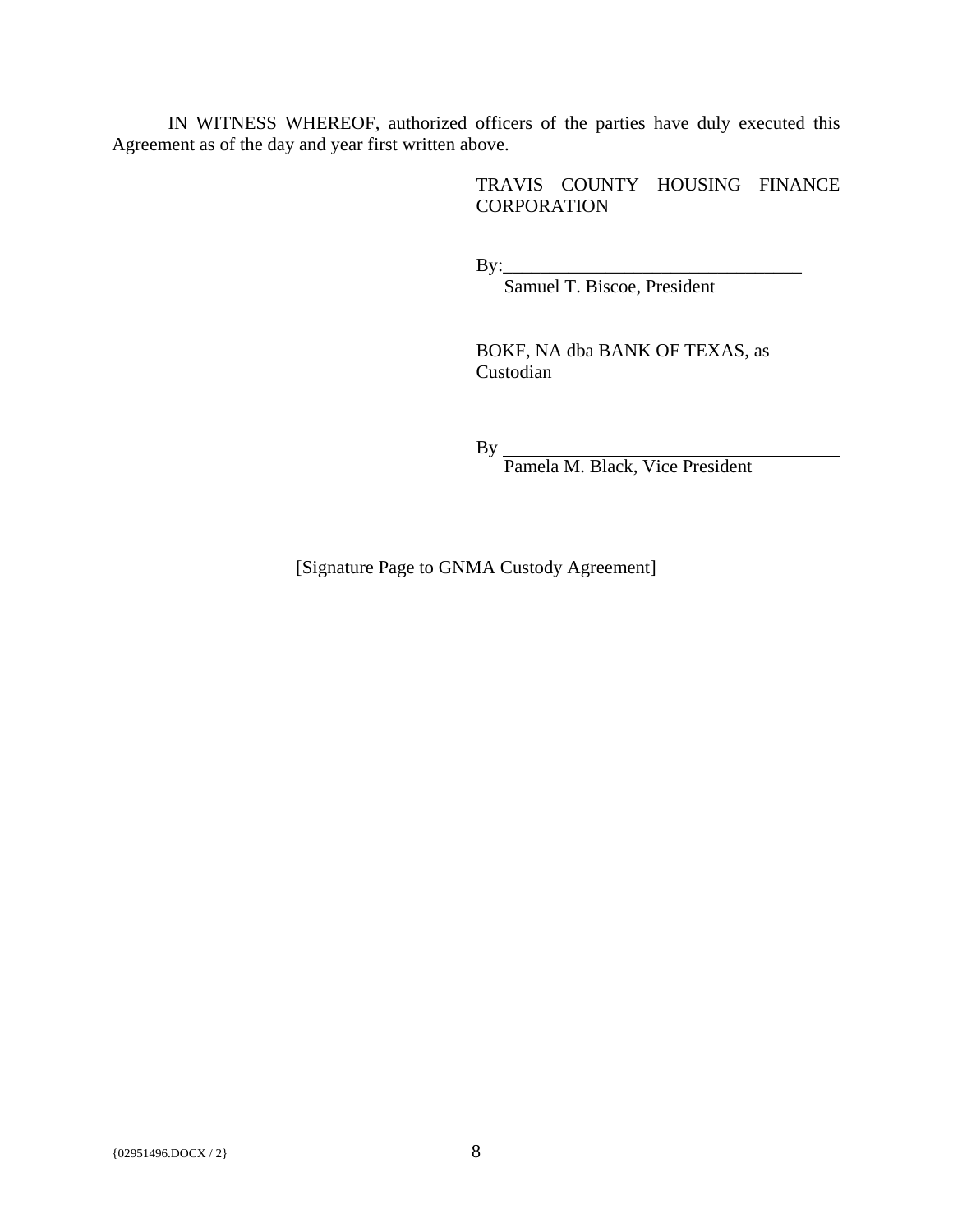#### **EXHIBIT A**

#### **TRAVIS COUNTY HOUSING FINANCE CORPORATION 2014 TURNKEY MORTGAGE ORIGINATION PROGRAM**

#### **WIRE INSTRUCTIONS**

#### **A. NOTICES OF GNMA CERTIFICATE DELIVERIES FROM U.S. BANK, AS CUSTODIAN**

U.S. Bank, National Association ("U.S. Bank"), as Custodian, will provide notice of GNMA Certificate deliveries to:

Andrea.Shields@co.travis.tx.us karen.thigpen@co.travis.tx.us mark.obrien@raymondjames.com robert.coleman@raymondjames.com stacy.houston@raymondjames.com chris.spelbring@raymondjames.com craig.willingham@raymondjames.com

#### **B. TRANSFER OF GNMA CERTIFICATE PURCHASE PRICE (RAYMOND JAMES TO BOKF, NA DBA BANK OF TEXAS, AS CUSTODIAN)**

Raymond James & Associates, Inc., will transfer the purchase price for GNMA Certificate to the following account:

To: BOKF, NA dba Bank of Texas  $ABA#$ : Account#: BNF: Attn: Ref: Travis County HFC Custody Account Account#

#### **C. PURCHASE OF GNMA CERTIFICATES BY BOKF, NA DBA BANK OF TEXAS, AS CUSTODIAN (ON BEHALF OF THE CORPORATION) FROM U.S. BANK (DVP BASIS)**

BOKF, NA dba Bank of Texas, as Custodian (on behalf of the Corporation) will purchase the GNMA Certificates from U.S. Bank, as Servicer/Administrator, in a delivery versus payment ("DVP") transaction. The GNMA Certificates will be delivered by U.S. Bank via Fedwire transaction to the following BOKF, NA dba Bank of Texas account: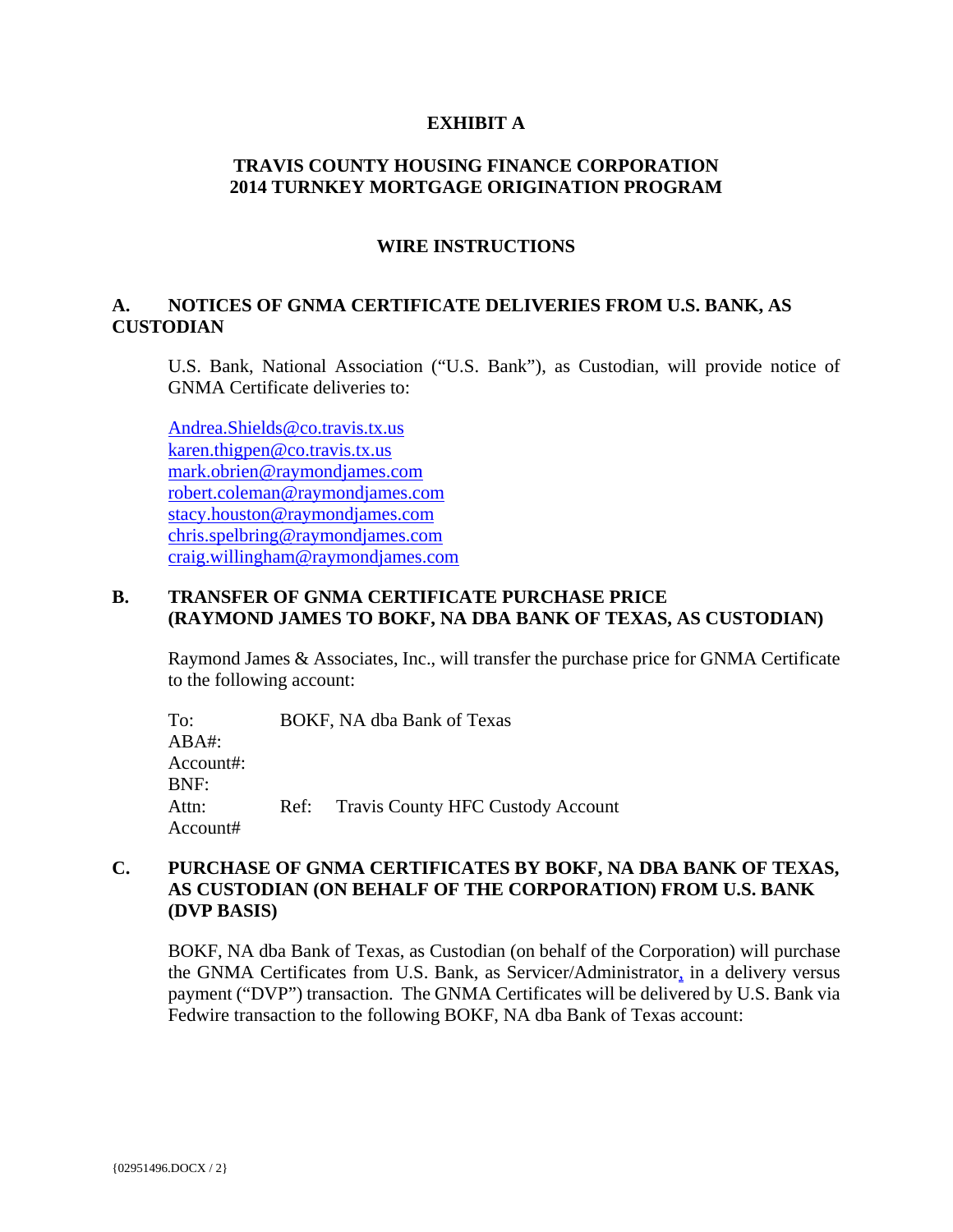| ABA#: |                                          |
|-------|------------------------------------------|
| SEI#: |                                          |
| REF:  | <b>Travis County HFC Custody Account</b> |

### **D. DELIVERY OF GNMA CERTIFICATES TO RAYMOND JAMES (FREE DELIVERY)**

BOKF, NA dba Bank of Texas, as Custodian, will deliver the GNMA Certificates to Raymond James & Associates, Inc., on a free delivery basis pursuant to the following instructions:

ABA# 021000021 JPMCHASE NYC/RAYMOND JAMES Account Name: RAYMOND JAMES METRO MORTGAGE ASSISTANCE PLUS PROGRAM

Account Number:

#### **E. NET CUSTODY ACCOUNT BALANCE TO THE CORPORATION**

BOKF, NA dba Bank of Texas, as Custodian, will transfer any balance in the Travis County HFC Custody Account to BOKF, NA dba Bank of Texas, in its capacity as escrow agent (the "Escrow Agent") for benefit of the Corporation, pursuant to the terms of the DPA Grant Escrow Agreement, dated as of October 1, 2014, by and between the Corporation and the Escrow Agent.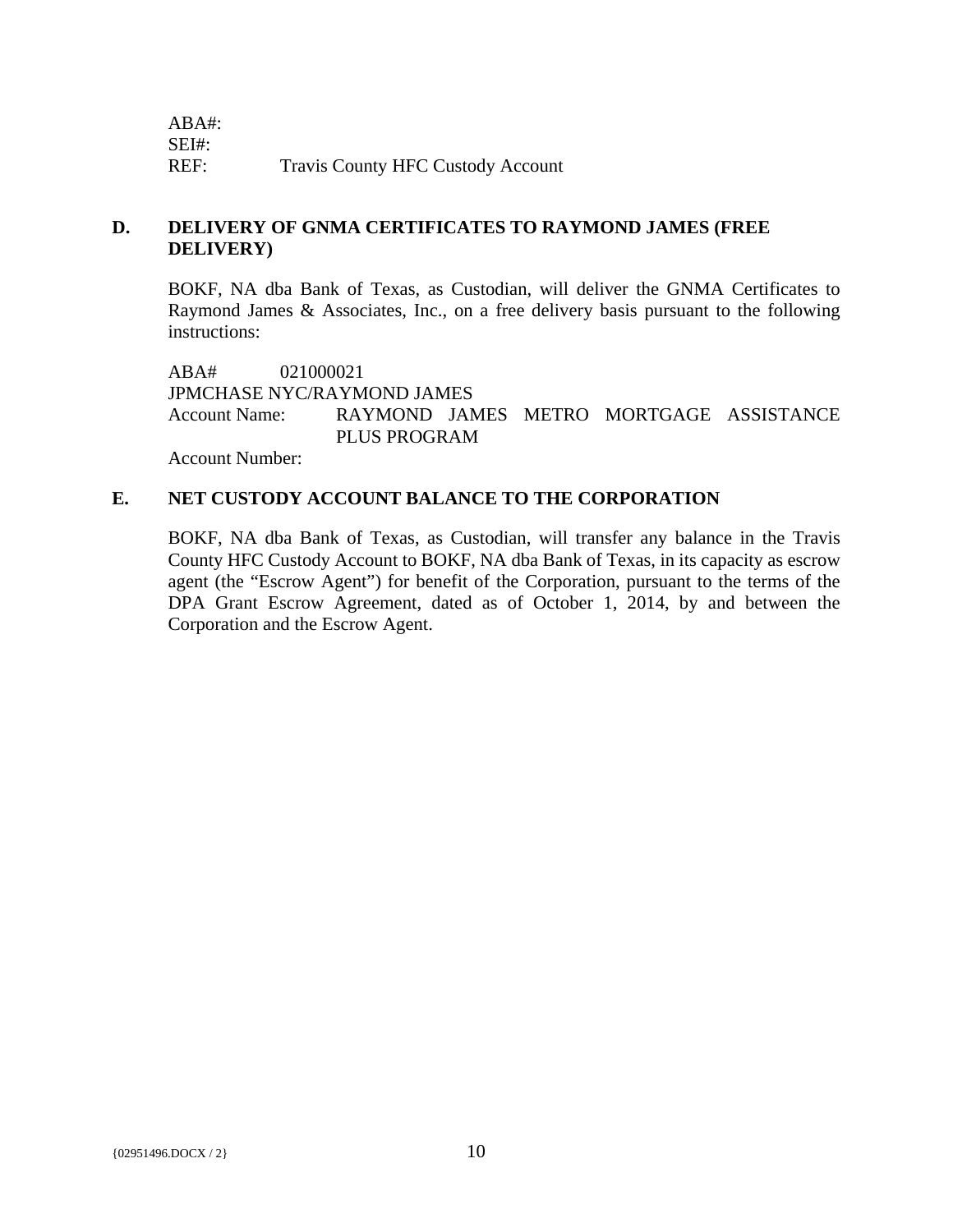#### **EXHIBIT B TRAVIS COUNTY HOUSING FINANCE CORPORATION 2014 TURNKEY MORTGAGE ORIGINATION PROGRAM**

#### **CUSTODIAN'S FEE SCHEDULE**

#### **Acceptance Fee and 1st Year Annual Fee \$1,000**

The acceptance fee and 1st year annual fee includes review of all related documents and accepting the appointment of Custodian. The fee also includes setting up the required account(s) and accounting records, document filing, and coordinating the receipt of funds/assets for deposit to the Account. Payable in advance, with the first installment due at the time of Agreement execution.

#### **Annual Administration Fee \$1,000**

Payable annually in advance beginning with the first anniversary date of this Agreement as long as it shall remain in effect.

#### **Transaction Charge for each GNMA Certificate Purchased \$100**

The Transaction Charge includes:

- receipt of the Purchase Price wire from Raymond James & Associates, Inc.
- purchase of the GNMA Certificate by BOKF, NA dba Bank of Texas, as Custodian, from U.S. Bank, as Servicer/Administrator
- delivery of the GNMA Certificate to Raymond James & Associates, Inc.
- wires to the Escrow Agent, on behalf of the Corporation, of net Custody Account balance, as set forth in Section 1(c) of the Agreement, pursuant to the DPA Grant Escrow Agreement, as set forth in Exhibit A (Section E) hereto, upon each GNMA Certificate purchase hereunder

Such fee shall be payable annually in arrears beginning with the first anniversary date of this Agreement as long as it shall remain in effect. Such fee shall be calculated based on the number of separate GNMA Certificate pools delivered and sold during the prior year.

#### **Extraordinary Expenses**

For any services other than those covered by the aforementioned, a special per hour charge will be made to commensurate with the character of the service, time required and responsibility involved. Such services include but are not limited to excessive administrative time, specialized reports or audits, etc.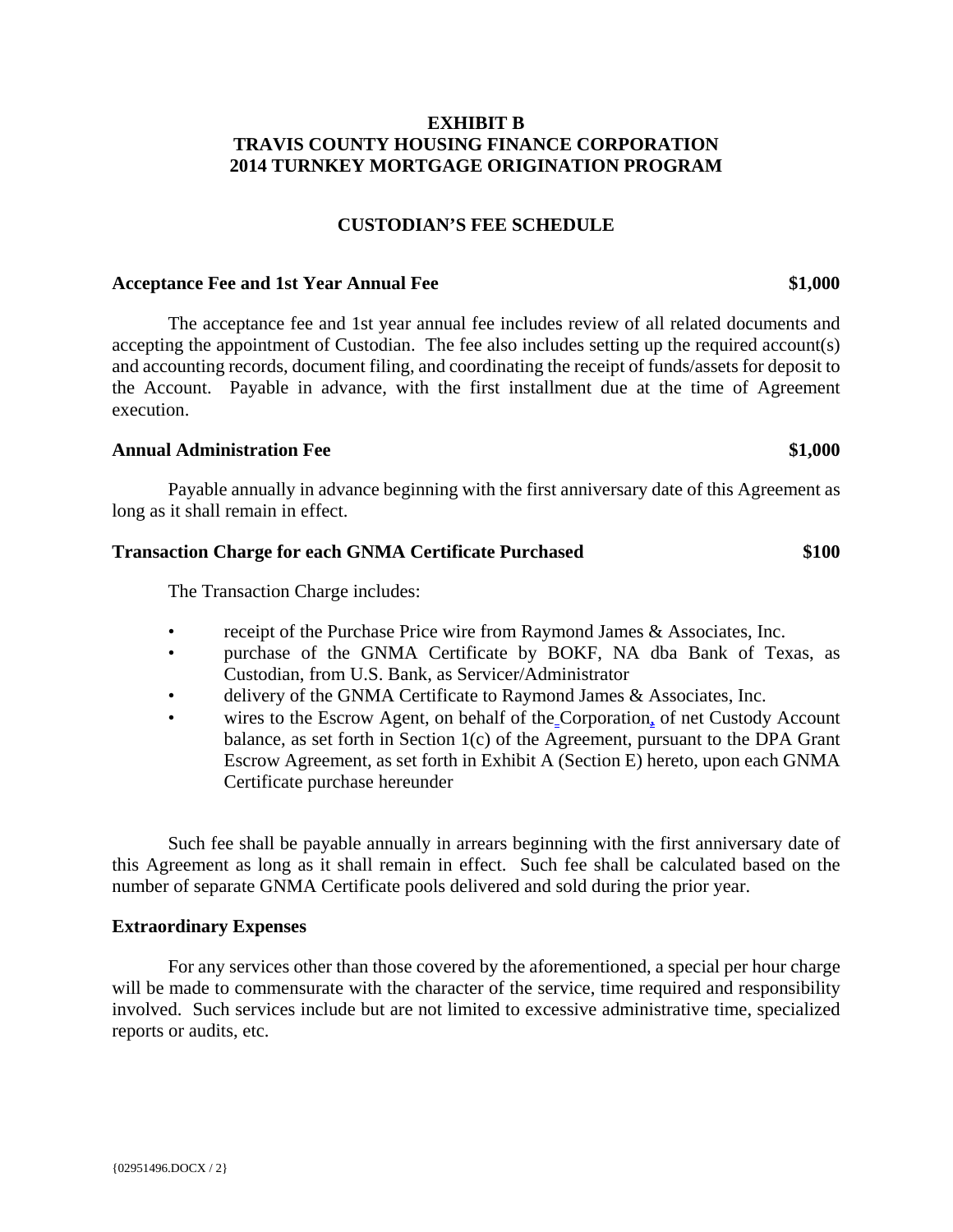BOKF, NA dba Bank of Texas's fee quote is based on the following assumptions:

- Number of accounts to be established: One
- Term: Ongoing
- Funds will not be invested at BOKF, NA dba Bank of Texas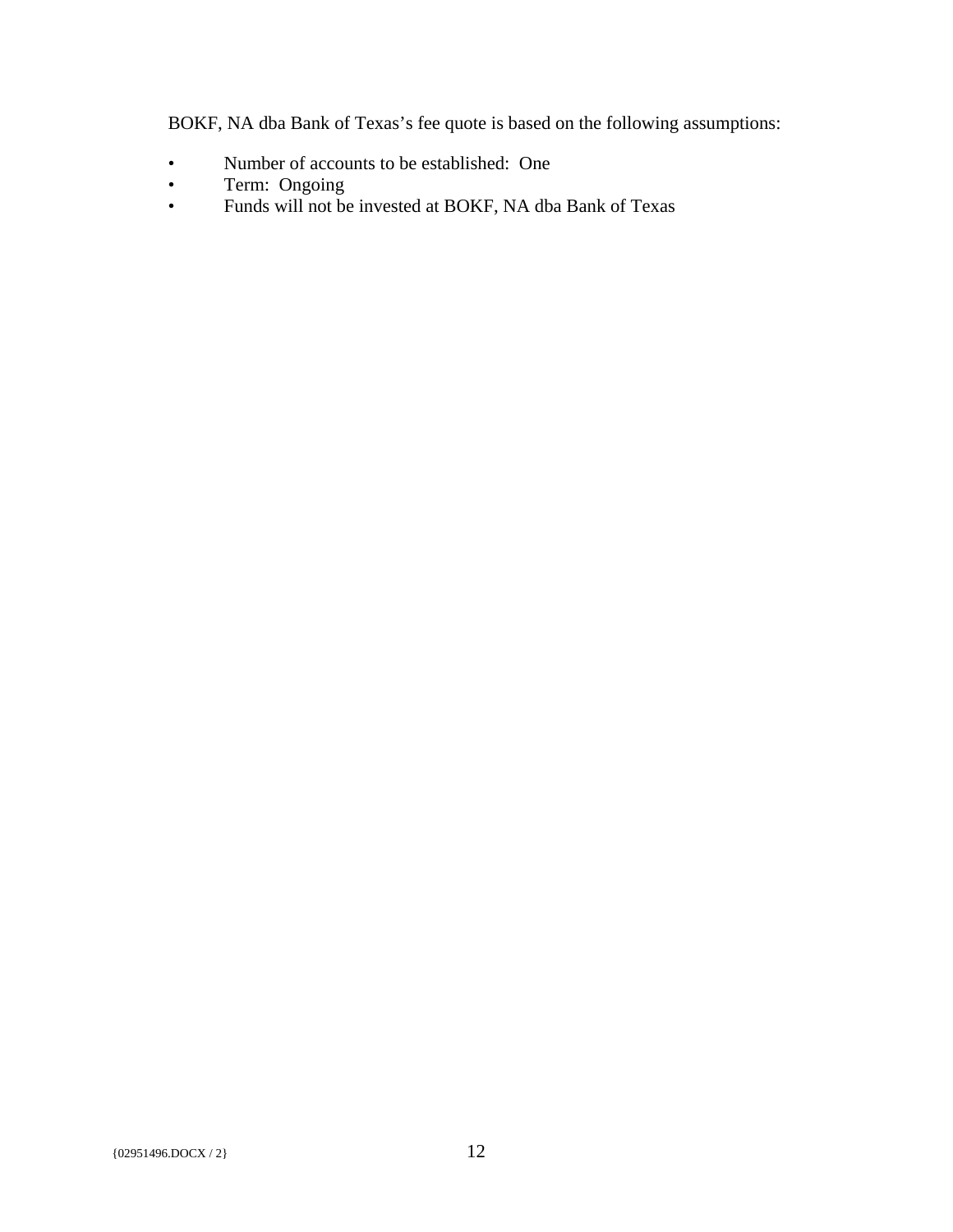#### **EXHIBIT C TRAVIS COUNTY HOUSING FINANCE CORPORATION 2014 TURNKEY MORTGAGE ORIGINATION PROGRAM**

#### **WIRE TRANSFER AUTHORIZATION FOR CALL BACK VERIFICATION**

Listed below are the staff members of the Corporation authorized to act pursuant to this Agreement and to provide fed wire instructions to BOKF, NA dba Bank of Texas, as Custodian, in connection with this Agreement.

The contacts for call back verification of such fed wire instructions and related questions are

| <b>Name</b>       | <b>Title</b>                            | <b>Telephone Number</b> | <b>Signature</b> |
|-------------------|-----------------------------------------|-------------------------|------------------|
| 1. Andrea Shields | <b>Corporation Manager</b>              | $(512) 854-9116$        |                  |
| 2. Karen Thigpen  | <b>Corporation Assistant</b><br>Manager | $(512)$ 854-4743        |                  |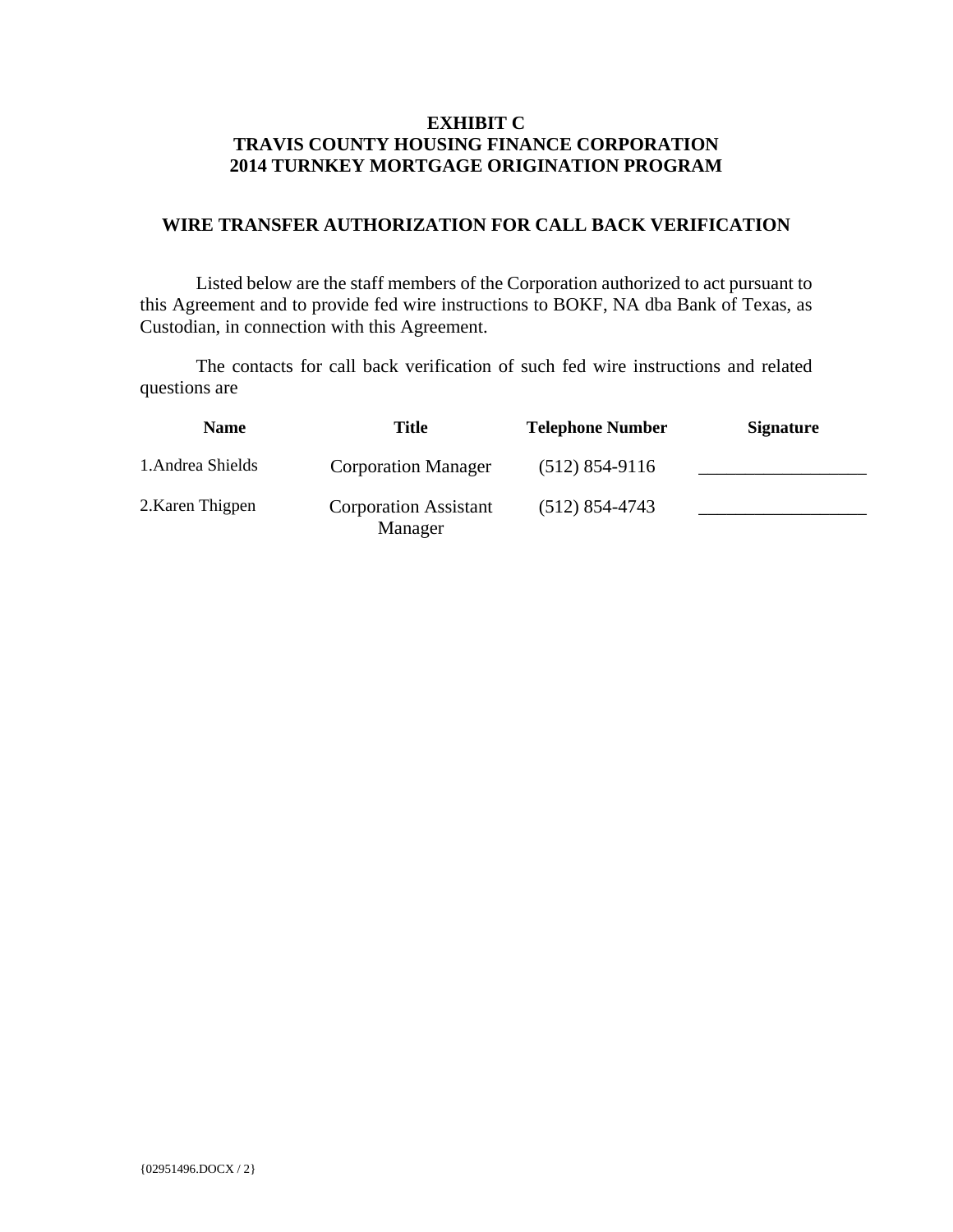

# **TRAVIS COUNTY HOUSING FINANCE CORPORATION**

("AUTHORITY")

AND

# **HOUSING AND DEVELOPMENT SERVICES, INC. D/B/A EHOUSINGPLUS**

("ADMINISTRATOR")

# **PROGRAM ADMINISTRATION AGREEMENT**

Pertaining to:

*[INSERT NAME OF PROGRAM]* 

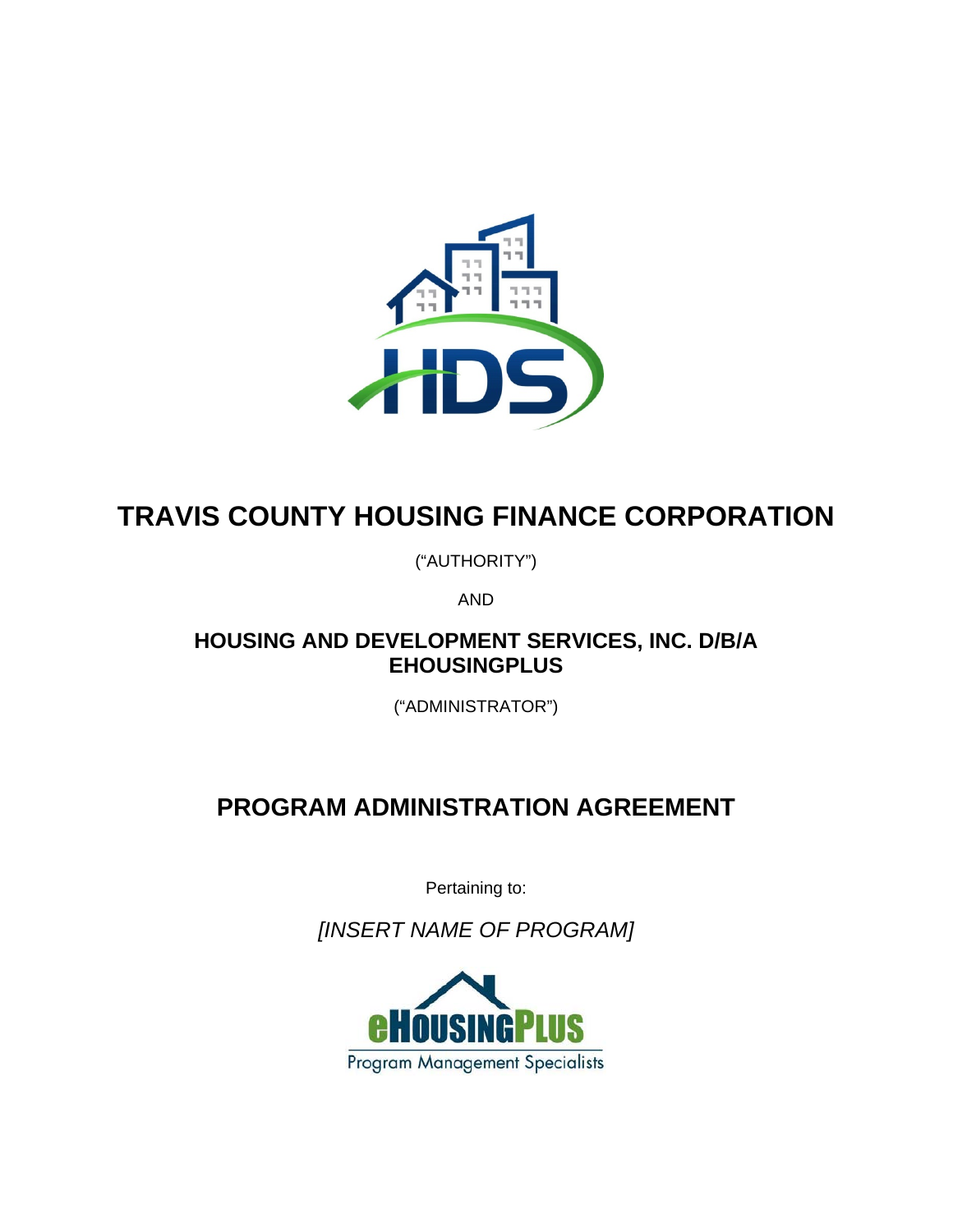# PROGRAM ADMINISTRATION AGREEMENT

This Program Administration Agreement (the "Agreement") is entered into as of \_\_\_\_\_\_\_\_\_\_\_\_\_\_\_\_\_\_\_, 20\_\_, (the "Effective Date") by and between the **TRAVIS COUNTY HOUSING** FINANCE CORPORATION, the "Authority"), located at **[insert address]**and **HOUSING AND DEVELOPMENT SERVICES, INC. d/b/a eHousingPlus** (the "Administrator"), a Florida corporation located at 3050 Universal Boulevard, Suite 190, Weston, Florida 33331, (together the "Parties").

#### **W I T N E S S E T H**

**WHEREAS,** the Authority is sponsoring a program (the "Program") where, through the purchase and sale of Mortgage Backed Securities by the Authority, mortgage loans can be provided by private lenders to qualifying low-income borrowers in order to further Authority's goal of facilitating decent, safe, and sanitary housing and housing opportunities for persons of low income; and

#### [insert as needed]

**WHEREAS**, the Authority desires the Administrator to perform certain duties as described in this Agreement; and

**WHEREAS**, the Administrator will, subject to the terms hereof, administer the Program of the Authority, on behalf of the Authority.

**NOW, THEREFORE,** in consideration of the representations, warranties and mutual agreements herein contained, the Administrator and the Authority agree as follows:

#### **1. DEFINITIONS**

Unless otherwise indicated, all words and terms defined in this Agreement, as of the Effective Date hereof, are used herein as so defined.

"Acquisition Cost Limit" means Authority limits on the maximum purchase price of a home, by area.

"Administration Fee" or "Fee" means the fee earned by the Administrator for services rendered hereunder as provided in Addendum A.

"Administrator" or "Program Administrator" means eHousingPlus.

"Administrator's Guidelines" means the manual prepared by the Administrator addressing the compliance requirements and processes to be utilized by Lenders.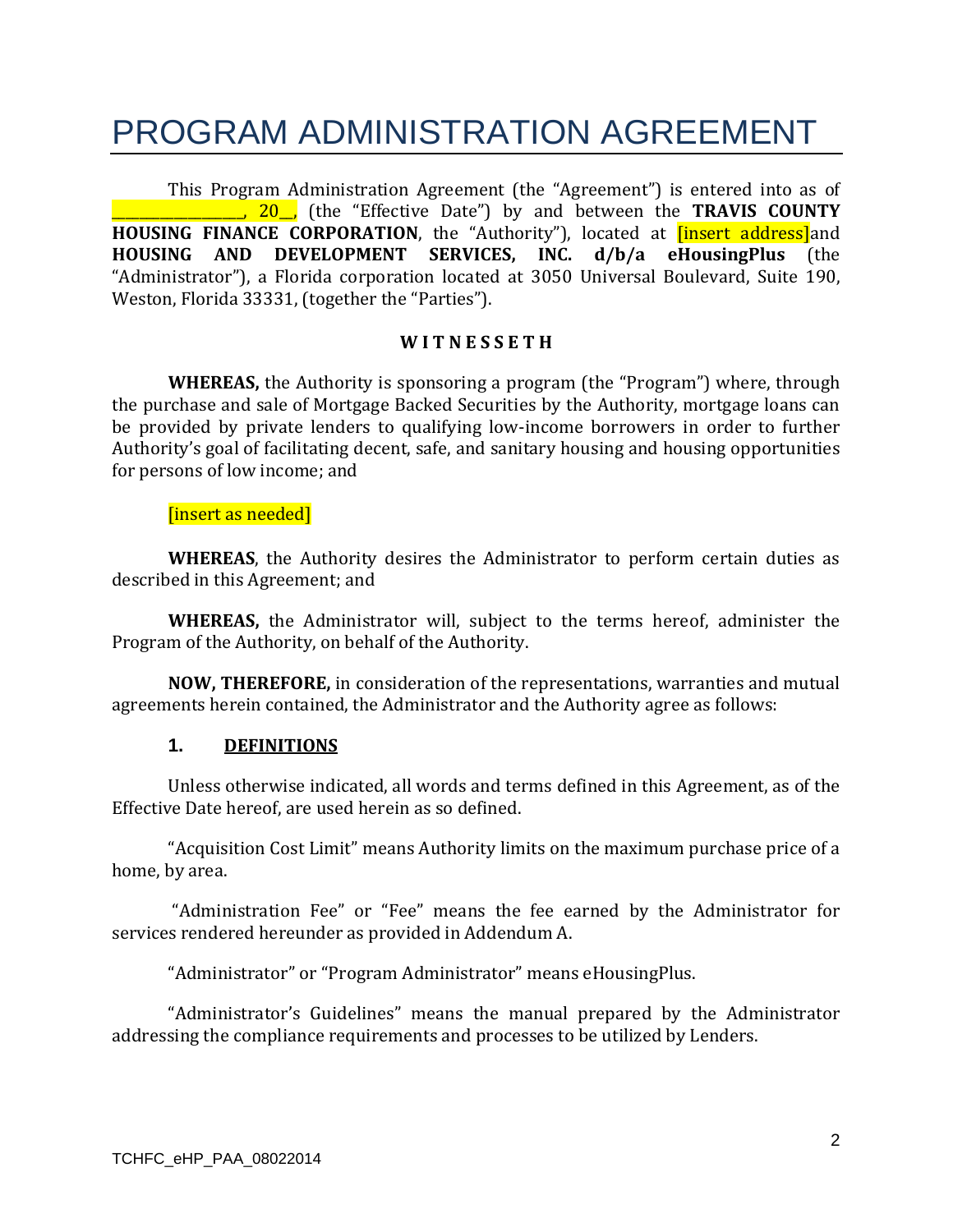"Data Analysis and Reporting Module" or "D.A.R.M." means the Administrator's proprietary product which allows authorized users to access Program information via the following tools: dashboards, eReports, analysis pivots and data downloads.

"FHA" means the Federal Housing Administration of the U.S. Department of Housing and Urban Development, or any successor thereto.

"FHA/RD/VA Loans" means Mortgage Loans which are FHA Insured, Rural Development ("RD") Guaranteed or the US Department of Veterans Affairs ("VA") Guaranteed. 

"FHA Insurance" means FHA mortgage insurance issued under one of the following FHA Insurance programs pursuant to the National Housing Act:

FHA  $\S203(b)$ , Home Unsubsidized (including 223(e) declining area loans);

FHA §234(c), Condominiums;

FHA §203(b)(2), Veteran's Status;

FHA §203(k) Rehabilitation Home Mortgage Insurance; or

such other FHA insurance programs as shall be acceptable to the Authority and the Master Servicer.

"FHA Insured" means insured under FHA Insurance.

"GNMA" means the Government National Mortgage Association, a wholly -owned government corporation of the United States within the U.S. Department of Housing and Urban Development, or any successor thereto. Its powers are prescribed generally by Title III of the National Housing Act, as amended (12 U.S.C. 1716 et seq.).

"GSE" means the Government Sponsored Enterprise strictly including GNMA.

"HDS" means Housing and Development Services, Inc. and its subsidiary Housing and Development Software, LLC, and eHousingPlus LLC.

"Income Limits" means the federally adjusted income limits for a borrower(s), by household size, by area

"Lender" or "Participating Lender" means a home mortgage lending institution approved by the Authority for the Program.

"Master Servicer" or "Servicer" means U.S. Bank, N.A.

"MBS" means Mortgage Backed Securities.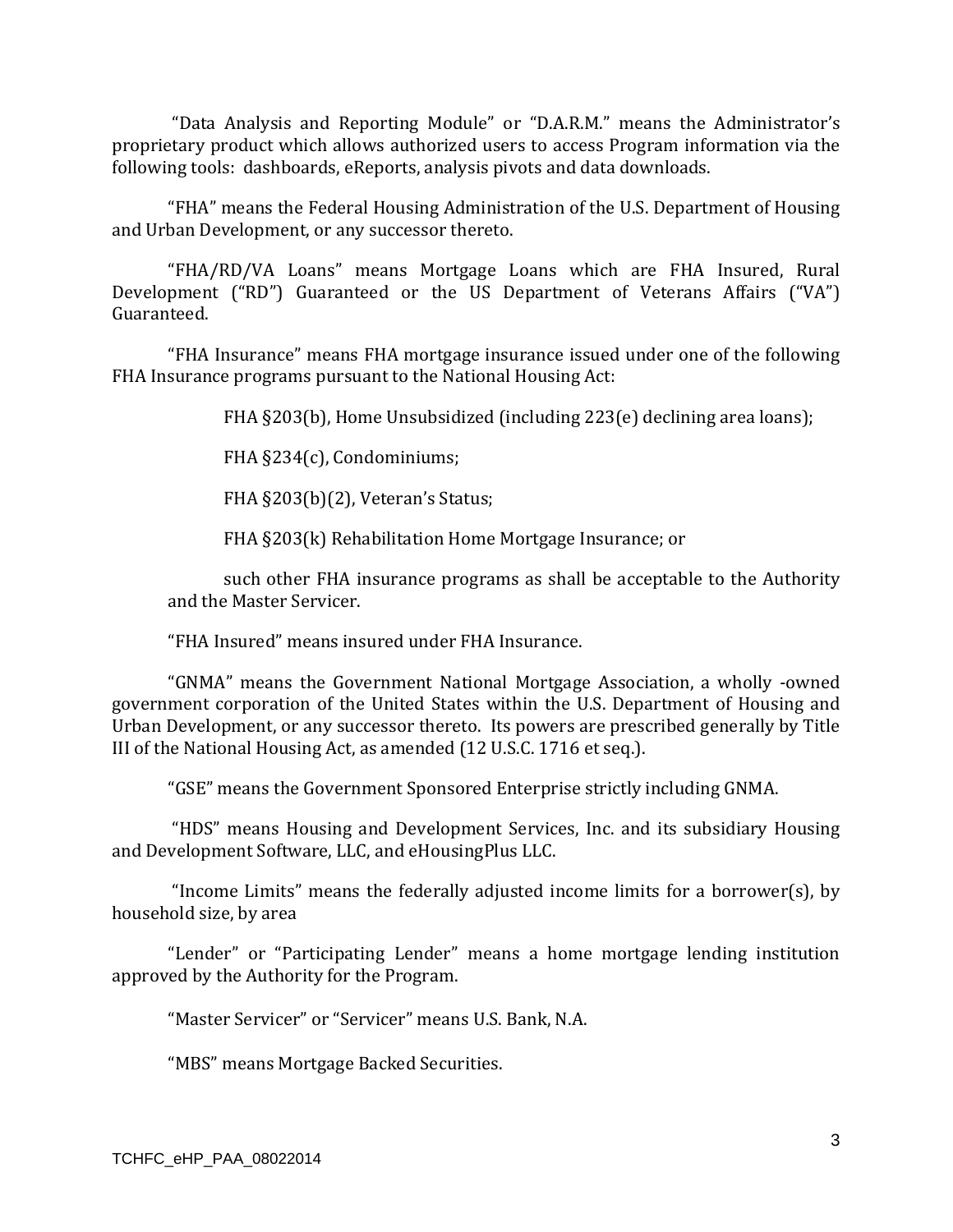"Mortgage" means the written instrument creating a lien on real property to provide security for the payment of a Mortgage Loan.

"Mortgage Loan" means a first lien qualified mortgage loan originated by a Lender under the Program with respect to real property, evidenced by a Mortgage Note and secured by a Mortgage. For the purposes of this Agreement, the Mortgage Loan requirements are related to compliance with Program Guidelines.

"Mortgage Note" means the promissory note evidencing the obligation to repay a Mortgage Loan.

"Program" means the Authority's loan program.

"Program Documents" means the Program Guidelines, program forms, the lender guidelines, and this Program Administration Agreement.

"Program Guidelines" means the Authority's guidelines for the Program, containing information relating to specific provisions of the Program.

"System" means the web-based software system, any derivatives thereof, and all rights, owned by Housing and Development Services, Inc. and licensed to the Administrator to carry out its duties herein.

"Working Group Professionals (WGP)" mean specific professionals approved strictly by the Authority who are directly involved in the program, and who are authorized by the Authority to access on-line program information. This may include Authority, Master Servicer, Financial Advisors, Underwriters, Investment Bankers, and others.

"XML" means Extensible Markup Language or a standard file format whereby Administrator will interface information to and from the Master Servicer, and which will be required of the Master Servicer in order for Administrator to report required information.

### **2. ADMINISTRATOR'S REPRESENTATIONS, WARRANTIES AND COVENANTS**

The Administrator represents that it is a Florida Minority Business Enterprise Corporation duly organized, validly existing and in good standing under the laws of the State of Florida, is duly qualified and in good standing to transact business in the State, and a Women's Business Enterprise National Council ("WBENC") certified firm, which possesses all requisite authority, power, licenses, permits and franchises to conduct any and all business contemplated by this Agreement and to execute, deliver and comply with its obligations under the terms thereof, the execution, delivery and performance of which have been duly authorized by all necessary corporate action.

The execution and delivery of this Agreement by the Administrator in the manner contemplated herein and the performance and compliance with the terms hereof by it do not require the consent or approval of any board or governmental authority, or if such consent or approval is required, it has been obtained.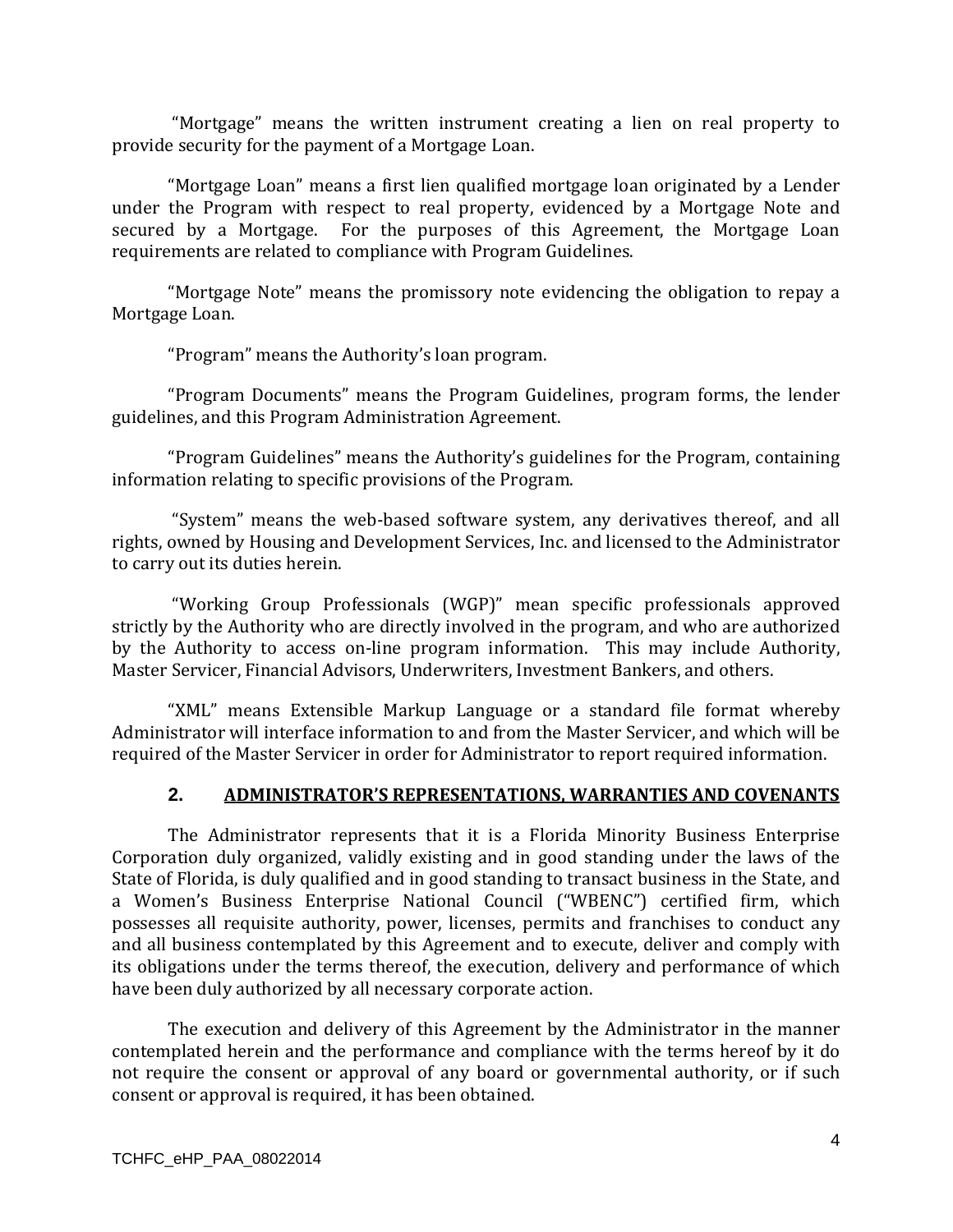With respect to its duties hereunder, the Administrator will comply with the applicable non-discrimination provisions of the Civil Rights Act of 1964, the Fair Housing Act, U.S.C. Section 3601 et. seq., the regulations promulgated there under, Executive Order 11246, Equal Employment Opportunity, dated September 24, 1965 and the Fair Housing Amendments Act of 1988.

The Administrator agrees that so long as it shall continue to serve in the capacity contemplated under the terms of this Agreement, it will remain in good standing under the laws of its state of incorporation and qualified under the laws of the State to do business in the State. No provisions of this Agreement shall require the Administrator to expend or risk its own funds or otherwise incur any financial liability for performance of any of its duties hereunder. 

# **3. RELIANCE ON DOCUMENTS**

The Administrator may conclusively rely, as to the truth of the statements and correctness of the opinions expressed therein, on certificates or opinions furnished to the Administrator by the Authority. The Administrator shall not be liable for any error of judgment made in good faith, unless the Administrator was negligent in ascertaining the pertinent facts.

The Administrator may rely on acting in good faith and shall be protected in acting or refraining from acting in good faith upon any affidavit, resolution, certificate, statement, instrument, opinion, report, notice, request, direction, consent, order, certificate, note, security, or other paper or document reasonably believed by it to be genuine and to have been signed or presented by the proper party or parties. The Administrator shall not be bound to make any investigation into the facts or matters stated in a resolution, certificate, statement, instrument, opinion, report, notice, request, direction, consent, order, certificate, note, security or other paper or document supplied by the Authority.

No information, statement or report of the Administrator furnished in writing and required hereunder delivered to Lenders or the Authority will, to the knowledge of the Administrator, contain any untrue statement of a material fact or omit a material fact necessary to make the information, statements, or report not misleading.

The Administrator and its officers, directors and principal shareholders, are not an affiliate of the Authority or any Lender or any of their respective affiliates.

# **4. AUTHORITY'S AND ADMINISTRATOR'S RESPONSIBILITIES**

### **A. Authority's Responsibilities**

The Authority shall manage the Program, including, without limitation, (i) determining the amount and type of funding available for the Program and the timing and uses of such funding; (ii) determining the Mortgage Loan products to be offered through the Program; (iii) setting rates, terms, loan sizes, and other product-related decisions for the Program; (iv) selecting and approving the Lenders to participate in the Program; and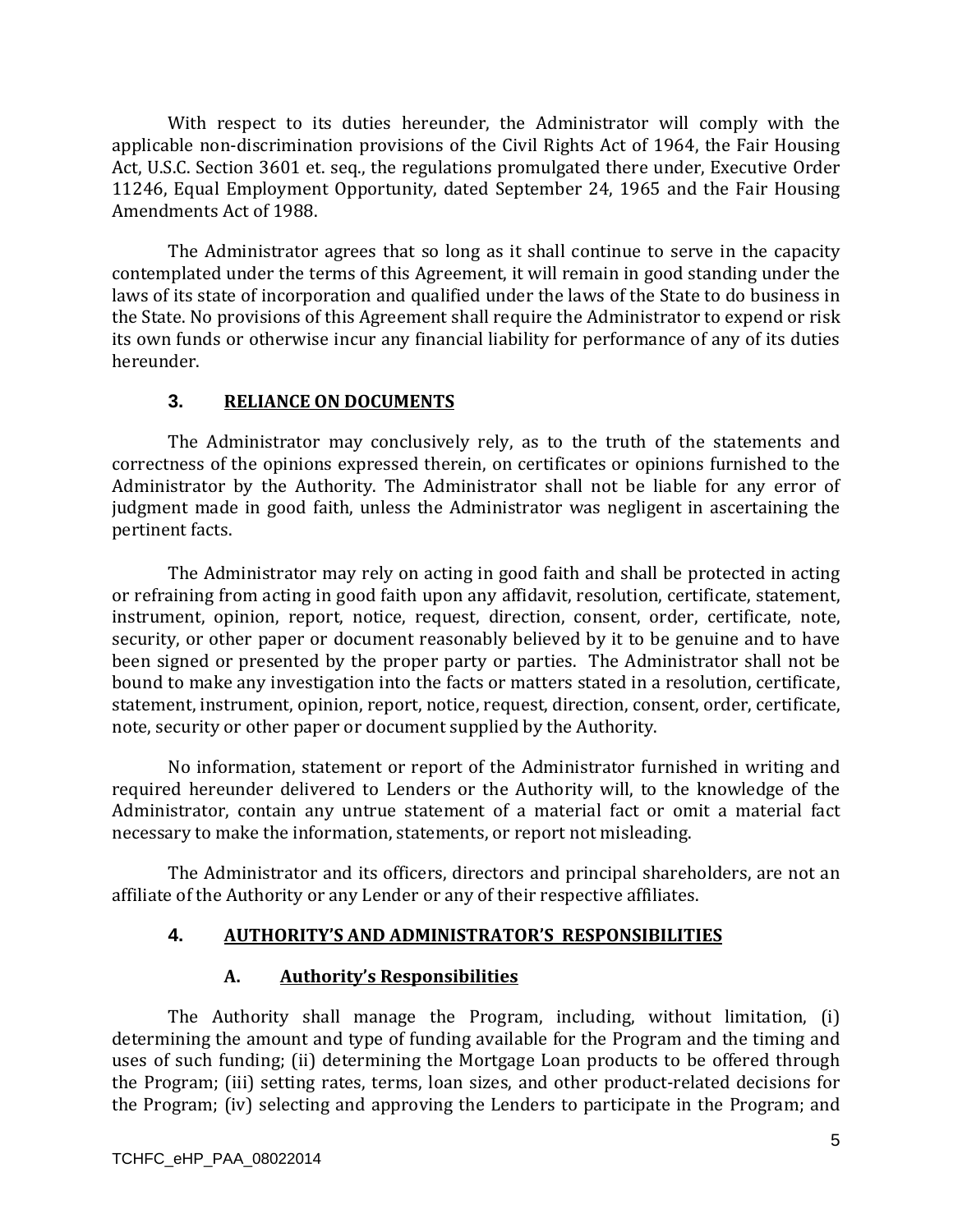(v) creating and updating the applicable documents, including the Mortgage Loan documents, notifications to Lenders, and other related documents.

# **B. Administrator's Responsibilities**

The Administrator shall have the general responsibility for administering the Program in accordance with this Agreement on behalf of the Authority. While this Agreement is in effect, the Administrator shall be and is hereby irrevocably authorized and empowered by the Authority to execute and deliver for and on behalf of the Authority any and all instruments, documents and writings necessary or desirable to fulfill its duties and responsibilities hereunder; provided, that the consummation of the foregoing shall not be inconsistent with or prejudice the rights and interests of the Authority. The Administrator shall collaborate with the Authority regarding the Program goals and structure, and will provide the services listed herein, in its capacity as Administrator.

The Administrator shall use its best efforts, utilizing industry-approved processes and best practices to ensure file compliance in accordance with the Authority's Program parameters, as applicable.

The Administrator will track the Program allocations and shall not allow Lenders to reserve funds under the Program if there are no available proceeds. The Administrator will use its internal System functions to set up the Authority's allocations, set up and update Income Limits, Acquisition Cost Limits, and new mortgage requirements; and track and monitor its funds, pipeline, and Program constraints, where applicable.

The Administrator will create and publish to its website its Administrator's Guidelines, which will detail a step-by-step explanation of the process that Lenders will follow in order to successfully originate and deliver eligible Program loans. The Servicer will publish Mortgage Loan purchase documents on its website.

The Administrator will review information provided by the Participating Lenders including all documents and information pertaining to the eligibility of loans sufficiently to determine the eligibility of such loans, including, without limitation, a review of information, certifications and other documents regarding (i) Program requirements (ii) residence requirement; (iii) Income Limits; (iv) Acquisition Cost Limits;

The Administrator will manage Participating Lender contact groups and electronic list serves of all approved Lenders, process Lenders through the System, create Lender usernames and passwords, and grant security access to the Administrator's single family System. The Administrator will communicate with Lenders to schedule and invite them to web-conference trainings, and put them on Program distributions lists. These will be used to communicate Program Updates, in addition to those which will be posted on the Administrator's website.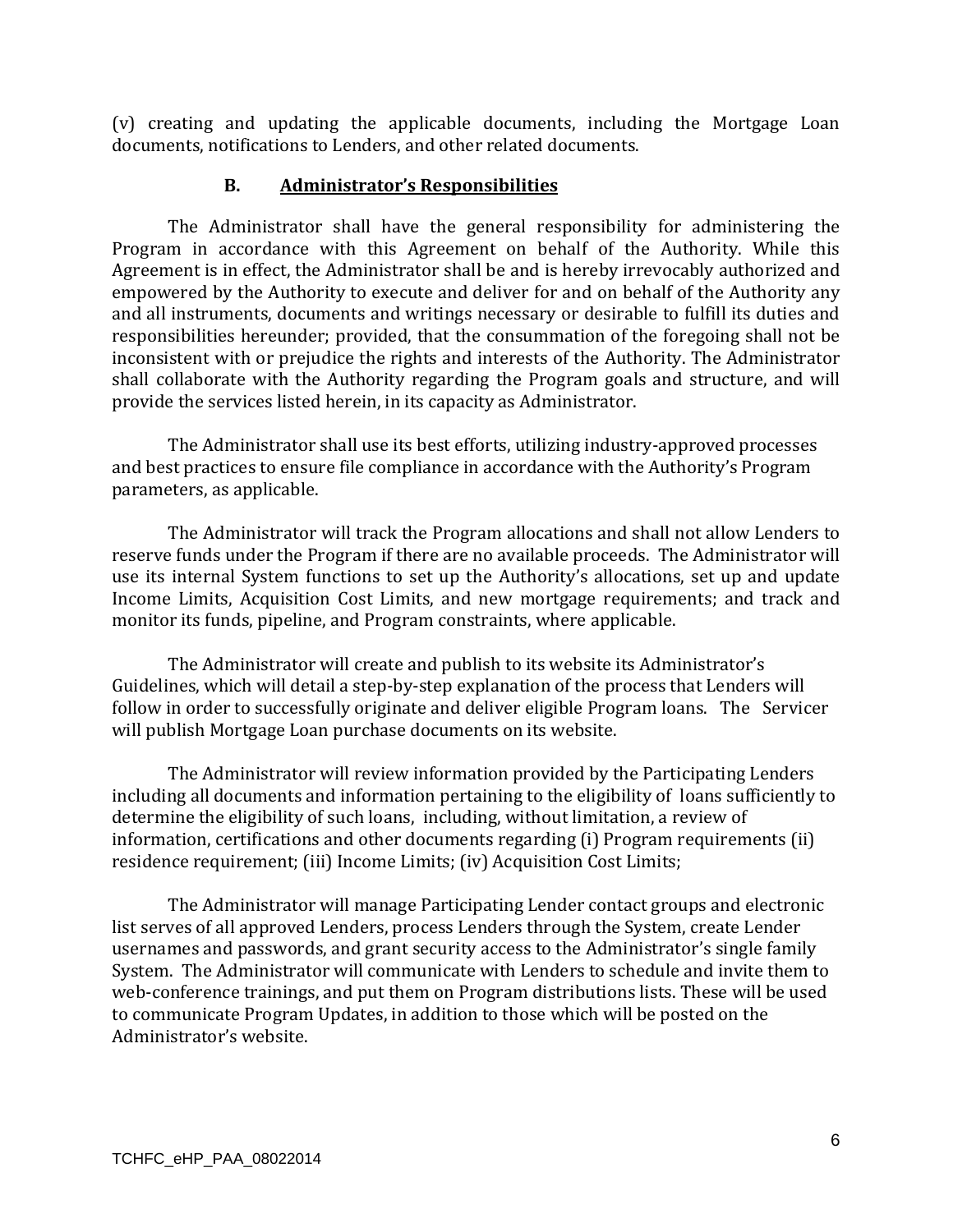The Administrator will follow its process guidelines and System features to provide the services detailed herein. Any request for changes to these processes or the System will be analyzed for feasibility and cost. The Authority will be advised accordingly.

# **i. Compliance Review Duties**

Administrator will be provided files from each Lender after closing, which file(s) will contain all documents required in the Administrator's Guidelines. Administrator will track files, review contents for accuracy and compliance with Program Guidelines as set forth by the Authority, update System information, and note any file deficiencies which need to be cured. The Administrator will contact Lenders via its online System, e-mails, phone or other means as necessary for Lenders to correct file deficiencies as soon as possible. Ultimately the Lender is responsible for curing the deficiencies, and if not cured within a reasonable time, the Administrator will recommend file not be purchased into the Program. Administrator reserves the right to charge Lenders who continuously submit erroneous files and cause the delay of Mortgage Loans to be purchased under the Program.

The Administrator will provide the service of reviewing all submitted loan applications, with supporting Program Documents as required, and work with the Lenders to ensure eligibility guidelines are being followed.

# **ii. Available System Functions for Lenders**

Lenders are provided secure access to the Administrator's System, whereby they can process, review and manage their loan detail. Lenders will not have access to any other company's activities or book of business. The available System functions are:

- View available funds and allocations
- Reserve Loans, including first mortgages, additional mortgages, and assistance
- Print loan confirmations once a loan is reserved, and other System reports
- Ability for Lenders to update loan information or add other data to the loan record as it moves through the pipeline
- Underwriter Certification/Commitment (Pre-Compliance) functionality that gives the Lenders' underwriter the ability to certify and update that they have personally verified information prior to closing
- A Lender pipeline that provides a detailed picture of how loans are moving through each stage in the Program (additional features are available to narrow pipeline data by various filtering criteria)
- A Program pipeline that provides a Program-level view of the loans moving through the required stages, and includes a variety of detail such as the purchase dates, pool information, CUSIP and delivery to investor data (NOTE: this information is provided contingent on Servicer interfacing data via the Administrator's XML upload tool)
- Ability to view file deficiencies/exceptions, which are items posted by the Administrator that need to be corrected, including the Master Servicer's exceptions which are imported by the administrator via an XML upload into its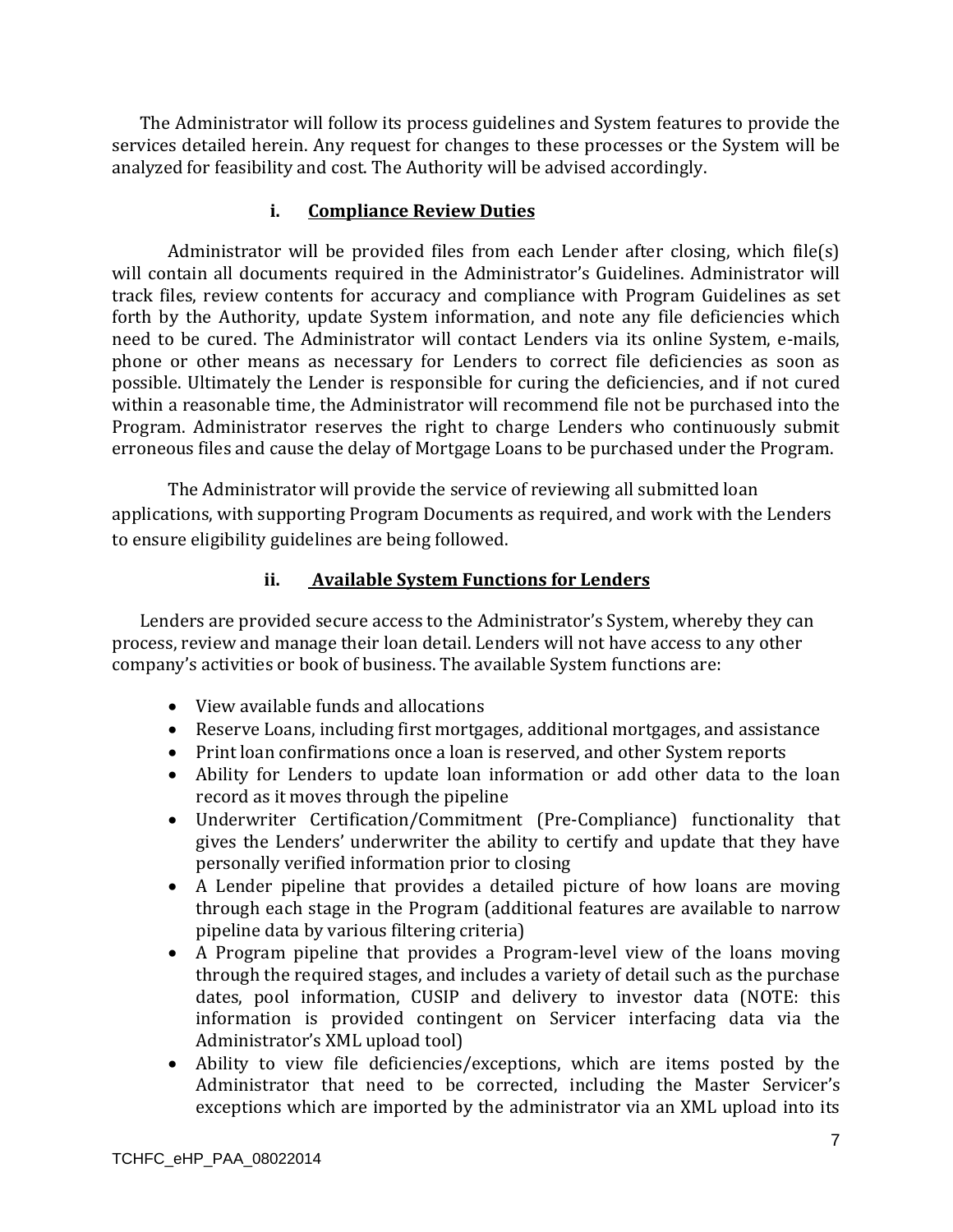System. The Lender has an easy view of items which need to be corrected, thus allowing for the Mortgage Loans to be purchased much faster.

- Access to Program and loan forms, which Lenders can easily print and reprint as needed as soon as the documents are ready to be packaged for closing
- Feature to easily allow lenders to cancel a Mortgage Loan, which immediately reappropriates funds back to the Program
- Access to a varied selection of e-reports for Lenders to view, print or download, including loan confirmations, loan details, pipeline reports, demographics, and loan deficiencies to correct.
- Access to Program e-forms that are System-generated, reducing the level of effort Lenders need in order to print specific Program forms. The system uses the data entered by the Lender, plus Program information set up by the Administrator to generate forms.
- Access to the System's data view and download tool, which Lenders may use to download key loan information related to their book of business.

# **iii. Additional Working Group Functionalities and Tools on the Web**

Approved Working Group Professionals will have access to additional System features, in addition to some of the above features. While Lenders can only view their own book of business, the working group professionals can view the entire Program portfolio. This allows them to independently view Program and Lender performance. Available features for Working Group Professionals are:

- Access to the System's data view and download tool, a web-based module that provides the ability to download data directly from the System. This data includes over 80 fields such as rates, funds, Lenders, borrower, property and other key data related to Program activity. Specific criteria can be filtered to display more narrow data groups as needed.
- Working Group Professionals can save specific groupings of data, and redownload as many times as needed in a variety of formats.
- Access to the System's Data Analysis and Reporting Module (D.A.R.M.), a graphical analysis and dashboard module that takes data reporting and analysis to a new level. The System provides a comprehensive dashboard view of program metrics, specifically designed for the market. The analysis portion of the module provides the ability for the user to select from all key data groupings and summaries, from Program, to rate, to lender, and much more, and create multi-dimensional analysis outputs. The module gives the user the ability to save their own unique views, and download the data for reporting. Additional filtering and grouping abilities make this tool extremely powerful for Working Group Professionals.

# **iv. Administrator's Internal System**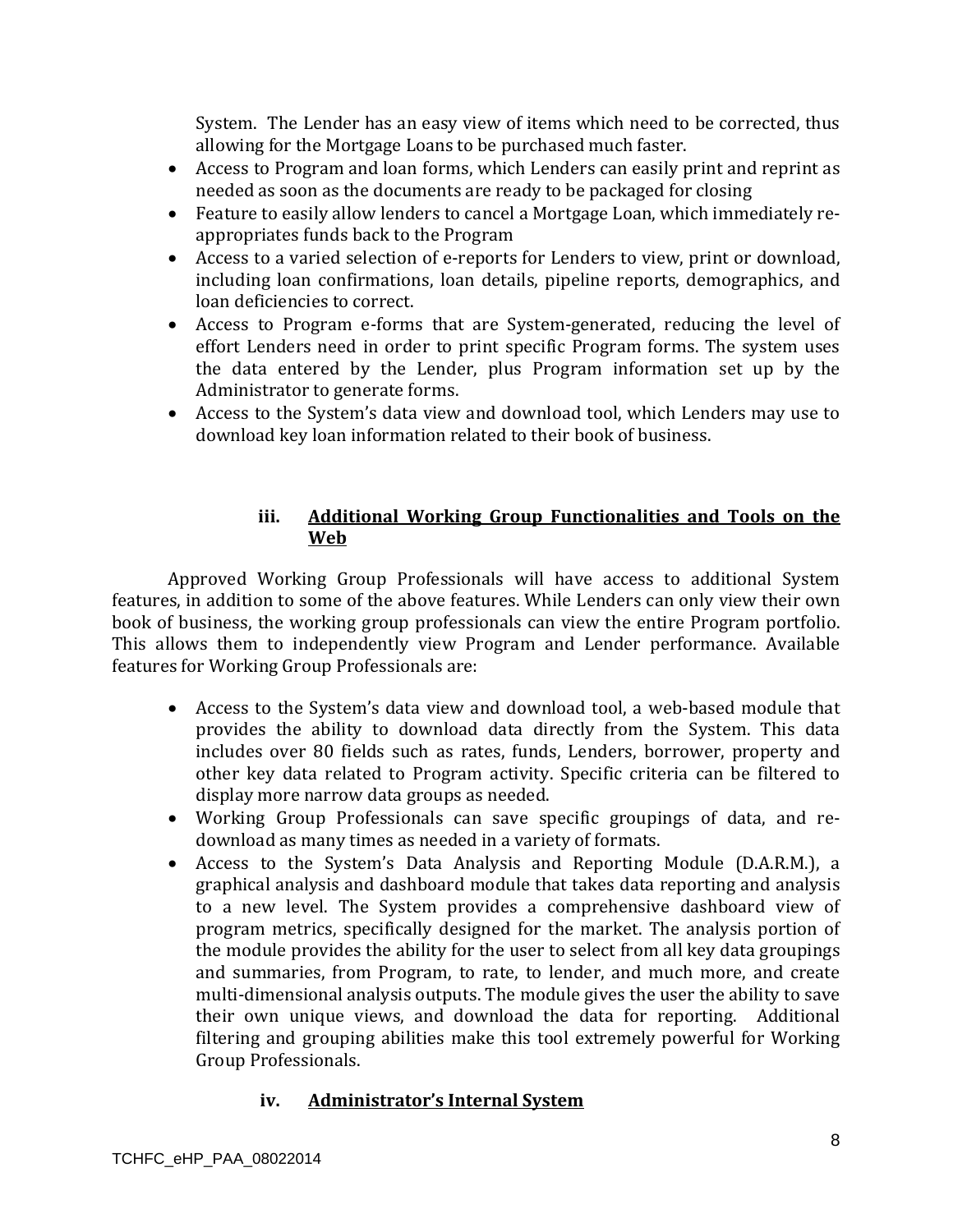The Administrator's main compliance application and database reside on a secure server at secure facilities, and are not available to any user, other than the Administrator, and its designees. The System is designed to be online 24 hours a day, seven days a week, and is backed up hourly to both an on-site and off-site facility. From time to time, periodic routine maintenance may be done, requiring the System to be off-line briefly. The Administrator will take precautions to schedule such maintenance outside of business hours. The Administrator also maintains a full disaster recovery program that will enable the System to be made available within a 24-hour period in the event of a disaster.

The Administrator reserves the right to modify its system and available features as part of its on-going system improvements.

# **v. Reporting Tools and Forms**

The Administrator will provide secure access to its Web System to the Authority, Participating Lenders, and other approved professionals, to access reporting and analysis tools which contain Program information. These include Program demographics, loan activities, Program pipeline, Program funds and other key Program indicators. Access to the System is provided via approved user i.d.'s, and may require that the user has attended training prior to being issued, as applicable.

The Administrator will incorporate standard Program forms into its web-based System for Lenders to access. These may include automated affidavits, Program Guidelines and other forms which the Lender may use to complete the required loan submittal package. 

### **vi. Training**

The Administrator will provide Program-wide group training via web-conferencing. System trainings are provided on a regular basis and dates are posted to the Administrator's website.

Program-wide trainings are scheduled on multiple dates, where all Program features and processes are explained to Participating Lenders. This will include a full training of the System features. Periodic trainings are added based on need, and the Administrator will advise the Authority of any such dates. In addition, the Administrator will provide "eHP University Training", which includes origination and programmatic information, where Lenders can review Program criteria and steps using a web-based, selfpaced tool. One-on-one support is also provided by the eHousingPlus staff when Lenders are in the System and are having difficulty. Any Lender who shows continuous deficiencies or inability to understand processes will be required to attend additional trainings to ensure that they are both promoting the Program accurately and taking the necessary steps to ensure compliance with the guidelines.

# **vii. Customer Support**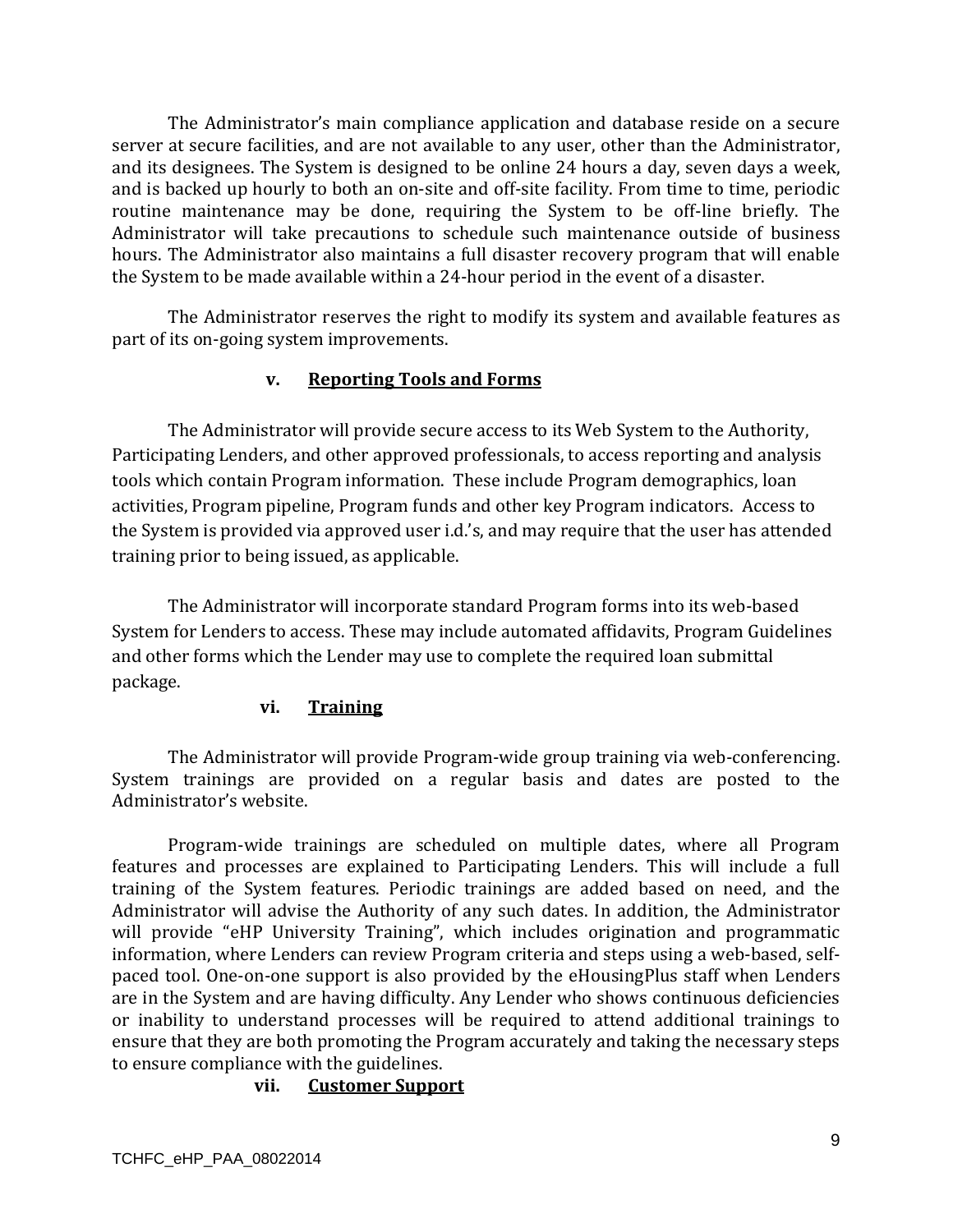The Administrator, as part of its duties, provides on-going support to the Lenders and others who need assistance in processing Program loans. This includes assistance in determining eligibility factors such as income, total acquisition costs, system assistance, documents, and any other support Lenders require in the successful origination of these loans. Lenders will be encouraged to attend trainings in order to become better educated on eligibility factors, and how to efficiently navigate the process, including the Administrator's System. The Administrator's System also includes an on-line help, which is indexed and searchable. 

The Administrator's staff is readily available to speak to Lenders during business hours. Lenders also have direct access to our staff via on-line CHAT and email features. No calls are handled by off-shore companies or call centers at any time. Periodically, staff may be working during off-hours and may respond to e-mails at that time as well. The Administrator will use its best efforts to assist Lenders in the delivery of eligible and complete loans during the origination period.

#### **5. ADMINISTRATOR'S SYSTEM, DATABASE AND QUALITY ASSURANCE**

During the term of this Agreement, and for the purpose of managing the Program, the Administrator will grant the Authority and the Working Group Professionals the right to use its Web-System via the Internet. The System consists of a proprietary web-based, multi-function, security controlled software application, owned and licensed by Housing and Development Services, Inc. The System is protected by copyright laws and international copyright treaties, as well as other intellectual property laws and treaties. The Authority shall comply with all applicable laws regarding use of the System, including but not limited to: (i) The Authority, and all users to which it approves for access to the System, agree not to remove or alter any copyright notices on any and all copies of the System; (ii) The Authority, and all users to which it approves for access to the System, shall not distribute registered copies of the System to third parties.

All of the web areas of the System are secure using  $SSL / enTRUST$ , and data is encrypted. Users are assigned security roles based on their approved access level, i.e., originators, underwriters, etc. Users are not required to purchase any part of the System. The process may require a one-time downloading of (free) Adobe Reader to print and view reports and forms. There are no additional license costs to access the System.

The Administrator's website is www.ehousingplus.com. This website is structured to house the Authority's Program information and has easy to understand information related to the Program. The Authority can link to any of the Administrator's website areas, and vice versa, in order to provide a more seamless process for Lenders. This information will be requested from the Authority when the Program is being set up.

#### **6. COMPENSATION OF ADMINISTRATOR; LIABILITY FOR EXPENSES**.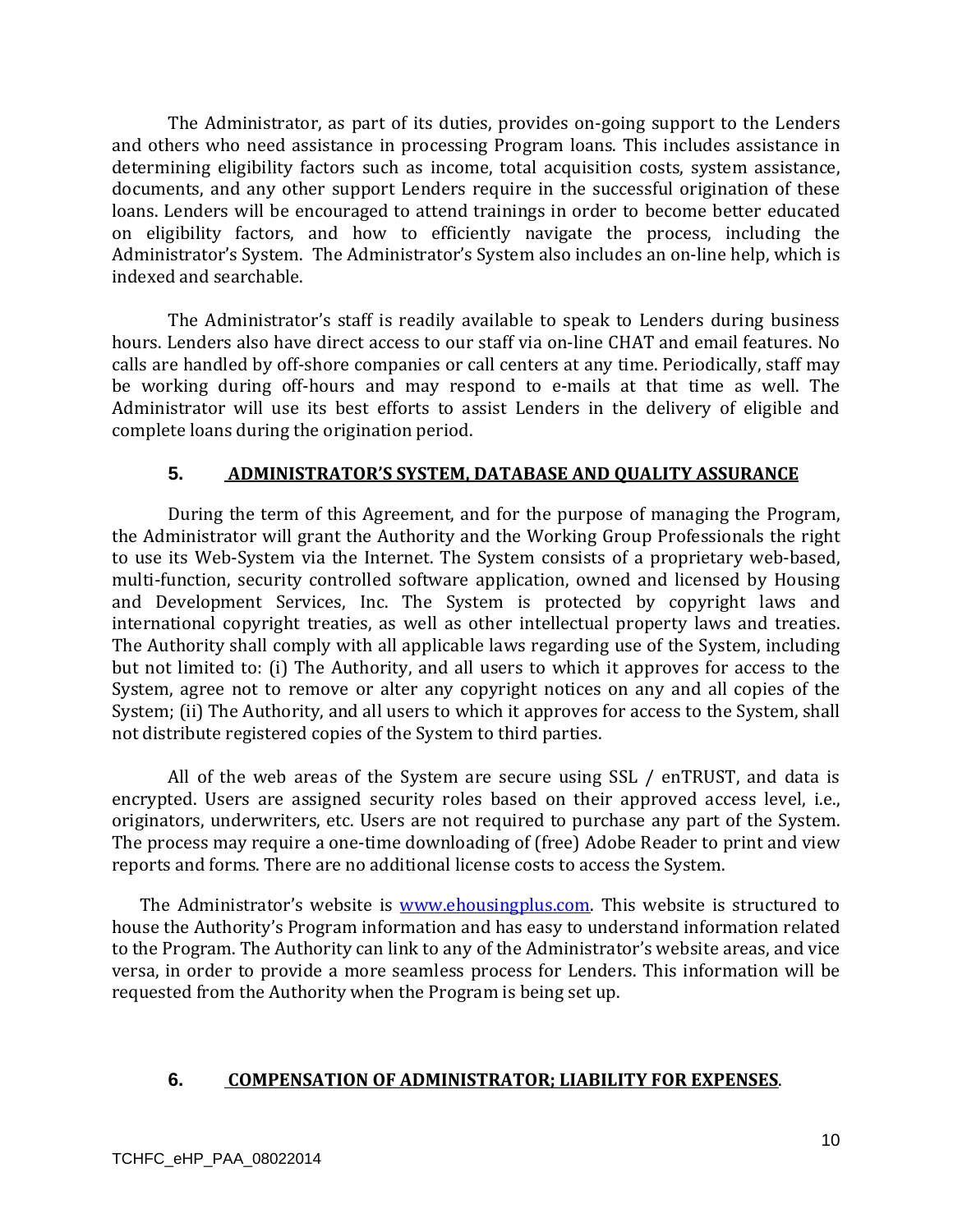As compensation for the performance of its duties hereunder, the Administrator is entitled to receive a fee(s) as detailed in Addendum A. Fees may be subject to an annual increase, that which will not exceed 10% annually. Any fee increases will be notified by Administrator to Authority in writing a minimum of 90 days prior to effective date. 

# **7. INTERACTION WITH MASTER SERVICER AND OTHER WORKING GROUP MEMBERS**.

Administrator will interact closely with all Working Group Professionals, especially the Master Servicer. Administrator recognizes that the role of the Administrator and Master Servicer is to work closely together in as seamless as possible a process, to ensure high Lender participation and remove unnecessary obstacles in the origination of Mortgage Loans in the Program. Administrator will therefore interact with the selected Master Servicer in providing the daily XML interface file as needed.

# **8. LIMITATIONS**

### **Limitation on Liability of Directors, Officers, Employees and Agents of the Administrator**

No director, officer, employee or agent of the Administrator shall be under any personal liability to the Authority, the Master Servicer, or Lender for any action taken in good faith or for refraining from the taking of any action in good faith pursuant to this Agreement, or for errors in judgment.

# **9. WARRANTIES AND REMEDIES**

# **A. Performance Warranty**

Administrator warrants that work performed will be performed by qualified personnel in a professional, workmanlike manner, consistent with the prevailing standards of the industry; and it will use commercially reasonable efforts to perform under this Agreement. Administrator shall not be held responsible for carrier, telecommunications, or Internet access outages.

Administrator will not be liable for unauthorized access to, or alteration, theft or destruction of the Authority's data files, programs, procedures or information through accident, fraudulent conduct, or any other method, unless such access, alteration, theft or destruction is caused as a result of the Administrator's negligence or intentional misconduct. Administrator agrees to protect said information in a manner and at a level that is widely accepted and consistent with prevailing industry standards.

Administrator shall not be held responsible for the breach of any warranty or indemnification provided by third party software providers, however, Administrator agrees it shall attempt to enforce all warranties and indemnifications provided by third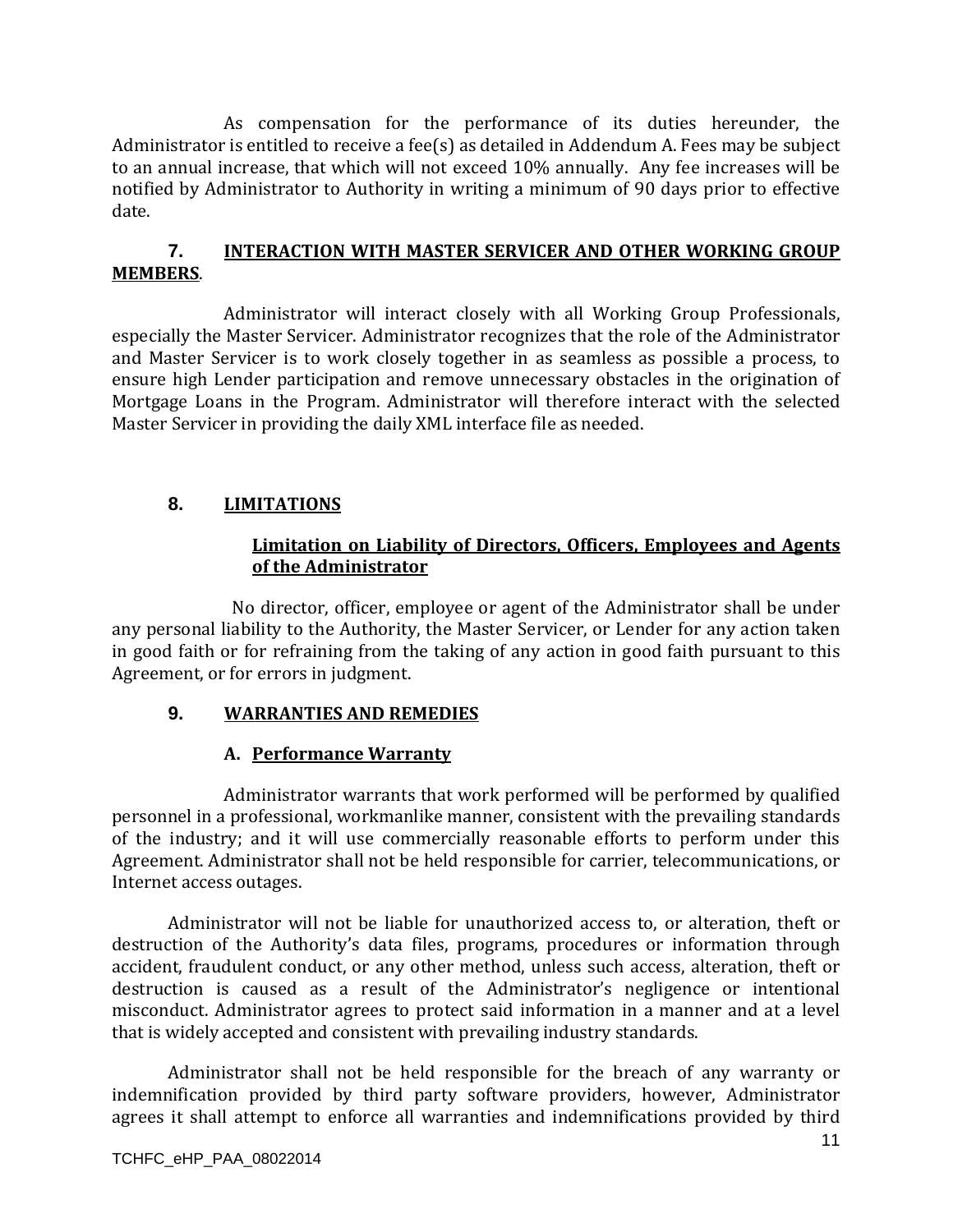party software providers. Administrator shall not be held responsible for and does not warrant the functionality of any Authority programs or modifications not originated by Housing and Development Software, LLC.

THERE ARE NO OTHER WARRANTIES OF ANY KIND, WHETHER EXPRESS OR IMPLIED, WITH RESPECT TO THIS AGREEMENT AND THE HDS SYSTEM PROVIDED OR ANY MAINTENANCE, TECHNICAL SUPPORT OR SERVICES TO BE PROVIDED OR ANY SYSTEM ENHANCEMENTS PROVIDED INCLUDING, BUT NOT LIMITED TO, ANY IMPLIED WARRANTIES OF MERCHANTABILITY OR FITNESS FOR A PARTICULAR PURPOSE.

# **B. Remedies**

Whenever any failure referred to in Section 9 hereof shall have happened and be continuing, the Authority may, upon the expiration of any applicable cure period, take any one  $(1)$  or more of the following remedial steps:

i. By notice in writing, the Authority may, subject to applicable State and federal law, terminate all of the Administrator's obligations under this Agreement. 

ii. On or after the receipt by the Administrator of such written notice, all authority and power of the Administrator under this Agreement shall pass to and be vested in a substitute administrator. The Authority shall have the responsibility of coordinating the activities of the substitute Administrator.

iii. The Administrator agrees to cooperate with the Authority in effecting the termination of the Administrator's responsibilities hereunder, at no additional cost to the Administrator.

iv. Unless otherwise expressly provided, no remedy herein conferred upon or reserved is intended to be exclusive of any other available remedy, but each remedy shall be cumulative and shall be in addition to other remedies given under this Agreement or existing at law or in equity. No delay or omission to exercise any right or power accruing under this Agreement upon the happening of any event set forth herein shall impair any such right or power or shall be construed to be a waiver thereof, but any such right or power may be exercised from time to time and as often as may be deemed pertinent. 

# **10. CONFIDENTIAL INFORMATION; NON‐DISCLOSURE**

The Administrator acknowledges that the data collected by its System is in part private, non-public information, and will use its best efforts to protect it at all times. An electronic backup of the data will be provided to the Authority at any point in time it is requested by the Authority. Through normal administration activities, including the tracking of file deficiencies, the Administrator may sometimes obtain non-public personal and financial information concerning the mortgagors and their Single Family Residences. Such information or non-public personal and financial information may be used by the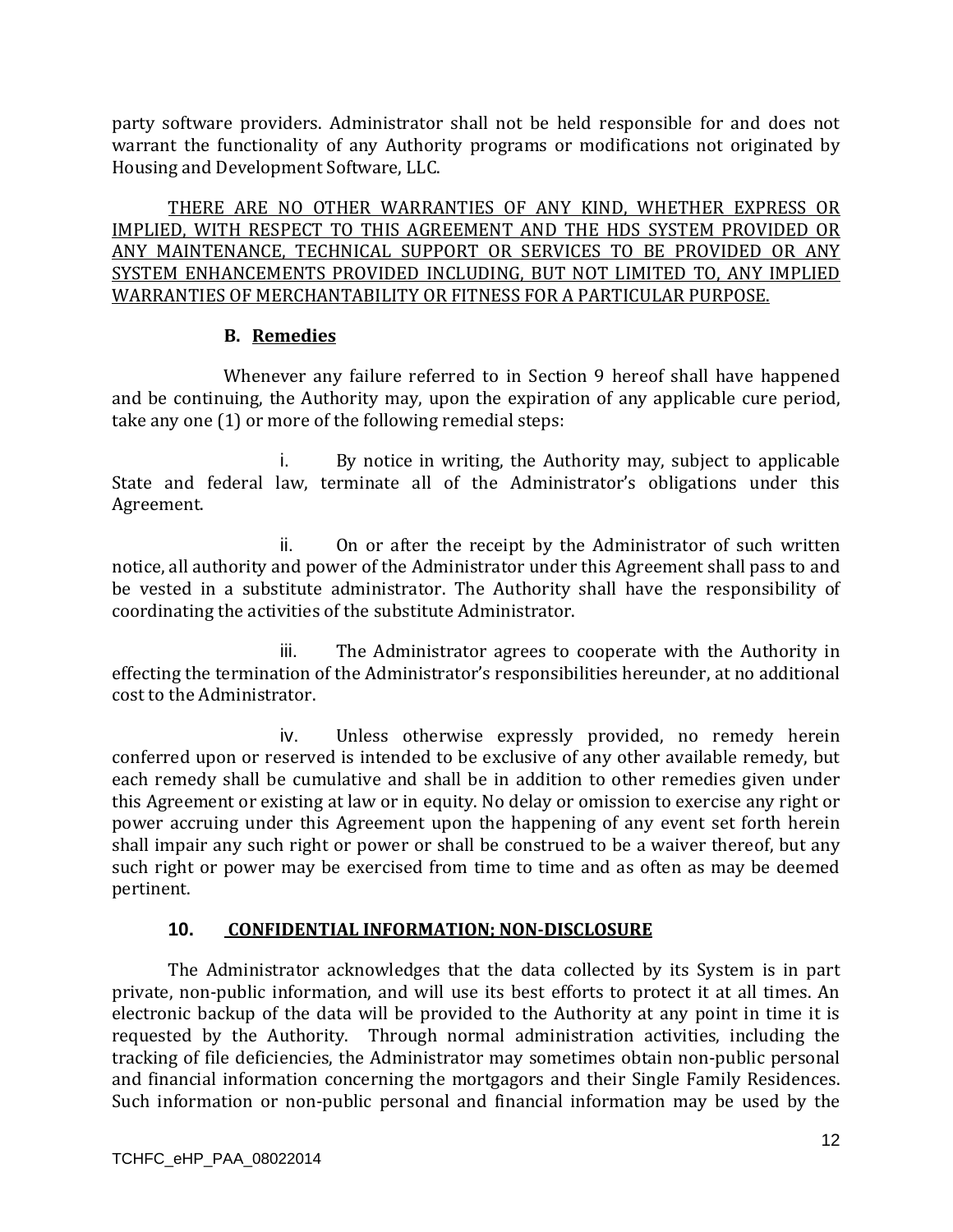Administrator or by its officers, employees, agents or affiliates, only as contemplated by the Program. All such information shall only be used in a manner consistent with any applicable laws or regulations regarding disclosure of credit information and/or nonpublic personal and financial information. The Administrator shall not acquire and shall not permit, to its knowledge, its officers, employees, agents or affiliates, to acquire any property which secures a Mortgage Loan. Access to data will be restricted to Authority approved participants. It shall be the responsibility of the Authority to notify the Administrator of any such approvals/denials/updates as required. Authority shall provide Administrator approvals for any Working Group Professionals who will be granted access to Program data, and such individuals will be required to execute a Confidentiality Agreement. Administrator shall not be liable for any access approvals granted by the Authority. 

At times, Authority may obtain confidential information of the Administrator. Confidential information includes any information, not generally known in the relevant trade or industry, obtained from the Administrator, HDS, Inc., its affiliates, or their vendors or licensors or which falls within any of the following general categories: (a) information relating to trade secrets of HDS or its vendors or licensors;  $(b)$  information relating to existing or contemplated products, services, technology, designs, processes, formulae, computer systems, computer software, reports, algorithms in research or developments of HDS or its vendors or licensors; (c) information related to the business of HDS or that of its vendors or licensors, including but not limited to business forms, handbooks, policies, documents, business plans, business processes and procedures, sales or marketing methods, methods of doing business, customer lists, customer usage and/or requirements; (d) information marked "Confidential" or "Proprietary;"

**Duty to Maintain Confidentiality**: Each Party, on behalf of itself, its employees, agents and representatives, agrees to keep the confidential information of the other Party in the strictest confidence, in the manner set forth below:

i. Neither Party shall copy, modify, enhance, compile or assemble (or reverse compile or disassemble), or reverse engineer confidential information or anything containing or embodying such confidential information of the other party (except in performance of services by HDS) and shall not directly or indirectly, disclose, divulge, reveal, report or transfer such confidential information of the other to any party other than as a Permitted Party Permitted Party(ies) include any officers, directors, managers, administrators, executive directors, and employees of the Parties.

ii. Neither Party shall use any confidential information of the other or the concepts therein for its own benefits or for the benefit of a third party or for any purpose other than the purpose for which such confidential information is being disclosed, including all proprietary systems and material accessed via the Administrator's System, website, or distributed materials. Authority shall accept responsibility to maintain confidentiality on their behalf, and on behalf of those it authorizes to act on its behalf, including any Working Group Professionals designated to access such information.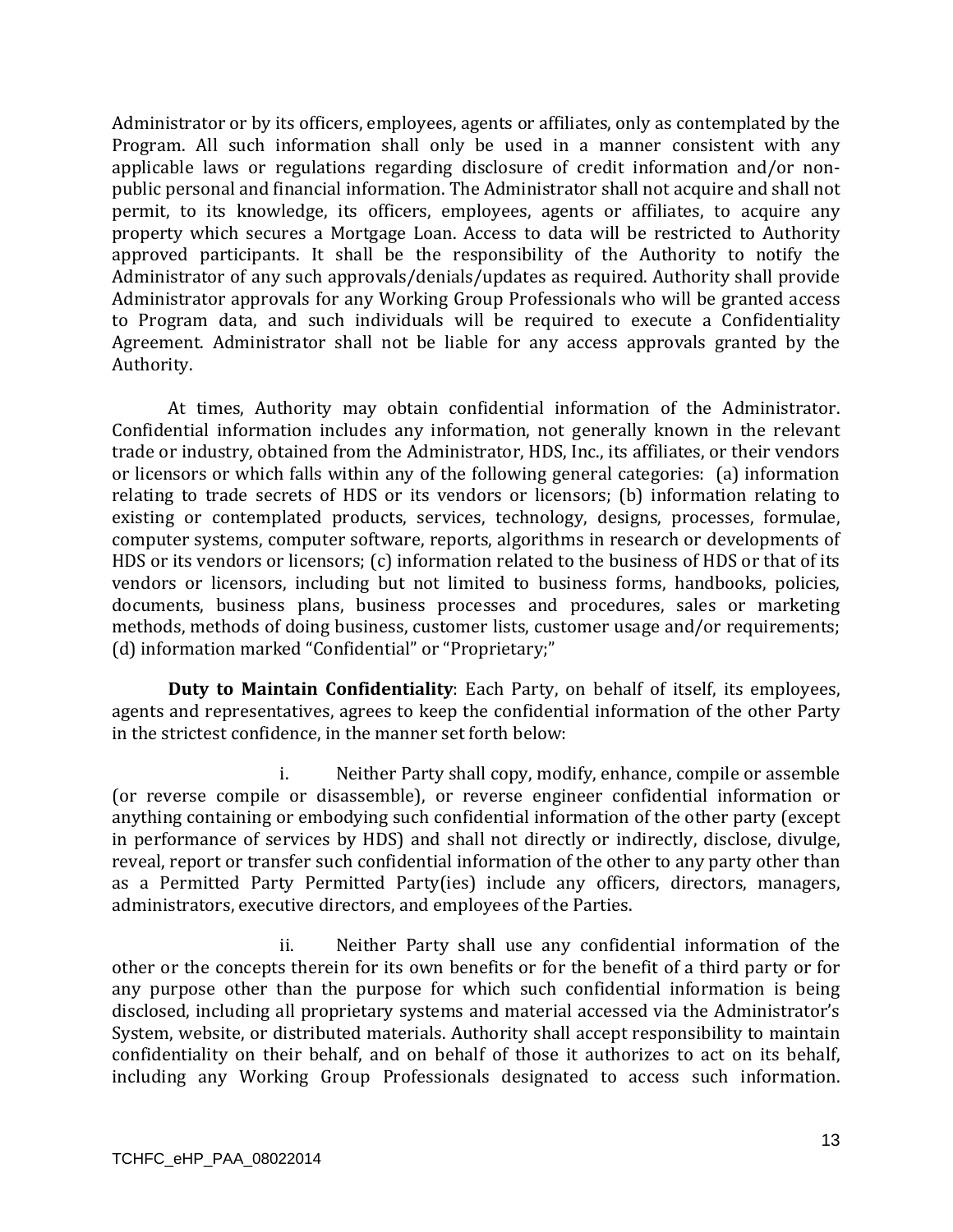Working Group Professionals may be required to execute separate confidentiality agreements. 

iii. Neither Party shall remove any proprietary legends or notices, including copyright notices, appearing on or in the confidential information of the other Party. 

iv. Each Party shall take appropriate action with respect to each and every person who is permitted access to any confidential information of the other to ensure that each such person complies with the confidentiality provisions hereof. Each Party shall use its best efforts to enforce the proprietary rights of the other Party and the other Party's vendors, licensors and suppliers (including but not limited to seeking injunctive relief or other reasonably necessary action) against any person who has possession of or discloses confidential information in a manner not permitted by this Agreement. 

v. Any materials which are, or which relate to or derive from any confidential information of the other Party shall be kept confidential, and all such materials shall be returned to the disclosing Party (or destroyed, if return is not possible or economically feasible) upon satisfaction of the purpose for the disclosure of such information. 

vi. The Parties may disclose confidential information to their attorneys in the course of representation on a matter reasonably requiring the attorneys to receive the confidential information and may also disclose confidential information to their certified public accountants and to the extent necessary to enable those accountants to prepare financial statements or reports required by law.

### **11. MISCELLANEOUS PROVISIONS**

# **A. Books and Records**

The Administrator agrees to keep proper books, records and accounts sufficient to comply with reporting requirements applicable to the Program. The Administrator shall make Program books and records available for audit purposes by the Authority upon thirty (30) days written request by the Authority, during normal business hours and under reasonable conditions.

### **B. Files**

The Administrator agrees to keep Program related documents and files for a period of five (5) years. In the event that this Program Administration Agreement is terminated by either Party, the Authority shall have the option to request the loan files, and the Administrator shall ship them to the Authority at the Authority's expense. After such period, the Administrator will notify the Authority of its intent to destroy the documents, and Authority shall have, at its expense, the option to retain the records beyond the five year period.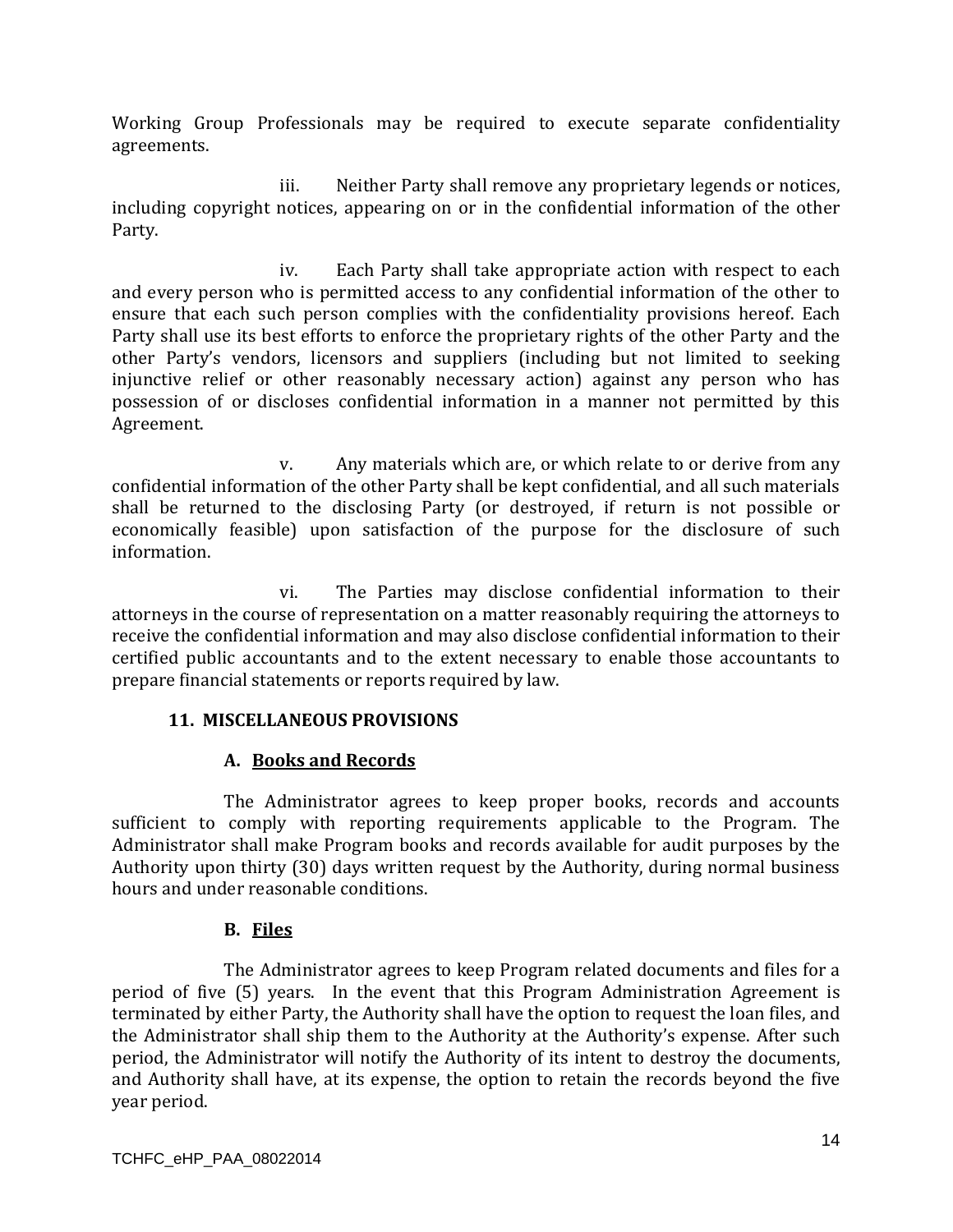# **C. Transfer of Duties**

Upon termination of this Agreement or the Administrator's responsibilities under this Agreement, the Administrator shall promptly, but not later than thirty (30) days after such termination, supply loan and Program data in a MS SOL format to Authority or its successor(s). Administrator shall use its best efforts to ensure the orderly and efficient transfer of all information required by the Program to the Authority or its successor(s), or, to a new program administrator designated by the Authority. Costs associated with such transfer shall not be borne by the Administrator.

### **D. Amendments, Changes and Modifications**

Subsequent to the commencement of the Program, this Agreement may be amended, changed, modified, altered or terminated only with the written consent of the parties hereto.

# **E. Governing Law**

This Agreement shall be construed in accordance with the laws of the State of Florida, except where applicable federal laws, rules and regulations may apply.

# **F. Notices**

All notices, certificates or other communications hereunder shall be sufficiently given and shall be deemed given when delivered or mailed by certified or registered mail, or electronic mail, return receipt requested, addressed to the appropriate notice address below. The Authority or the Administrator may, by notice given hereunder, designate any further or different addresses to which subsequent notices, certificates or other communications shall be sent.

The Administrator shall exercise due diligence in reporting to the Authority and its designees any occurrences observed in the administration of the Program which in the reasonable judgment of the Administrator would be of interest to the Authority or its designees, or which would have the effect of violating the terms and conditions of the Program, as set forth in the Program Documents.

All notices shall be addressed to:

(a) As to the Program Administrator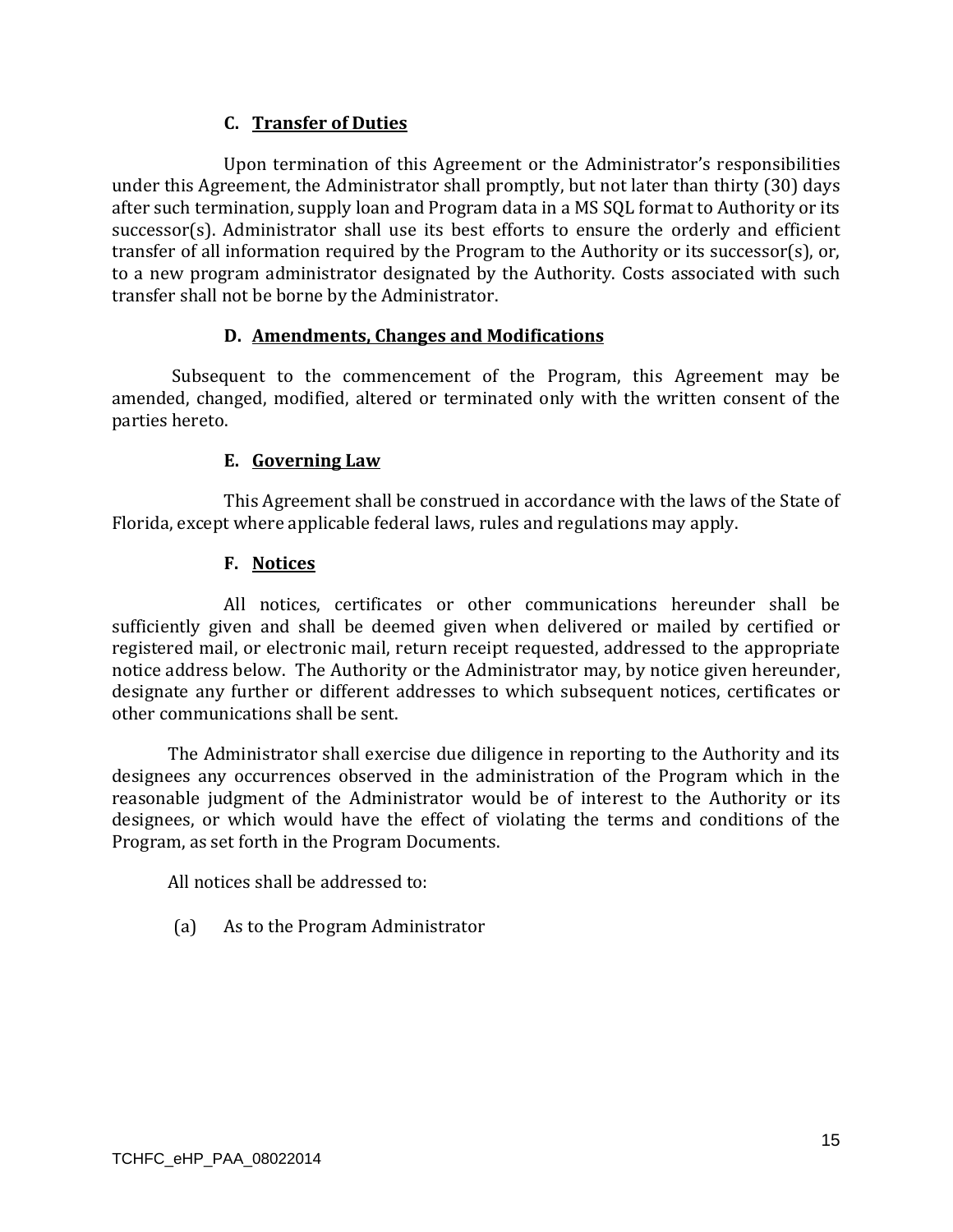#### **As to Contract, Fees and change of scope of services Notifications:**

Cristina M. Gilson Housing and Development Services, Inc. d/b/a eHousingPlus 3050 Universal Boulevard, Suite 190 Weston, FL 33331 (954) 217‐9597 (954) 217-9598 Fax Cristina.Gilson@hdsoftware.com

#### **As to Program, Rate and Lender Notifications:**

Paloma Miranda eHousingPlus 3050 Universal Boulevard, Suite 190 Weston, FL 33331 954‐217‐0817 Ext 210 206‐888‐2725 Fax Paloma.Miranda@ehousingplus.com 

Patricia Denihan eHousingPlus 3050 Universal Boulevard, Suite 190 Weston, FL 33331 (954) 430‐6072 Direct 206-888-2725 Fax Patt@ehousing.cc

Sue Denihan eHousingPlus 3050 Universal Boulevard, Suite 190 Weston, FL 33331 (813) 244‐1097 Direct Sue@ehousing.cc

(b) As to the Authority:

**[insert names of Authority Notification Staff]** 

# **G. Severability**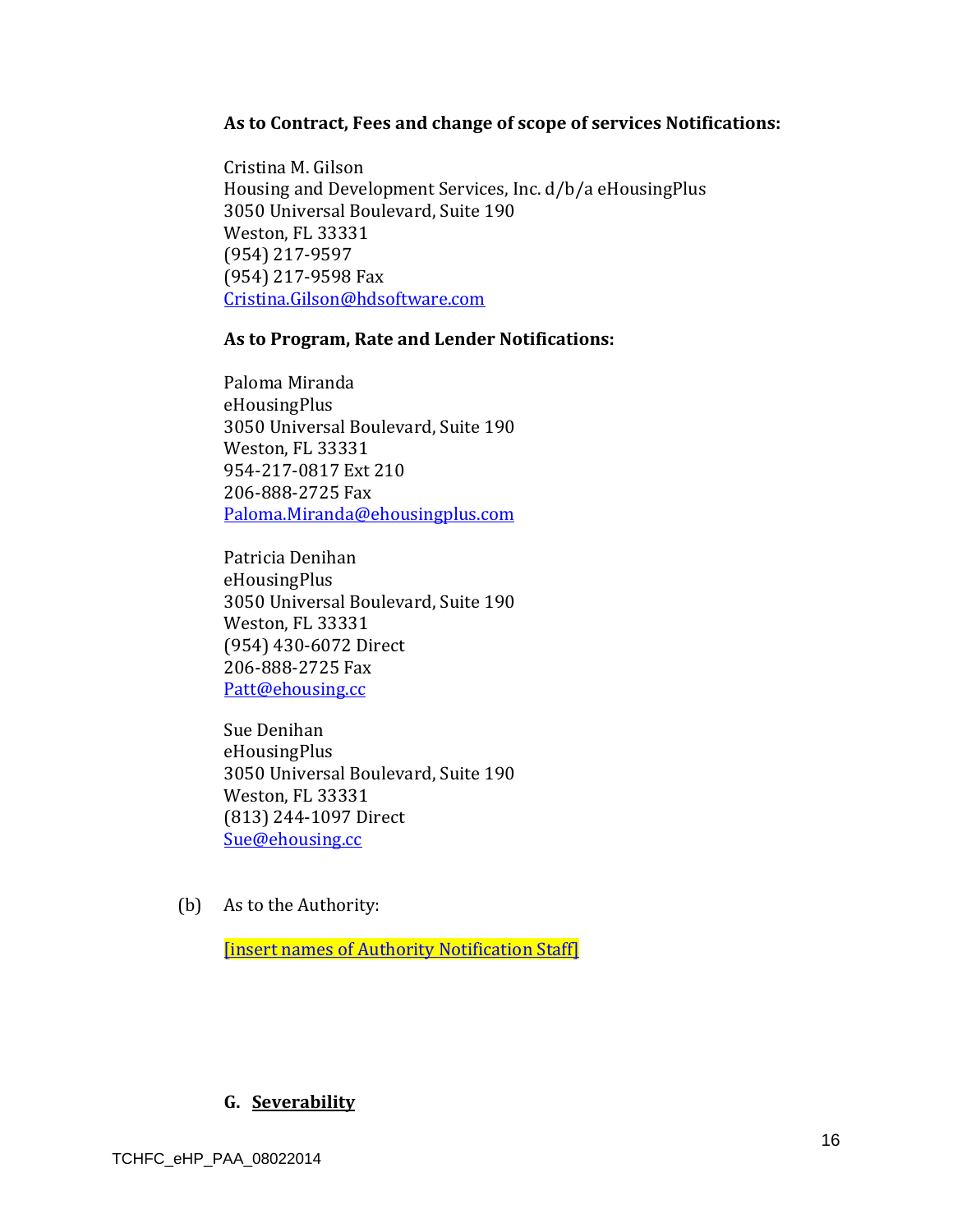In the event any provision of this Agreement shall be held invalid or unenforceable by any court of competent jurisdiction, such holding shall not invalidate or render unenforceable any other provision hereof

## **H. Further Assurances and Corrective Instruments**

To the extent permitted by law, the Authority and the Administrator agree that they will, from time to time, execute, acknowledge and deliver, or cause to be executed, acknowledged and delivered, such supplements hereto and such further instruments as may reasonably be required for carrying out the intention of or facilitating the performance of this Agreement.

# **I. Term of Agreement**

This Agreement shall be in full force and effect for three (3) years from the Effective Date, unless it is earlier terminated. However, the Parties may opt to extend this agreement through mutual accord via an amendment.

# **J. No Rights Conferred on Others**.

Nothing in this Agreement shall confer any right upon any person other than the Authority and the Administrator; provided that the Master Servicer may rely upon the Administrator's approval of the Compliance File in connection with the purchase of a Mortgage Loan.

# **K. Members of the Authority Not Liable**.

This instrument is executed by the directors, officers, or executive directors of the Authority in their capacities as said directors, officers, or executive directors. No covenant, stipulation, obligation or agreement contained herein shall be deemed to be a covenant, stipulation, obligation or agreement of any present or future directors, agent, counsel, officers, employee, or executive director of the Authority in his or her individual capacity, and none of the directors of the Authority, any officers, or executive directors executing this Agreement shall be liable personally with respect to this Agreement or be subject to any personal liability by the execution thereof.

[Remainder of page intentionally left blank]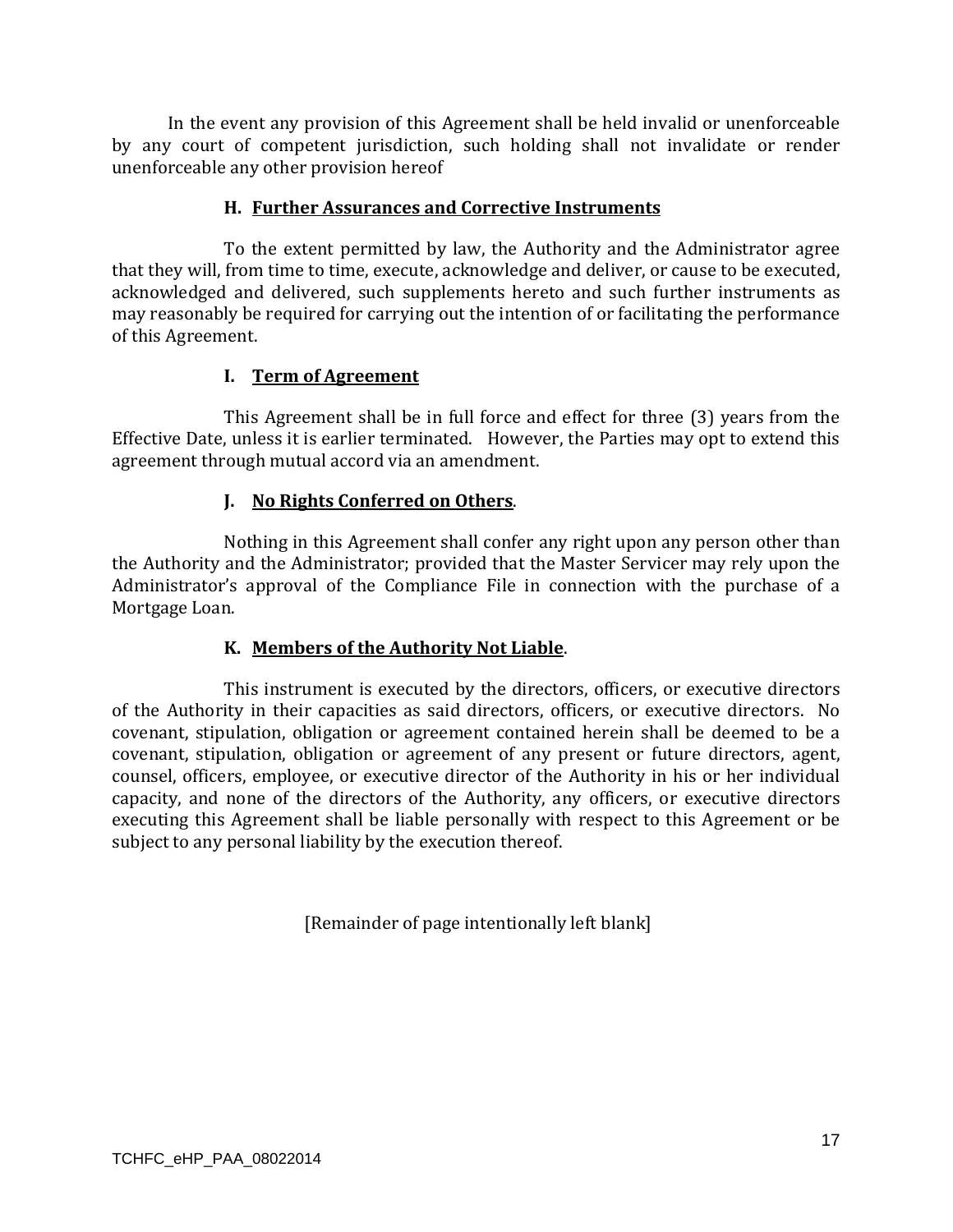**IN WITNESS WHEREOF,** we have set our hands as of the date first written above.

**HOUSING AND DEVELOPMENT SERVICES, INC. d/b/a eHousingPlus**

By: 

Cristina Miranda Gilson, its CEO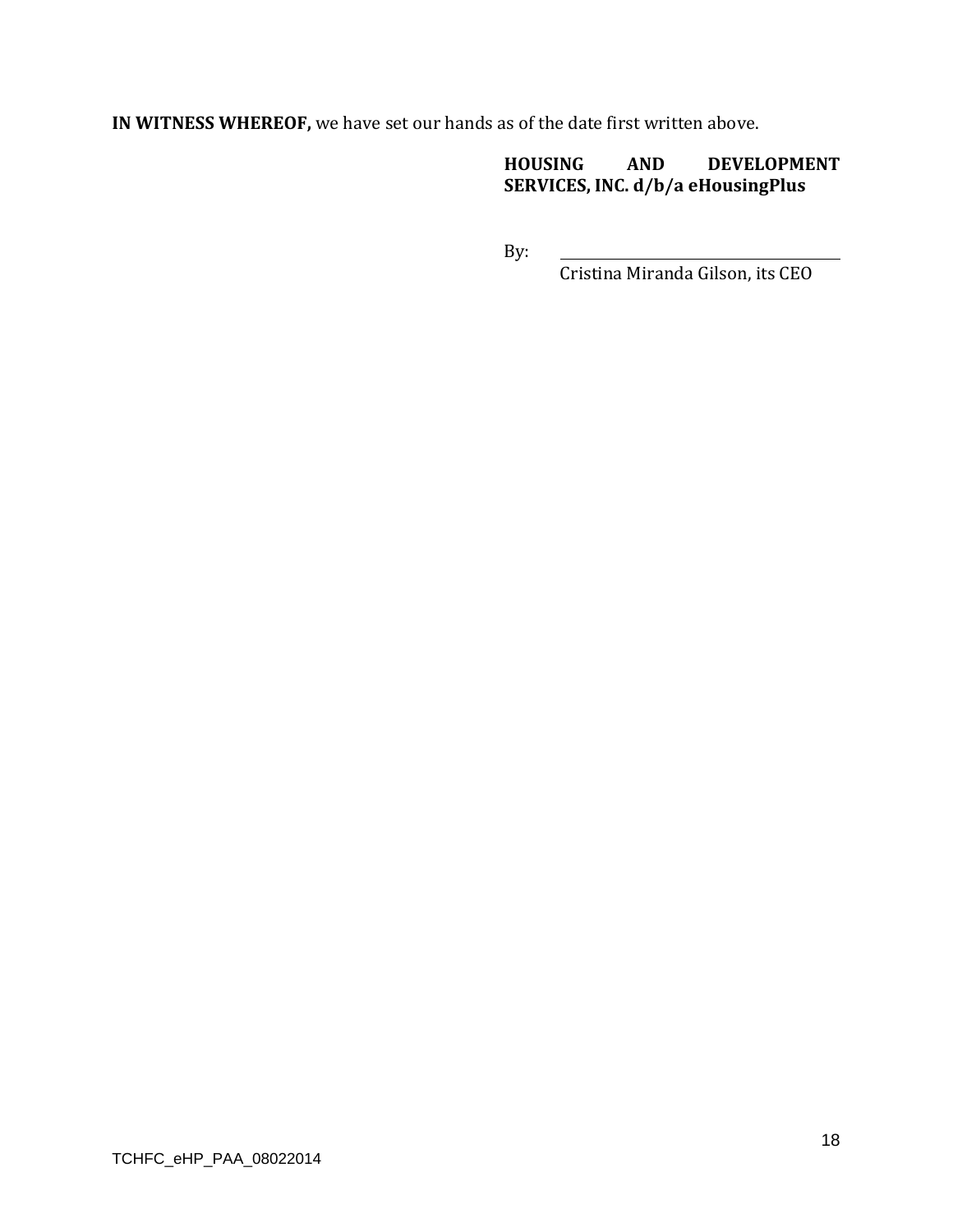**IN WITNESS WHEREOF,** we have set our hands and seals as of the date first written above. 

# **TRAVIS COUNTY HOUSING FINANCE CORPORATION**

| Name:  |  |  |  |
|--------|--|--|--|
| Title: |  |  |  |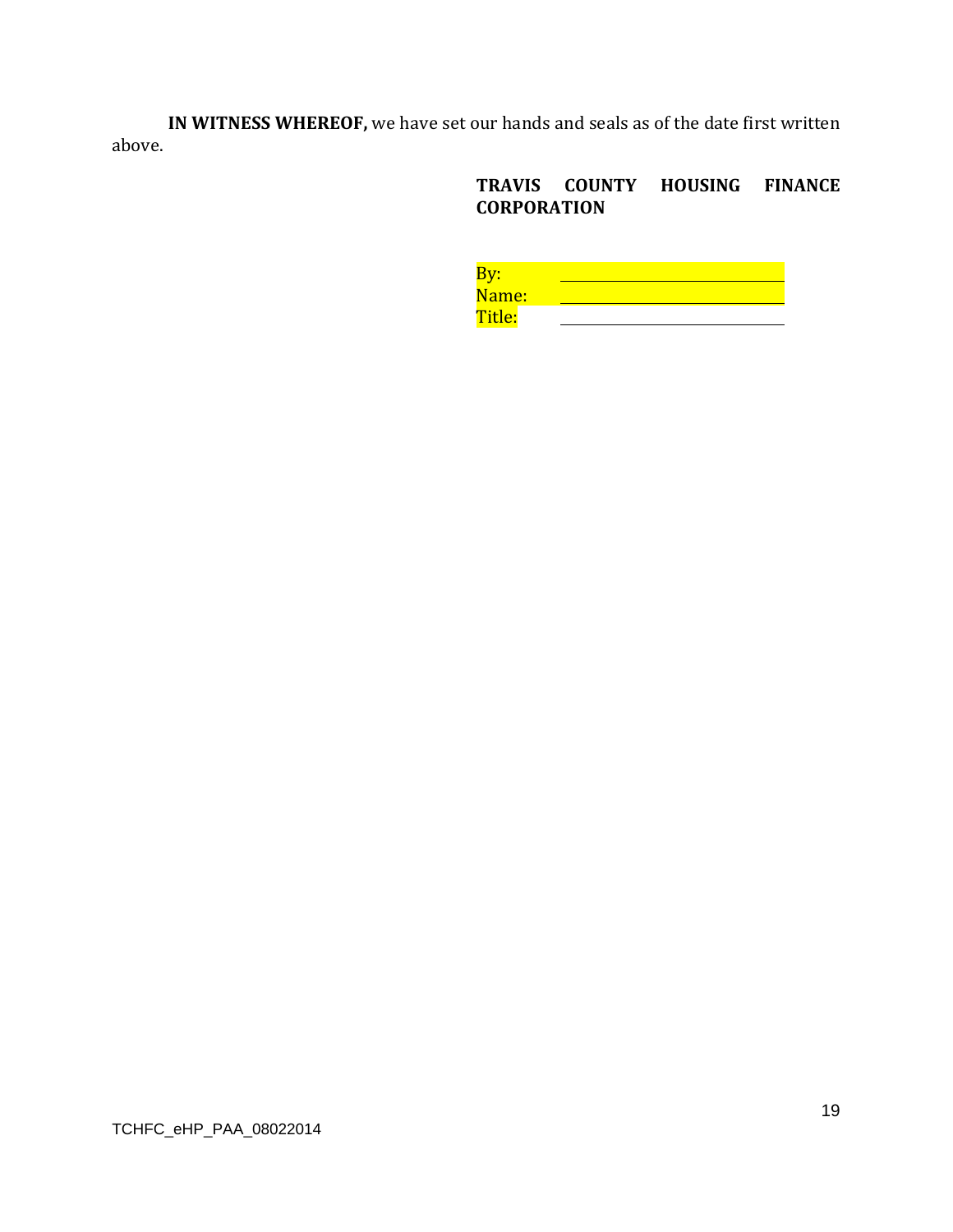# **Addendum A Fees**

Fees are paid by the borrower, seller, Lender or builder of each loan. The Administration Fee is non-refundable, and submitted at the time the compliance file is sent to the Administrator. The Administrator's Fee can be paid by company check or cashier's check.

| • MBS/MRB Processing/Compliance Fee              | \$250.00 per file  |
|--------------------------------------------------|--------------------|
| • Second Mortgage Programs $(1)$                 | N/A                |
| • Fee to Lenders for Chronically Deficient Files | $$100.00$ per file |
| • Other Services available upon request          | TRD.               |

There are no additional fees to the Authority for the use of the System, management, training, or other services as described herein.

1. Program does not include any second mortgage products. Should any such additional loan products be added in the future, and additional rate of \$75 per loan shall apply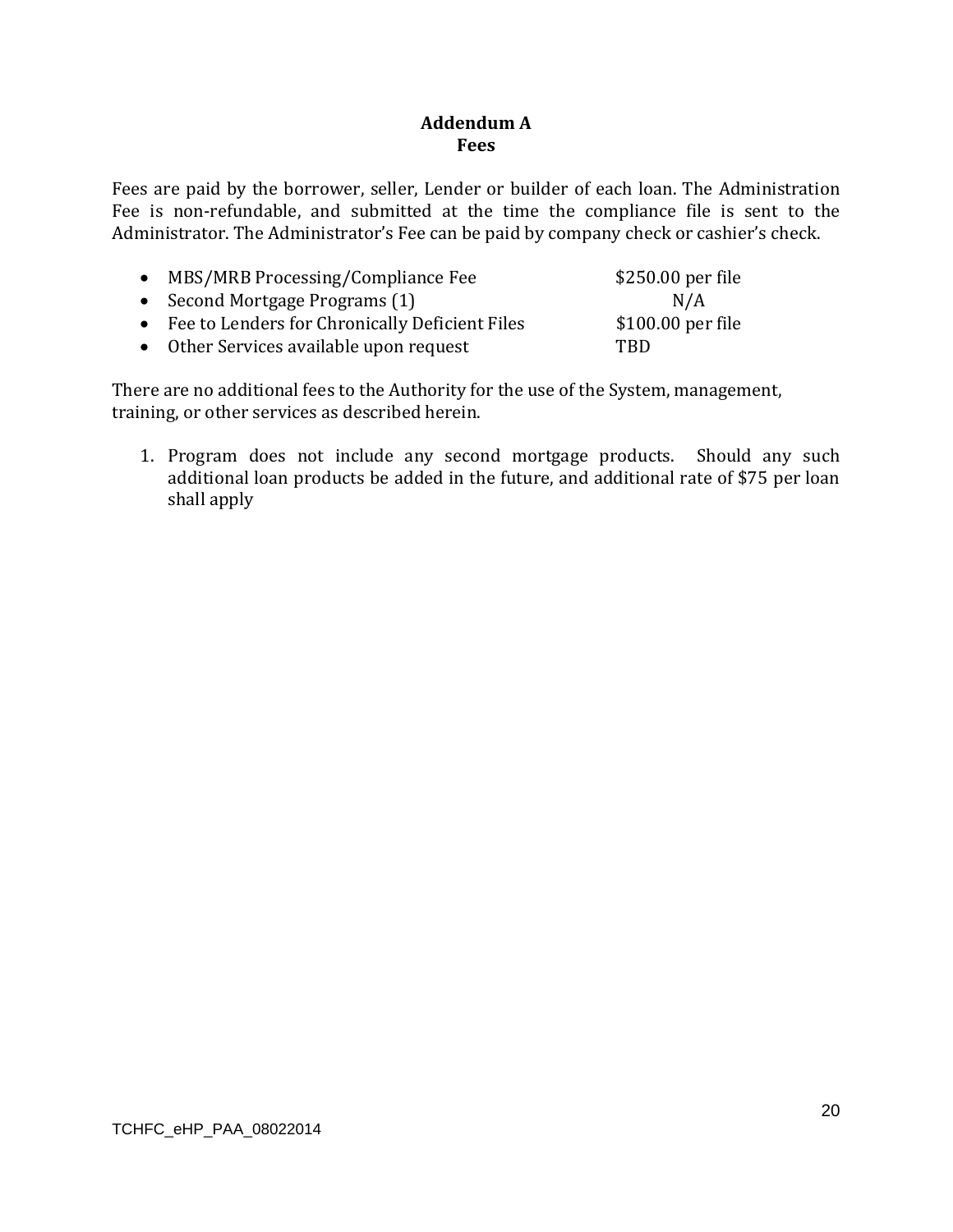# **Addendum B**

**(Only to be used for additional services or changes to scope of work)**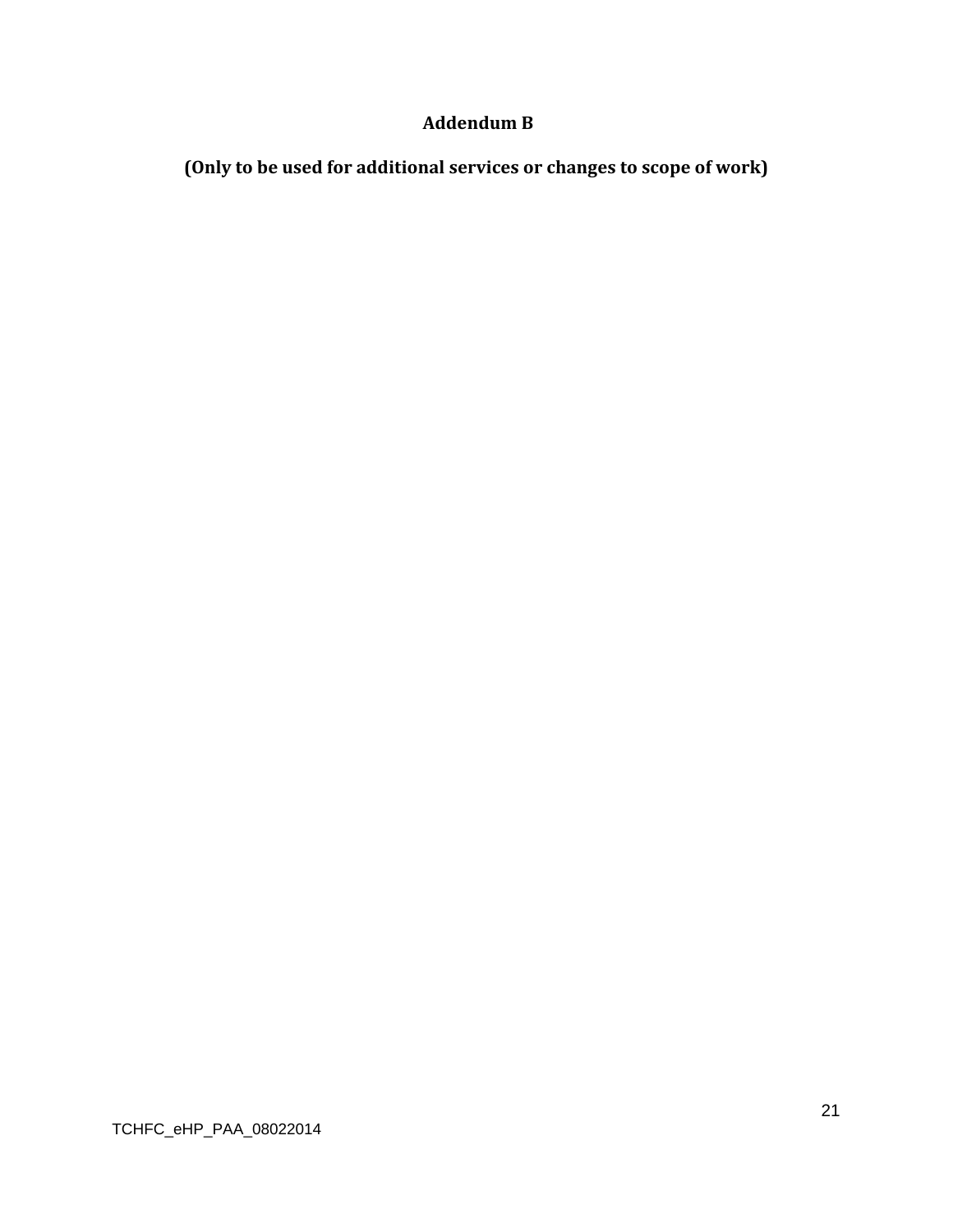## **Addendum "C" Confidentiality and Non‐Disclosure Agreement**

This Confidentiality and Non-Disclosure Agreement ("Agreement") is entered into as of L., 2014, between Housing and Development Services, Inc. "HDS" d/b/a eHousingPlus, a private company having an address at 3050 Universal Boulevard, Suite 190, Weston, FL 33331 and the entities whose names and addresses are set forth below (the "System Users").

WHEREAS, HDS is performing certain professional services (the "Services") on behalf of the Travis County Housing Finance Corporation (the "Authority") for the administration of the Authority's Program; and

WHEREAS during the term of this agreement, the System Users and their representatives shall have the occasion to access the proprietary web-based HDS software, related processes, and confidential data; and

WHEREAS HDS wishes to take additional steps to ensure the protection of its proprietary and other Confidential Information (hereafter defined) which may be accessed during the normal course of business, by third parties performing work on behalf of the Authority and its Program.

NOW, THEREFORE, in consideration of the performance of the Services by eHousingPlus, and for other valuable consideration, the System Users and HDS agree to the following:

1. Definitions.

- a. "Confidential Information" is herein defined as all proprietary information, whether in tangible or intangible form, whether disclosed or obtained by the Authority or HDS or its respective affiliates orally, in writing, in graphic or machine-readable form, and whether or not it is designated as confidential, including but not limited to proprietary processes, source code, technology, computer programs, computer systems, software, designs, inventions, trade secrets, specifications, techniques, data, documentation, manuals, non-public financial information and other business information, third-party information that any party to this Agreement is obligated to keep confidential, oral statements, notes, analysis, compilations, studies, interpretations, or other documents prepared by HDS or its representatives which contain, reflect, or are based upon, in whole or in part, the information furnished to the System Users or their representatives by HDS, and any other information, tangible or intangible, that is disclosed or made available to the System Users and their representatives by HDS as a result of the performance of the Services. Per HDS information security program, confidential information shall also include, in any and all forms, any non-public personal information, consumer reports, or other information pertaining to individuals, protected by federal or State law.
- b. "State" is herein defined as the State of Florida.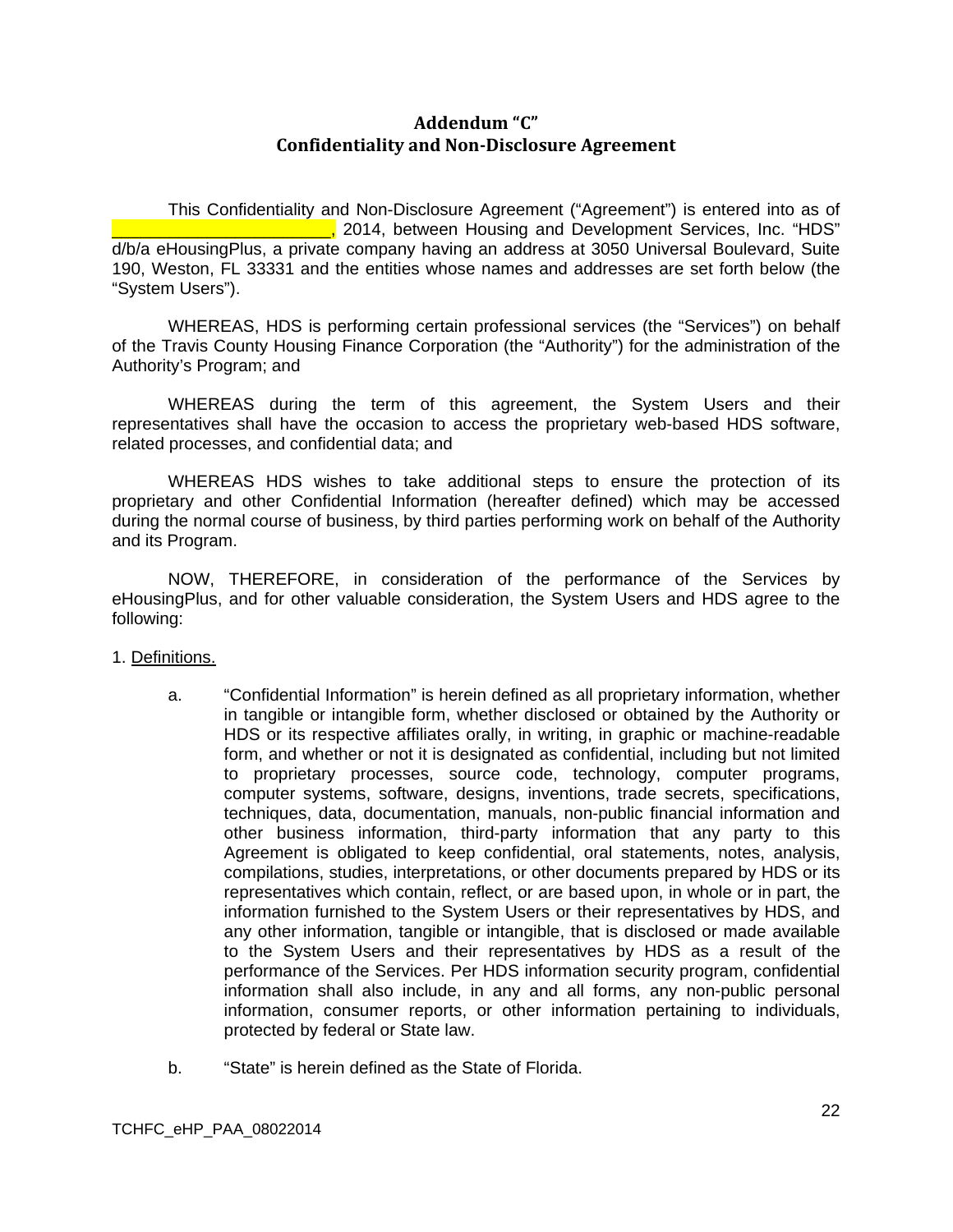### 2. Information Security Program.

- a. Federal and State laws require that HDS maintain an information security program to protect certain personal information related to individuals whose information is collected in HDS systems, and where HDS is the Administrator of the Authority's single family programs. This information includes the following: (1) non-public personal information protected by the Safeguards Rule of the Gramm-Leach-Bliley Act (15 U.S.C. § 6801 *et. seq.)* and implementing regulations (16 C.F.R. Part 314); (2) consumer reports protected under the federal Fair Credit Reporting Act, as amended by the 2004 FACT Act (15 U.S.C. § 1681 *et. seq.);*  and (3) any other information pertaining to individuals subject to data security, data security breach notification, and identity theft prevention laws.
- b. If HDS grants the System Users and their representatives access to its systems and to view personal information related to individuals who are customers, business partners, vendors, or others, the System Users shall comply with and instruct any representatives acting on its behalf comply with all federal and State laws protecting such information while utilizing any HDS systems, while using HDS protected information, and while connected to any HDS system or website.
- c. The System Users shall comply by (1) implementing and maintaining measures designed to meet the information security objectives of federal and State laws; (2) using and disclosing customer information solely for the purposes of performing this Agreement; and (3) providing HDS with the results of any internal and external audits or findings of any breach thereof.
- 3. Disclosure. The System Users agree that any and all Confidential Information of HDS is the sole property of HDS, is to be held in strict confidence, and shall not be disclosed by the System Users or any of their employees or agents to any third party, or for any benefit other than the fulfillment of this Agreement. The System Users further agree to notify HDS of any actual or suspected misuse, misappropriation, or unauthorized disclosure by any party of Confidential Information that may come to the System Users' attention. Disclosure of Confidential Information does not include the disclosure of information which is known or made known to the public through no act or failure to act on the part of the System Users, but only to the extent such information is known to the public through the act or failure to act on the part of the System Users or their representatives. Disclosure of Confidential Information does not include any information required by law or court order to be disclosed, but only to the extent of such required disclosure, and provided HDS is first given notice of such required disclosure and an opportunity to contest such required disclosure.
- 4. Use of Information. The System Users and their representatives shall use the Confidential Information of HDS and the Authority solely as it relates to the Services being performed, unless HDS/eHP provides express written consent authorizing use of such information for other purposes, and shall use such information only during the term for which HDS is to perform the Services.
- 5. Return of Materials. Confidential Information shall continue to remain the sole property of HDS even after the completion of the Services and shall be held in the strictest confidence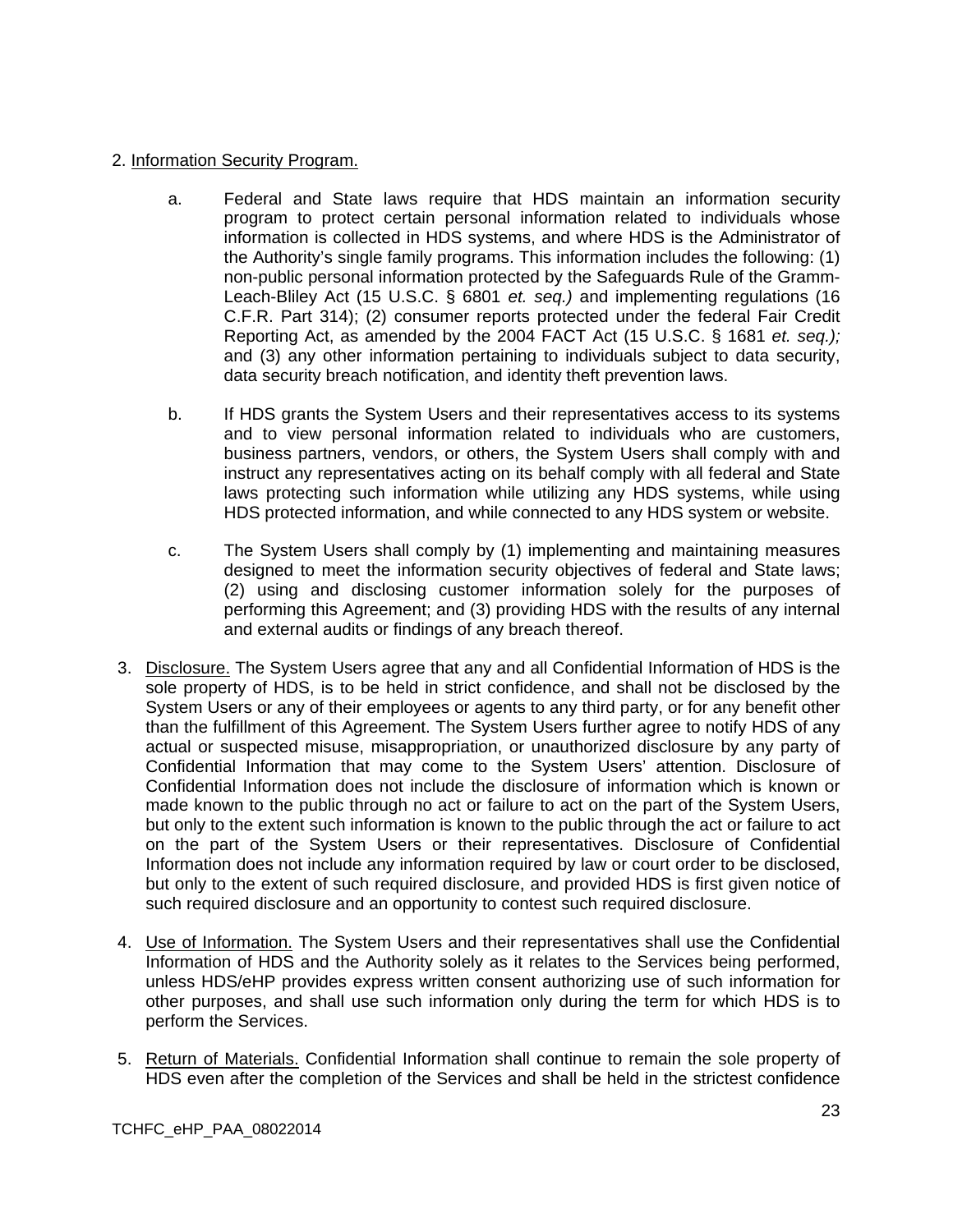by the System Users and their representatives. Confidential Information furnished in tangible form shall not be duplicated by the System Users except as may be permitted by this Agreement. The System Users agree to return to HDS any Confidential Information in tangible form (including copies thereof) within 10 days of request by HDS or within 10 days of termination of the Services by either party, whichever is sooner, or to certify that such Confidential Information has been destroyed.

- 6. Modifications. No amendments or modifications to this Agreement may be made without the written agreement of HDS and the System Users.
- 7. Entire Agreement. This Agreement is the entire and complete understanding between the parties in regard to the covered subject matter. The certain terms of this Agreement replaces and supersedes all predecessor agreements between the parties whether written or oral.
- 8. Severability. If any provision or provisions of this Agreement shall be determined to be invalid or unenforceable, the validity and effect of the other provisions of this Agreement shall not be affected thereby.
- 9. Governing Law. This Agreement shall be interpreted and enforced in accordance with the laws of the State of Florida.
- 10. Authority. Each person executing this Agreement on behalf of HDS and the System Users, respectively, warrants his or her authority to do so.

*[Remainder of Page Intentionally Left Blank]*